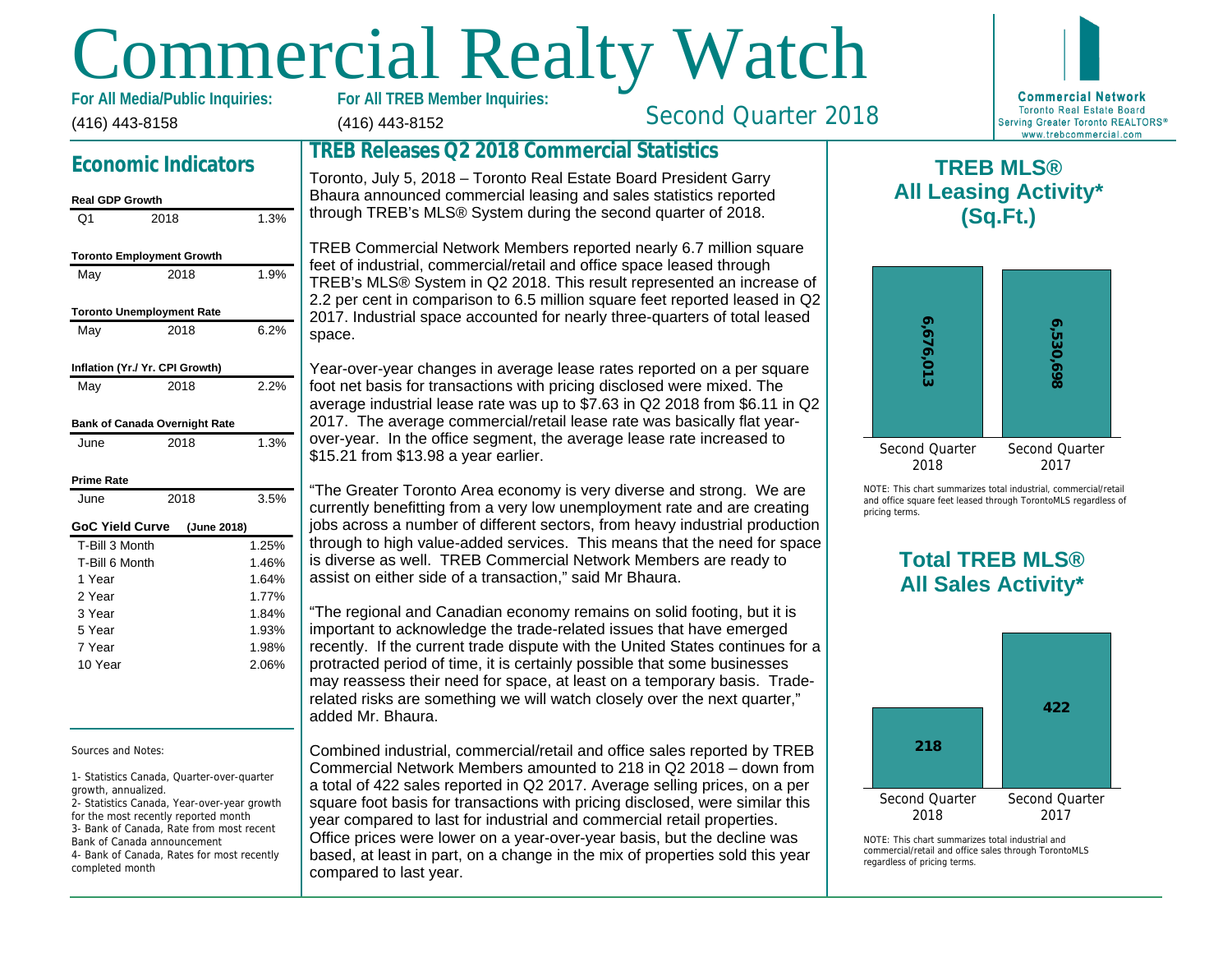Total TREB MLS® Leasing Activity\* (Millions of Square Feet Leased)

TREB MLS® Average Lease Rates (\$/So.

\* NOTE: This chart summarizes total industrial, commercial/retail and office square feet leased through TorontoMLS regardless of pricing terms. Source: TREB

Total TREB MLS® Sales Activity\* (Number of Sales)

\* NOTE: Average lease rates are reported only for those proper square foot net basis and for which the selling price was disclos Source: TREB

TREB MLS® Average Sales Price (\$/So.

\* NOTE: This chart summarizes total industrial and commercial/retail sales through TorontoMLS regardless of pricing terms. Source: TREB

\* NOTE: Average sale prices are reported only for those prope selling price was disclosed. Source: TREB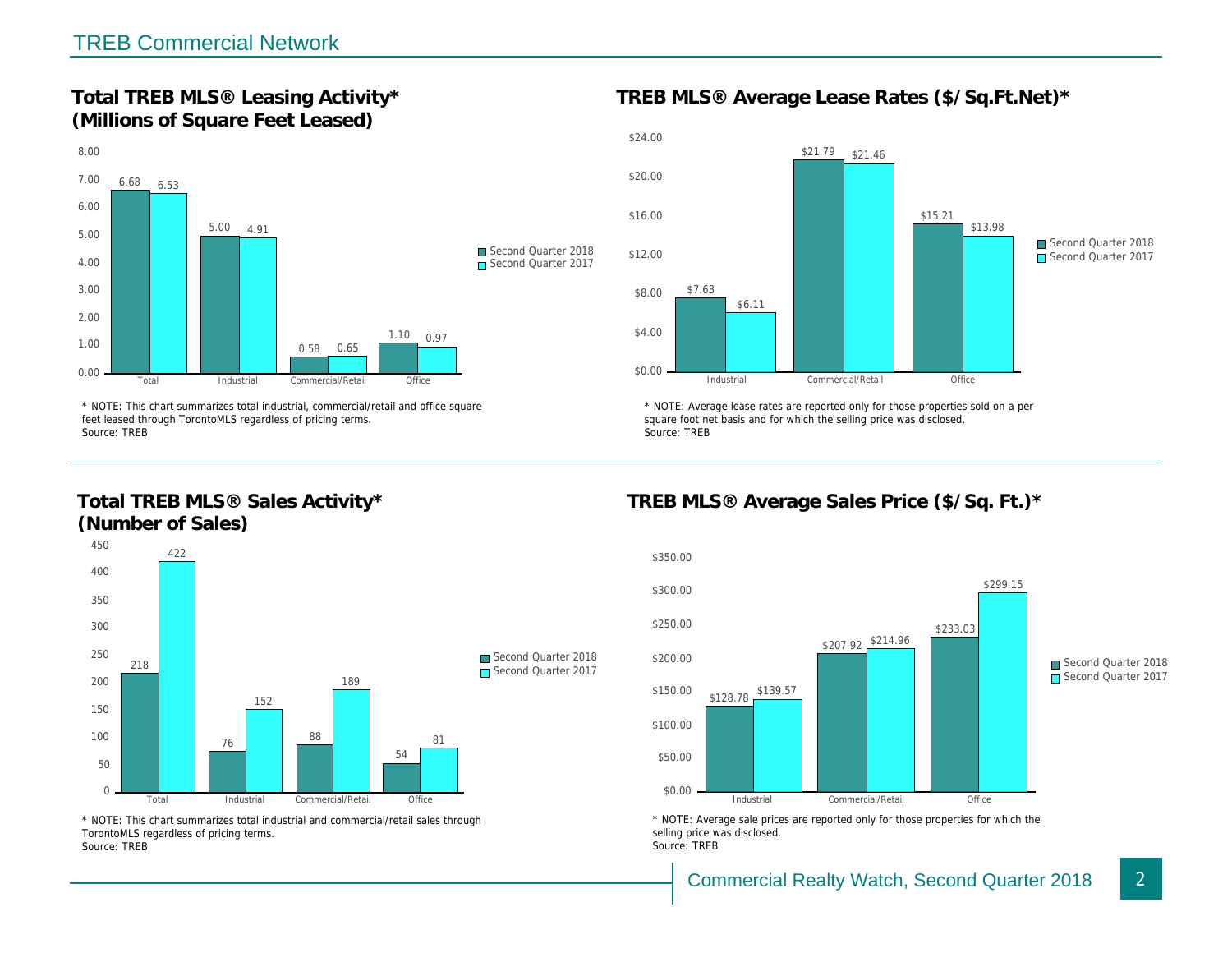## SUMMARY OF INDUSTRIAL LEASING

### TRANSACTIONS COMPLETED ON A PER SQUARE FOOT NET BASIS, WITH PRICING DISCLOSED\*

|                        |                | <b>All Transactions</b>  |                          |                | 0 to 5,000 Sq Ft |                          |                     | 5,001 to 15,000 Sq Ft |                |                | 15,001 to 50,000 Sq Ft |                  |
|------------------------|----------------|--------------------------|--------------------------|----------------|------------------|--------------------------|---------------------|-----------------------|----------------|----------------|------------------------|------------------|
|                        | # Trans.       | Sq. Ft.                  | \$/SF Net                | # Trans.       | Sq. Ft.          | \$/SF Net                | # Trans.            | Sq. Ft.               | \$/SF Net      | # Trans.       | Sq. Ft.                | \$/SF Ne         |
| <b>TREB Total</b>      | 147            | 1,033,060                | \$7.63                   | 106            | 249,124          | \$9.74                   | 30                  | 252,913               | \$8.22         | 8 <sup>°</sup> | 187,971                | \$5.81           |
| <b>Halton Region</b>   | $\overline{7}$ | 20,017                   | \$12.09                  | 6 <sup>1</sup> | 13,497           | \$10.45                  | $\mathbf{1}$        | 6,520                 | \$15.50        | $\overline{0}$ | $\omega$               | $\omega_{\rm c}$ |
| Burlington             | $\mathbf{1}$   | 3,606                    | \$10.82                  | $\mathbf{1}$   | 3,606            | \$10.82                  | $\mathbf{0}$        | $\omega$              | ÷.             | $\overline{0}$ | $\omega$               | $\omega$         |
| <b>Halton Hills</b>    | 0              |                          | $\blacksquare$           | 0              | $\sim$           |                          | $\mathbf 0$         | $\blacksquare$        | $\overline{a}$ | $\mathbf 0$    | $\blacksquare$         | $\blacksquare$   |
| Milton                 | 3              | 10,411                   | \$15.50                  | $\overline{2}$ | 3,891            | \$15.50                  | $\mathbf{1}$        | 6,520                 | \$15.50        | $\mathbf{0}$   | $\blacksquare$         | $\sim$           |
| Oakville               | 3              | 6,000                    | \$6.95                   | 3              | 6,000            | \$6.95                   | $\mathsf{O}$        | ä,                    | $\omega$       | $\mathbf 0$    | $\blacksquare$         | $\blacksquare$   |
| Peel Region            | 35             | 447,719                  | \$6.90                   | 24             | 53,147           | \$8.42                   | $\mathbf{7}$        | 61,348                | \$8.12         | $\overline{2}$ | 50,172                 | \$5.56           |
| <b>Brampton</b>        | $\overline{7}$ | 56,383                   | \$6.38                   | $\overline{4}$ | 7,670            | \$9.46                   | $\overline{2}$      | 14,057                | \$7.50         | $\mathbf{1}$   | 34,656                 | \$5.25           |
| Caledon                | $\overline{2}$ | 229,977                  | \$6.41                   | $\mathbf{0}$   | $\omega$         | $\omega$                 | $\mathbf{1}$        | 5,359                 | \$9.00         | $\mathbf 0$    | $\omega$               | $\blacksquare$   |
| Mississauga            | 26             | 161,359                  | \$7.77                   | 20             | 45,477           | \$8.24                   | $\overline{4}$      | 41,932                | \$8.22         | $\mathbf{1}$   | 15,516                 | \$6.25           |
| Toronto                | 51             | 283,231                  | \$7.56                   | 33             | 71,897           | \$9.56                   | 14                  | 115,863               | \$7.62         | $\overline{4}$ | 95,471                 | \$6.00           |
| <b>Toronto West</b>    | 25             | 176,563                  | \$6.99                   | 15             | 40,782           | \$8.60                   | $\overline{7}$      | 58,051                | \$7.28         | 3              | 77,730                 | \$5.94           |
| <b>Toronto Central</b> | 3              | 10,547                   | \$9.42                   | $2^{\circ}$    | 3,717            | \$11.86                  | $\mathbf{1}$        | 6,830                 | \$8.10         | $\mathbf 0$    | $\omega$               | $\blacksquare$   |
| <b>Toronto East</b>    | 23             | 96,121                   | \$8.41                   | 16             | 27,398           | \$10.67                  | 6                   | 50,982                | \$7.95         | $\mathbf{1}$   | 17,741                 | \$6.25           |
| <b>York Region</b>     | 46             | 238,507                  | \$8.65                   | 37             | 98,436           | \$10.01                  | $\mathbf{7}$        | 63,871                | \$8.80         | $\mathbf{1}$   | 16,200                 | \$5.97           |
| Aurora                 | 0              | $\blacksquare$           | $\sim$                   | 0              | $\sim$           | $\blacksquare$           | $\mathsf{O}$        | $\blacksquare$        | $\sim$         | $\mathbf 0$    | $\omega$               | $\sim$           |
| E. Gwillimbury         | $\mathbf{0}$   | $\sim$                   | $\sim$                   | $\mathbf 0$    | $\blacksquare$   | $\blacksquare$           | $\mathbf{0}$        | $\blacksquare$        | $\blacksquare$ | $\mathbf{0}$   | $\sim$                 | $\blacksquare$   |
| Georgina               | $\mathbf{0}$   | $\overline{\phantom{a}}$ | $\overline{\phantom{a}}$ | $\mathbf 0$    | $\sim$           | $\overline{\phantom{a}}$ | $\mathbf 0$         | $\sim$                | $\blacksquare$ | $\mathbf 0$    | $\blacksquare$         | $\blacksquare$   |
| King                   | $\mathbf 0$    | $\sim$                   | $\omega$                 | $\mathbf 0$    | $\mathbf{u}$     | $\sim$                   | $\pmb{0}$           | ä,                    | ä,             | $\mathbf{0}$   | $\omega$               | $\sim$           |
| Markham                | 14             | 112,582                  | \$8.61                   | 11             | 33,772           | \$9.98                   | $\overline{2}$      | 18,810                | \$11.30        | $\mathbf 0$    | $\blacksquare$         | $\blacksquare$   |
| Newmarket              | $\mathbf{0}$   |                          | $\omega$                 | $\mathbf 0$    |                  | $\omega$                 | $\pmb{0}$           | $\blacksquare$        | ä,             | $\mathbf{0}$   | $\blacksquare$         | $\sim$           |
| Richmond Hill          | 6              | 21,301                   | \$9.24                   | 5              | 13,828           | \$9.90                   | $\mathbf{1}$        | 7,473                 | \$8.00         | $\mathbf 0$    | $\blacksquare$         | $\blacksquare$   |
| Vaughan                | 26             | 104,624                  | \$8.58                   | 21             | 50,836           | \$10.06                  | $\overline{4}$      | 37,588                | \$7.70         | $\mathbf{1}$   | 16,200                 | \$5.97           |
| Whitchurch-Stouffville | 0              | $\sim$                   | $\blacksquare$           | $\mathbf 0$    | $\blacksquare$   | $\blacksquare$           | $\mathsf{O}$        | $\blacksquare$        | $\omega$       | $\mathbf 0$    | $\blacksquare$         | $\sim$           |
| Durham Region          | 8              | 43,586                   | \$7.89                   | $6\phantom{1}$ | 12,147           | \$13.63                  | $\mathbf{1}$        | 5,311                 | \$6.50         | $\mathbf{1}$   | 26,128                 | \$5.50           |
| Ajax                   | 3              | 28,928                   | \$6.16                   | $\overline{2}$ | 2,800            | \$12.36                  | $\mathbf 0$         | $\blacksquare$        | $\blacksquare$ | $\mathbf{1}$   | 26,128                 | \$5.50           |
| <b>Brock</b>           | $\mathbf{0}$   | $\omega$                 | $\sim$                   | $\mathbf 0$    | $\omega$         | $\omega$                 | $\mathbf 0$         | $\omega$              | $\omega$       | $\mathbf 0$    | $\omega$               | $\blacksquare$   |
| Clarington             | $\mathbf{1}$   | 1,375                    | \$24.00                  | $\mathbf{1}$   | 1,375            | \$24.00                  | $\mathbf 0$         | $\blacksquare$        | $\blacksquare$ | $\mathbf 0$    | $\blacksquare$         | $\blacksquare$   |
| Oshawa                 | $\mathbf{1}$   | 1,500                    | \$12.50                  | $\mathbf{1}$   | 1,500            | \$12.50                  | $\pmb{0}$           | $\blacksquare$        | $\mathbf{r}$   | $\mathbf 0$    | $\omega$               | $\sim$           |
| Pickering              | 3              | 11,783                   | \$9.65                   | 2              | 6,472            | \$12.24                  | $\mathbf{1}$        | 5,311                 | \$6.50         | $\mathbf 0$    | $\blacksquare$         | $\blacksquare$   |
| Scugog                 | $\mathbf{0}$   | $\sim$                   | $\omega$                 | $\mathbf 0$    | $\omega$         | ä,                       | $\mathbf{0}$        | $\omega$              | ä,             | $\mathbf{0}$   | $\sim$                 | $\blacksquare$   |
| Uxbridge               | 0              | $\blacksquare$           | $\blacksquare$           | $\mathbf 0$    | $\blacksquare$   | $\blacksquare$           | $\mathbf 0$         | $\blacksquare$        | $\blacksquare$ | $\mathbf 0$    | $\blacksquare$         | $\blacksquare$   |
| Whitby                 | $\overline{0}$ | $\sim$                   | $\sim$                   | $\mathbf{0}$   | $\sim$           | $\sim$                   | $\mathbf{0}$        | $\blacksquare$        | $\omega$       | $\mathbf{0}$   | $\omega$               | $\blacksquare$   |
| <b>Dufferin County</b> | $\overline{0}$ | $\sim$                   | $\sim$                   | $\overline{0}$ | $\bullet$        | $\sim$                   | $\overline{0}$      | $\blacksquare$        | $\blacksquare$ | $\overline{0}$ | $\blacksquare$         | $\sim$           |
| Orangeville            | $\overline{0}$ | $\omega$                 | $\sim$                   | $\overline{0}$ | ◆                | $\omega$ .               | $\overline{0}$      | $\omega$              | ¥.             | $\mathbf{0}$   | $\omega$               | $\sim$           |
| <b>Simcoe County</b>   | $\overline{0}$ | $\sim$                   | $\sim$                   | $\overline{0}$ | $\sim$           | $\omega$                 | $\overline{0}$      | ÷.                    | ÷.             | $\overline{0}$ | ÷.                     | $\omega_{\rm c}$ |
| Adjala-Tosorontio      | $\overline{0}$ | $\omega$                 | $\sim$                   | $\overline{0}$ | $\mathbf{r}$     | $\mathbf{r}$             | $\mathbf{0}$        | $\blacksquare$        | $\mathbf{r}$   | $\mathbf{0}$   | $\mathbf{r}$           | $\sim$           |
| <b>Bradford West</b>   | 0              | $\overline{\phantom{a}}$ | $\overline{\phantom{a}}$ | $\mathsf 0$    | $\blacksquare$   | $\blacksquare$           | $\mathsf{O}\xspace$ | $\overline{a}$        | $\overline{a}$ | $\mathbf 0$    | $\blacksquare$         | $\blacksquare$   |
| Essa                   | $\mathbf{0}$   | $\sim$                   |                          | $\mathbf{0}$   | $\blacksquare$   | ä,                       | $\mathbf{0}$        | $\blacksquare$        | ä,             | $\mathbf{0}$   | $\omega$               | $\blacksquare$   |
| Innisfil               | 0              | $\overline{\phantom{a}}$ | $\overline{\phantom{a}}$ | $\mathbf 0$    | $\sim$           | $\blacksquare$           | $\mathbf 0$         | $\blacksquare$        | $\blacksquare$ | $\mathbf 0$    | $\blacksquare$         | $\blacksquare$   |
| New Tecumseth          | $\mathbf{0}$   | $\sim$                   |                          | $\overline{0}$ | $\blacksquare$   | ÷.                       | $\mathbf{0}$        | $\blacksquare$        | ۰              | $\mathbf{0}$   | $\omega$               | $\blacksquare$   |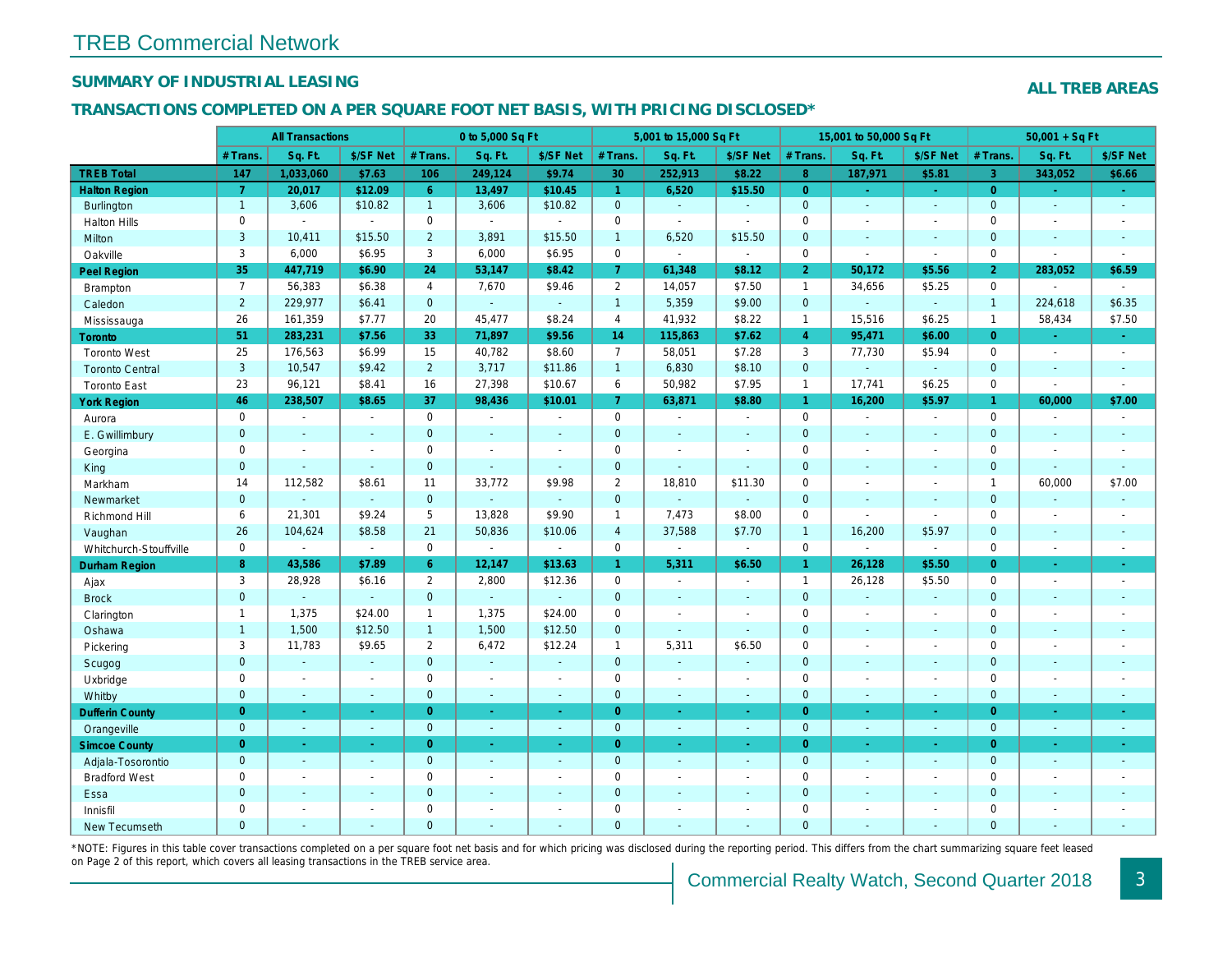## SUMMARY OF INDUSTRIAL LEASING

### TRANSACTIONS COMPLETED ON A PER SQUARE FOOT NET BASIS, WITH PRICING DISCLOSED\*

|                              | <b>All Transactions</b> |                          | 0 to 5,000 Sq Ft         |                |                |                          | 5,001 to 15,000 Sq Ft |                          |                          | 15,001 to 50,000 Sq Ft |                          |                          |
|------------------------------|-------------------------|--------------------------|--------------------------|----------------|----------------|--------------------------|-----------------------|--------------------------|--------------------------|------------------------|--------------------------|--------------------------|
|                              | # Trans.                | Sq. Ft.                  | \$/SF net                | # Trans.       | Sq. Ft.        | \$/SF net                | # Trans.              | Sq. Ft.                  | \$/SF net                | # Trans.               | Sq. Ft.                  | \$/SF ne                 |
| <b>TREB Total</b>            | 147                     | 1,033,060                | \$7.63                   | 106            | 249,124        | \$9.74                   | 30                    | 252,913                  | \$8.22                   | 8                      | 187,971                  | \$5.81                   |
| <b>City of Toronto Total</b> | 51                      | 283,231                  | \$7.56                   | 33             | 71,897         | \$9.56                   | 14                    | 115,863                  | \$7.62                   | $\overline{4}$         | 95,471                   | \$6.00                   |
| <b>Toronto West</b>          | 25                      | 176,563                  | \$6.99                   | 15             | 40,782         | \$8.60                   | $\overline{7}$        | 58,051                   | \$7.28                   | 3                      | 77,730                   | \$5.94                   |
| Toronto W01                  | 0                       | $\blacksquare$           | $\sim$                   | $\mathbf 0$    | $\blacksquare$ | $\sim$                   | $\mathbf 0$           | $\blacksquare$           | $\blacksquare$           | $\mathbf 0$            | $\blacksquare$           | $\sim$                   |
| Toronto W02                  | $\mathbf{1}$            | 1,000                    | \$16.20                  | $\mathbf{1}$   | 1,000          | \$16.20                  | $\mathbf 0$           | $\blacksquare$           | $\blacksquare$           | $\mathbf 0$            | $\overline{\phantom{a}}$ | $\sim$                   |
| Toronto W03                  | 0                       | $\sim$                   | $\sim$                   | $\mathbf 0$    | $\blacksquare$ | $\blacksquare$           | $\mathbf 0$           | $\blacksquare$           | $\mathbf{r}$             | 0                      | $\overline{\phantom{a}}$ | $\blacksquare$           |
| Toronto W04                  | $\overline{2}$          | 13,483                   | \$11.44                  | $\mathbf 0$    | $\blacksquare$ | $\sim$                   | $\overline{2}$        | 13,483                   | \$11.44                  | $\mathbf{0}$           | $\sim$                   | $\blacksquare$           |
| Toronto W05                  | 12                      | 103,407                  | \$6.52                   | $\overline{7}$ | 18,109         | \$9.34                   | 3                     | 28,568                   | \$5.40                   | $\overline{2}$         | 56,730                   | \$6.18                   |
| Toronto W06                  | $\overline{2}$          | 7,179                    | \$7.21                   | $\overline{2}$ | 7,179          | \$7.21                   | $\mathbf 0$           | $\blacksquare$           | $\blacksquare$           | $\mathbf{0}$           | $\blacksquare$           | $\overline{\phantom{a}}$ |
| Toronto W07                  | $\mathbf 0$             | $\bullet$                | $\sim$                   | $\mathbf 0$    | $\sim$         | $\sim$                   | $\mathbf 0$           | $\blacksquare$           | $\blacksquare$           | $\mathbf 0$            | $\sim$                   | $\overline{\phantom{a}}$ |
| Toronto W08                  | $\mathbf{1}$            | 1,860                    | \$9.50                   | $\overline{1}$ | 1,860          | \$9.50                   | $\mathbf 0$           | $\blacksquare$           | $\blacksquare$           | $\mathbf 0$            | $\sim$                   | $\overline{\phantom{a}}$ |
| Toronto W09                  | 0                       | $\blacksquare$           | $\sim$                   | $\mathbf 0$    | $\blacksquare$ | $\sim$                   | $\mathbf 0$           | $\blacksquare$           | $\blacksquare$           | 0                      | $\sim$                   | $\blacksquare$           |
| Toronto W10                  | $\overline{7}$          | 49,634                   | \$6.47                   | $\overline{4}$ | 12,634         | \$7.60                   | $\overline{2}$        | 16,000                   | \$7.12                   | $\overline{1}$         | 21,000                   | \$5.30                   |
| <b>Toronto Central</b>       | 3                       | 10,547                   | \$9.42                   | 2 <sup>1</sup> | 3,717          | \$11.86                  | $\overline{1}$        | 6,830                    | \$8.10                   | $\overline{0}$         | $\sim$                   | $\sim$                   |
| Toronto C01                  | $\pmb{0}$               | $\sim$                   | $\sim$                   | $\mathbf 0$    | $\sim$         | $\omega$                 | $\mathbf{0}$          | $\omega$                 | $\sim$                   | $\mathbf{0}$           | $\blacksquare$           | $\bullet$                |
| Toronto C02                  | 0                       | $\blacksquare$           | $\blacksquare$           | $\mathbf 0$    | $\blacksquare$ | $\overline{\phantom{a}}$ | $\mathbf 0$           | $\blacksquare$           | $\blacksquare$           | 0                      | $\overline{\phantom{a}}$ | $\overline{\phantom{a}}$ |
| Toronto C03                  | $\mathbf 0$             | $\sim$                   | $\overline{\phantom{a}}$ | $\mathbf 0$    | $\blacksquare$ | $\blacksquare$           | $\mathbf 0$           | $\blacksquare$           | $\blacksquare$           | $\mathbf 0$            | $\sim$                   | $\sim$                   |
| Toronto C04                  | 0                       | $\sim$                   |                          | $\mathbf 0$    | $\blacksquare$ | $\overline{\phantom{a}}$ | 0                     | $\blacksquare$           | $\blacksquare$           | 0                      | $\overline{\phantom{a}}$ | $\overline{\phantom{a}}$ |
| Toronto C06                  | $\mathbf 0$             | $\sim$                   | $\sim$                   | $\mathbf 0$    | $\blacksquare$ | $\blacksquare$           | $\mathbf 0$           | $\blacksquare$           | $\sim$                   | $\mathbf 0$            | $\overline{\phantom{a}}$ | $\blacksquare$           |
| Toronto C07                  | $\mathbf 0$             | $\overline{a}$           |                          | $\mathbf 0$    | $\blacksquare$ | $\blacksquare$           | $\mathbf 0$           | $\blacksquare$           | $\blacksquare$           | $\mathbf 0$            |                          | $\blacksquare$           |
| Toronto C08                  | $\mathbf{0}$            | $\sim$                   | $\sim$                   | $\mathbf{0}$   | $\blacksquare$ | $\blacksquare$           | $\mathbf 0$           | $\blacksquare$           | $\overline{a}$           | $\mathbf 0$            | $\sim$                   | $\overline{\phantom{a}}$ |
| Toronto C09                  | 0                       | $\overline{a}$           | $\sim$                   | $\mathbf 0$    | $\sim$         | $\blacksquare$           | $\mathbf 0$           | $\blacksquare$           | $\overline{a}$           | $\mathbf 0$            | $\overline{\phantom{a}}$ | $\sim$                   |
| Toronto C10                  | $\mathbf{0}$            | $\sim$                   | $\sim$                   | $\overline{0}$ | $\sim$         | $\blacksquare$           | $\mathbf 0$           | $\blacksquare$           | $\blacksquare$           | $\mathbf 0$            | $\blacksquare$           | $\overline{\phantom{a}}$ |
| Toronto C11                  | $\mathbf{1}$            | 750                      | \$19.20                  | $\mathbf{1}$   | 750            | \$19.20                  | $\mathbf 0$           | $\sim$                   | $\sim$                   | 0                      |                          | $\overline{\phantom{a}}$ |
| Toronto C12                  | $\overline{2}$          | 9,797                    | \$8.68                   | $\mathbf{1}$   | 2,967          | \$10.00                  | $\mathbf{1}$          | 6,830                    | \$8.10                   | $\mathbf 0$            | $\overline{\phantom{a}}$ |                          |
| Toronto C13                  | 0                       | $\overline{\phantom{a}}$ | $\blacksquare$           | $\mathbf 0$    | $\blacksquare$ | $\overline{\phantom{a}}$ | $\mathbf 0$           | $\overline{\phantom{a}}$ | $\blacksquare$           | 0                      |                          |                          |
| Toronto C14                  | $\mathbf 0$             | $\blacksquare$           | $\sim$                   | $\mathbf 0$    | $\blacksquare$ | $\blacksquare$           | $\mathbf 0$           | $\blacksquare$           | $\sim$                   | $\pmb{0}$              | $\blacksquare$           | $\blacksquare$           |
| Toronto C15                  | 0                       | $\blacksquare$           | $\sim$                   | 0              | $\blacksquare$ | $\blacksquare$           | $\mathbf 0$           | $\overline{\phantom{a}}$ | $\blacksquare$           | 0                      | $\blacksquare$           | $\blacksquare$           |
| <b>Toronto East</b>          | 23                      | 96,121                   | \$8.41                   | 16             | 27,398         | \$10.67                  | $6^{\circ}$           | 50,982                   | \$7.95                   | $\mathbf{1}$           | 17,741                   | \$6.25                   |
| Toronto E01                  | 0                       | $\sim$                   | $\sim$                   | $\mathbf 0$    | $\sim$         | $\overline{\phantom{a}}$ | $\mathbf 0$           | $\overline{\phantom{a}}$ | $\blacksquare$           | $\mathbf 0$            | $\overline{\phantom{a}}$ | $\sim$                   |
| Toronto E02                  | $\mathbf{0}$            | $\sim$                   | $\sim$                   | $\mathbf{0}$   | $\omega$       | $\blacksquare$           | $\mathbf 0$           | $\sim$                   | $\blacksquare$           | $\mathbf 0$            | $\blacksquare$           | $\blacksquare$           |
| Toronto E03                  | 0                       | $\sim$                   | $\sim$                   | $\mathbf 0$    | $\overline{a}$ | $\sim$                   | $\mathsf{O}\xspace$   | $\blacksquare$           | ÷,                       | $\mathbf 0$            | $\overline{\phantom{a}}$ | $\blacksquare$           |
| Toronto E04                  | 8                       | 35,919                   | \$9.86                   | $\sqrt{5}$     | 10,637         | \$9.43                   | $\mathbf{3}$          | 25,282                   | \$10.03                  | $\mathbf 0$            | $\blacksquare$           | $\blacksquare$           |
| Toronto E05                  | 0                       | $\blacksquare$           | $\blacksquare$           | $\mathbf 0$    | $\sim$         | $\blacksquare$           | $\mathsf{O}\xspace$   | $\blacksquare$           | ÷,                       | $\mathbf 0$            | $\overline{\phantom{a}}$ | $\overline{\phantom{a}}$ |
| Toronto E06                  | $\mathbf{0}$            | $\sim$                   | $\sim$                   | $\mathbf{0}$   | $\blacksquare$ | $\blacksquare$           | $\mathbf 0$           | $\blacksquare$           | $\blacksquare$           | $\mathbf 0$            | $\blacksquare$           | $\blacksquare$           |
| Toronto E07                  | 9                       | 13,894                   | \$12.09                  | 9              | 13,894         | \$12.09                  | $\mathbf 0$           | $\blacksquare$           | $\blacksquare$           | $\mathbf 0$            |                          | $\blacksquare$           |
| Toronto E08                  | 3                       | 17,260                   | \$6.45                   | $\mathbf{1}$   | 1,800          | \$9.00                   | $\overline{2}$        | 15,460                   | \$6.15                   | $\mathbf 0$            | $\blacksquare$           | $\blacksquare$           |
| Toronto E09                  | $\mathbf{1}$            | 1,067                    | \$7.40                   | $\mathbf{1}$   | 1,067          | \$7.40                   | $\mathbf 0$           | $\blacksquare$           | $\overline{\phantom{a}}$ | $\mathbf 0$            | $\overline{\phantom{a}}$ |                          |
| Toronto E10                  | $\mathbf 0$             | $\sim$                   | $\sim$                   | $\mathbf 0$    | $\blacksquare$ | $\overline{\phantom{a}}$ | $\mathbf 0$           | $\blacksquare$           | $\blacksquare$           | $\pmb{0}$              | $\blacksquare$           | $\blacksquare$           |
| Toronto E11                  | $\overline{2}$          | 27,981                   | \$5.98                   | $\mathbf 0$    | $\blacksquare$ | $\blacksquare$           | $\mathbf{1}$          | 10,240                   | \$5.50                   | $\overline{1}$         | 17,741                   | \$6.25                   |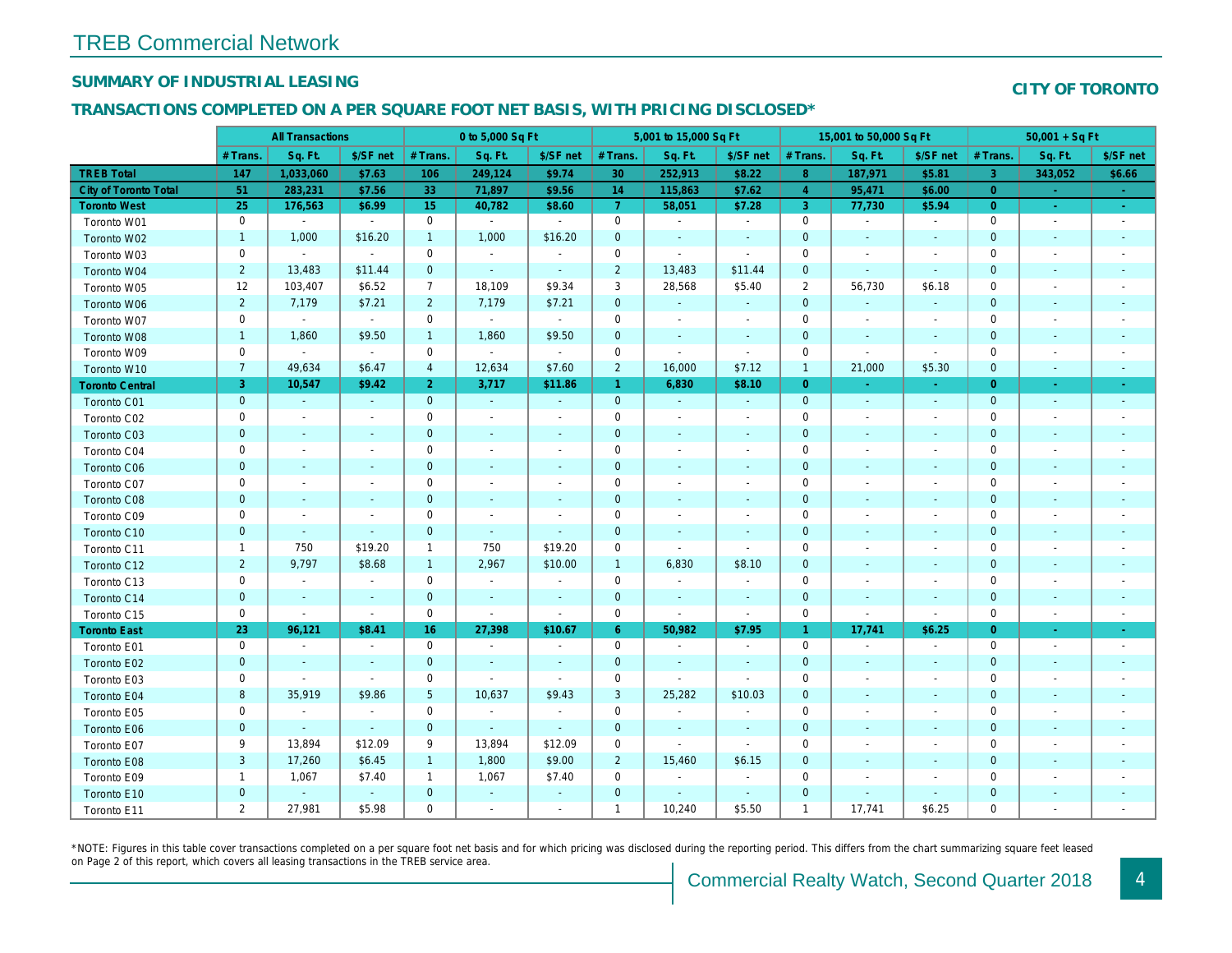## SUMMARY OF COMMERCIAL/RETAIL LEASING

### TRANSACTIONS COMPLETED ON A PER SQUARE FOOT NET BASIS, WITH PRICING DISCLOSED\*

|                        |                         | <b>All Transactions</b> |                |                | 0 to 1,000 Sq Ft |                          |                | 1,001 to 2,500 Sq Ft  |                  |                      | 2,001 to 5,000 Sq Ft |                  |
|------------------------|-------------------------|-------------------------|----------------|----------------|------------------|--------------------------|----------------|-----------------------|------------------|----------------------|----------------------|------------------|
|                        | # Trans.                | Sq. Ft.                 | \$/SF Net      | # Trans.       | Sq. Ft.          | \$/SF Net                | # Trans.       | Sq. Ft.               | \$/SF Net        | # Trans.             | Sq. Ft.              | \$/SF Ne         |
| <b>TREB Total</b>      | 106                     | 166,653                 | \$21.79        | 38             | 24,405           | \$34.12                  | 58             | 86,578                | \$23.02          | $\overline{7}$       | 27,329               | \$15.38          |
| <b>Halton Region</b>   | 10 <sup>°</sup>         | 13,865                  | \$17.00        | 6 <sup>1</sup> | 3.522            | \$30.85                  | 3              | 5,590                 | \$13.03          | $\blacktriangleleft$ | 4,753                | \$11.40          |
| Burlington             | $\overline{4}$          | 8,843                   | \$14.96        | $\mathbf{1}$   | 600              | \$32.00                  | $\overline{2}$ | 3,490                 | \$16.87          | $\mathbf{1}$         | 4,753                | \$11.40          |
| <b>Halton Hills</b>    | $\overline{2}$          | 2,650                   | \$9.35         | $\mathbf{1}$   | 550              | \$19.61                  | $\mathbf{1}$   | 2,100                 | \$6.66           | $\mathbf 0$          | ä,                   | $\blacksquare$   |
| Milton                 | $\mathbf{1}$            | 727                     | \$28.06        | $\mathbf{1}$   | 727              | \$28.06                  | $\mathbf{0}$   | $\omega_{\rm c}$      | ä,               | $\mathbf 0$          | $\omega$             | $\sim$           |
| Oakville               | 3                       | 1,645                   | \$35.42        | 3              | 1,645            | \$35.42                  | $\mathbf 0$    | $\tilde{\phantom{a}}$ | $\sim$           | $\mathbf 0$          | $\blacksquare$       | $\sim$           |
| Peel Region            | 17                      | 16,982                  | \$21.37        | 6 <sup>1</sup> | 3,070            | \$26.76                  | 11             | 13,912                | \$20.18          | $\overline{0}$       | ä,                   | $\omega_{\rm c}$ |
| <b>Brampton</b>        | 11                      | 10,972                  | \$22.84        | 3              | 1,570            | \$31.00                  | 8              | 9,402                 | \$21.48          | $\mathbf 0$          | $\blacksquare$       | $\sim$           |
| Caledon                | $\overline{1}$          | 1,400                   | \$18.00        | $\overline{0}$ | $\omega$         | $\sim$                   | $\mathbf{1}$   | 1,400                 | \$18.00          | $\mathbf{0}$         | $\blacksquare$       | $\blacksquare$   |
| Mississauga            | 5                       | 4,610                   | \$18.89        | 3              | 1,500            | \$22.32                  | $\overline{2}$ | 3,110                 | \$17.23          | $\mathbf 0$          | $\blacksquare$       | $\blacksquare$   |
| <b>Toronto</b>         | 51                      | 94,026                  | \$24.87        | 18             | 11,545           | \$47.50                  | 26             | 39,966                | \$29.70          | 5 <sup>5</sup>       | 19,560               | \$14.43          |
| <b>Toronto West</b>    | 13                      | 38,446                  | \$14.95        | $\overline{4}$ | 3,070            | \$28.10                  | 6              | 8,541                 | \$15.77          | $\mathbf{1}$         | 3,880                | \$8.60           |
| <b>Toronto Central</b> | 30                      | 46,966                  | \$33.63        | 11             | 7,105            | \$58.52                  | 15             | 24,181                | \$37.83          | $\overline{4}$       | 15,680               | \$15.87          |
| <b>Toronto East</b>    | 8                       | 8,614                   | \$21.36        | 3              | 1,370            | \$33.80                  | 5              | 7,244                 | \$19.00          | $\mathbf 0$          | $\sim$               | $\blacksquare$   |
| <b>York Region</b>     | 20                      | 30,647                  | \$17.73        | $\overline{7}$ | 5,386            | \$15.41                  | 11             | 16,859                | \$18.49          | $\mathbf{1}$         | 3,016                | \$27.85          |
| Aurora                 | $\mathbf{1}$            | 3,016                   | \$27.85        | 0              | $\sim$           | $\sim$                   | 0              | $\sim$                | $\sim$           | $\mathbf{1}$         | 3,016                | \$27.85          |
| E. Gwillimbury         | $\mathbf{0}$            | $\omega$                | $\omega$       | $\overline{0}$ | ä,               | $\sim$                   | $\mathbf 0$    | ä,                    | $\blacksquare$   | $\mathbf{0}$         | $\omega$             | $\sim$           |
| Georgina               | $\overline{4}$          | 3,604                   | \$17.98        | 2              | 1,478            | \$11.37                  | $\overline{2}$ | 2,126                 | \$22.58          | $\mathbf 0$          | $\blacksquare$       | $\sim$           |
| King                   | $\mathbf{0}$            | $\sim$                  | $\blacksquare$ | $\mathbf{0}$   | $\omega$         | $\sim$                   | $\mathbf 0$    | $\blacksquare$        | $\blacksquare$   | $\mathbf{0}$         | $\blacksquare$       | $\sim$           |
| Markham                | 3                       | 2,306                   | \$25.47        | 3              | 2,306            | \$25.47                  | $\pmb{0}$      | $\blacksquare$        | $\sim$           | $\mathbf 0$          | $\overline{a}$       | $\blacksquare$   |
| Newmarket              | $\overline{2}$          | 4,309                   | \$21.99        | $\Omega$       | $\omega$         | ä,                       | $\overline{2}$ | 4,309                 | \$21.99          | $\mathbf{0}$         | $\blacksquare$       | $\blacksquare$   |
| Richmond Hill          | $\overline{2}$          | 2,102                   | \$11.29        | $\mathbf{1}$   | 602              | \$12.00                  | $\mathbf{1}$   | 1,500                 | \$11.00          | $\mathbf 0$          | $\blacksquare$       | $\blacksquare$   |
| Vaughan                | 8                       | 15,310                  | \$14.20        | $\mathbf{1}$   | 1,000            | \$0.23                   | 6              | 8,924                 | \$17.09          | $\mathbf{0}$         | $\omega$             | $\blacksquare$   |
| Whitchurch-Stouffville | $\mathbf 0$             | $\blacksquare$          | $\blacksquare$ | $\mathbf 0$    | $\omega$         | $\blacksquare$           | $\mathbf 0$    | $\blacksquare$        | $\sim$           | $\mathbf 0$          | $\blacksquare$       | $\blacksquare$   |
| <b>Durham Region</b>   | $\bf8$                  | 11,133                  | \$13.59        | $\mathbf{1}$   | 882              | \$12.00                  | $\mathbf{7}$   | 10,251                | \$13.73          | $\overline{0}$       | $\blacksquare$       | $\sim$           |
| Ajax                   | $\overline{2}$          | 2,610                   | \$18.07        | $\mathbf{0}$   | $\sim$           | $\overline{\phantom{a}}$ | $\overline{2}$ | 2,610                 | \$18.07          | $\mathbf 0$          | $\blacksquare$       | $\sim$           |
| <b>Brock</b>           | $\mathbf{0}$            | $\omega$                | $\omega$       | $\mathbf{0}$   | $\sim$           | $\sim$                   | $\mathbf 0$    | $\omega_{\rm c}$      | $\blacksquare$   | $\mathbf 0$          | $\omega$             | $\blacksquare$   |
| Clarington             | $\mathbf{1}$            | 882                     | \$12.00        | $\mathbf{1}$   | 882              | \$12.00                  | 0              | $\blacksquare$        | $\sim$           | $\mathbf 0$          | $\blacksquare$       | $\blacksquare$   |
| Oshawa                 | $\mathbf{0}$            | $\mathbf{r}$            | $\Delta$       | $\overline{0}$ | $\sim$           | $\sim$                   | $\mathbf 0$    | $\omega$              | $\blacksquare$   | $\mathbf{0}$         | $\blacksquare$       | $\sim$           |
| Pickering              | $\mathbf{1}$            | 1,533                   | \$15.00        | $\mathbf 0$    | $\blacksquare$   | $\sim$                   | $\mathbf{1}$   | 1,533                 | \$15.00          | $\mathbf 0$          | $\blacksquare$       | $\blacksquare$   |
| Scugog                 | $\mathbf{0}$            | $\omega$                | $\blacksquare$ | $\mathbf{0}$   | $\Delta$         | $\sim$                   | $\pmb{0}$      | $\omega$              | $\blacksquare$   | $\mathbf{0}$         | $\blacksquare$       | $\blacksquare$   |
| Uxbridge               | $\mathbf 0$             | $\blacksquare$          | $\blacksquare$ | $\mathbf 0$    | $\sim$           | $\sim$                   | $\pmb{0}$      | $\blacksquare$        | $\sim$           | $\mathbf 0$          | $\blacksquare$       | $\blacksquare$   |
| Whitby                 | $\overline{\mathbf{4}}$ | 6,108                   | \$11.55        | $\mathbf{0}$   | $\Delta$         | $\blacksquare$           | $\overline{4}$ | 6,108                 | \$11.55          | $\mathbf{0}$         | $\blacksquare$       | $\blacksquare$   |
| <b>Dufferin County</b> | $\overline{0}$          | $\omega$                | $\omega$       | $\overline{0}$ | $\bullet$        | $\bullet$                | $\overline{0}$ | $\sim$                | $\omega_{\rm c}$ | $\overline{0}$       | $\blacksquare$       | $\bullet$        |
| Orangeville            | $\mathbf{0}$            | $\omega$                | $\sim$         | $\overline{0}$ | $\sim$           | $\sim$                   | $\overline{0}$ | $\sim$                | $\sim$           | $\overline{0}$       | $\omega$             | $\sim$           |
| <b>Simcoe County</b>   | $\overline{0}$          | $\bullet$               | $\sim$         | $\overline{0}$ | $\blacksquare$   | $\bullet$                | $\overline{0}$ | $\blacksquare$        | $\bullet$ .      | $\overline{0}$       | $\blacksquare$       | ÷                |
| Adjala-Tosorontio      | $\mathbf{0}$            | $\sim$                  | $\sim$         | $\overline{0}$ | $\sim$           | $\sim$                   | $\mathbf{0}$   | $\sim$                | $\sim$           | $\mathbf{0}$         | ÷.                   | $\sim$           |
| <b>Bradford West</b>   | $\mathbf 0$             | $\sim$                  | $\blacksquare$ | $\mathbf 0$    | $\sim$           | $\sim$                   | $\mathbf 0$    | $\blacksquare$        | $\sim$           | $\mathbf 0$          | $\blacksquare$       | $\sim$           |
| Essa                   | $\mathbf{0}$            | $\sim$                  | $\sim$         | $\overline{0}$ | $\sim$           | $\sim$                   | $\mathbf 0$    | $\blacksquare$        | $\blacksquare$   | $\mathbf{0}$         | $\blacksquare$       | $\blacksquare$   |
| Innisfil               | $\mathbf 0$             | $\sim$                  | $\sim$         | $\mathbf 0$    | $\sim$           | $\sim$                   | $\pmb{0}$      | $\sim$                | $\blacksquare$   | $\mathbf 0$          | $\blacksquare$       | $\blacksquare$   |
| <b>New Tecumseth</b>   | $\Omega$                | $\sim$                  | ÷.             | $\Omega$       | $\overline{a}$   |                          | $\overline{0}$ | ä,                    | $\blacksquare$   | $\Omega$             | $\blacksquare$       | $\sim$           |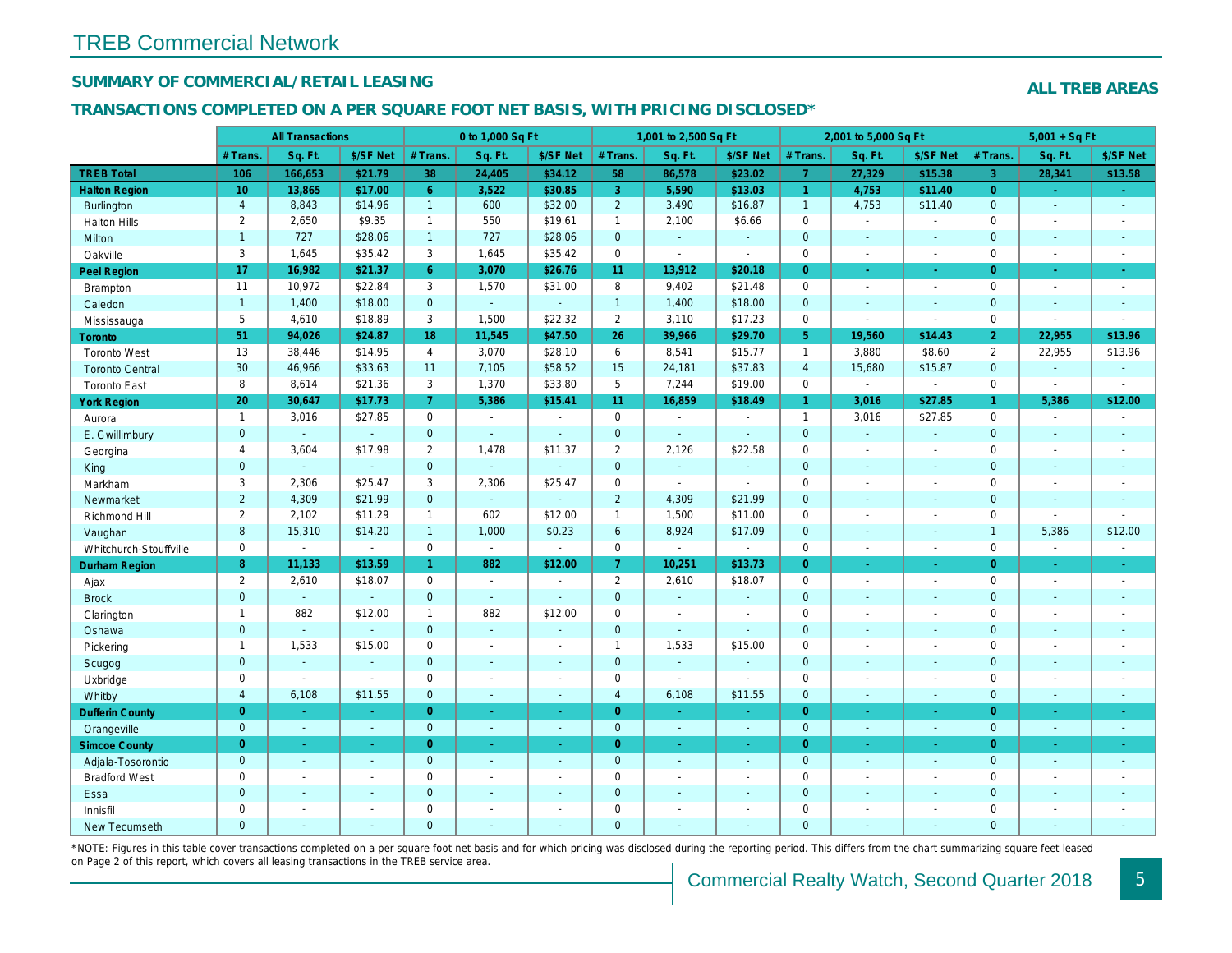## SUMMARY OF COMMERCIAL/RETAIL LEASING

## TRANSACTIONS COMPLETED ON A PER SQUARE FOOT NET BASIS, WITH PRICING DISCLOSED\*

|                              |                 | <b>All Transactions</b> |              |                | 0 to 1,000 Sq Ft         |                          |                 | 1,001 to 2,500 Sq Ft |                |                      | 2,001 to 5,000 Sq Ft     |                          |
|------------------------------|-----------------|-------------------------|--------------|----------------|--------------------------|--------------------------|-----------------|----------------------|----------------|----------------------|--------------------------|--------------------------|
|                              | # Trans.        | Sq. Ft.                 | \$/SF Net    | # Trans.       | Sq. Ft.                  | \$/SF Net                | # Trans.        | Sq. Ft.              | \$/SF Net      | # Trans.             | Sq. Ft.                  | \$/SF Ne                 |
| <b>TREB Total</b>            | 106             | 166,653                 | \$21.79      | 38             | 24,405                   | \$34.12                  | 58              | 86,578               | \$23.02        | $\overline{7}$       | 27,329                   | \$15.38                  |
| <b>City of Toronto Total</b> | 51              | 94,026                  | \$24.87      | 18             | 11,545                   | \$47.50                  | 26              | 39,966               | \$29.70        | 5 <sub>5</sub>       | 19,560                   | \$14.43                  |
| <b>Toronto West</b>          | 13 <sup>°</sup> | 38,446                  | \$14.95      | $\overline{4}$ | 3,070                    | \$28.10                  | 6 <sup>1</sup>  | 8,541                | \$15.77        | $\blacktriangleleft$ | 3,880                    | \$8.60                   |
| Toronto W01                  | 0               | $\sim$                  | $\sim$       | 0              | $\sim$                   | $\sim$                   | $\mathbf 0$     | $\sim$               | $\sim$         | $\mathbf 0$          | $\blacksquare$           | $\sim$                   |
| Toronto W02                  | 3               | 3,930                   | \$24.51      | $\mathbf{1}$   | 1,000                    | \$31.08                  | $\overline{2}$  | 2,930                | \$22.27        | $\mathbf 0$          | $\sim$                   | $\sim$                   |
| Toronto W03                  | 0               | $\blacksquare$          | $\mathbf{r}$ | $\mathbf 0$    | $\sim$                   | $\blacksquare$           | $\mathbf 0$     | $\blacksquare$       | $\blacksquare$ | $\mathbf 0$          | $\blacksquare$           | $\sim$                   |
| Toronto W04                  | $5\phantom{.0}$ | 24,275                  | \$11.32      | $\overline{2}$ | 1,070                    | \$30.84                  | $\mathbf{1}$    | 2,025                | \$8.95         | $\mathbf{1}$         | 3,880                    | \$8.60                   |
| Toronto W05                  | $\mathbf{1}$    | 1,000                   | \$22.20      | $\mathbf{1}$   | 1,000                    | \$22.20                  | 0               | $\bullet$            | $\blacksquare$ | 0                    | $\blacksquare$           | $\blacksquare$           |
| Toronto W06                  | $\mathbf{1}$    | 5,655                   | \$23.00      | $\mathbf{0}$   | $\sim$                   | $\sim$                   | $\mathbf 0$     | $\sim$               | $\sim$         | $\mathbf{0}$         | $\sim$                   | $\sim$                   |
| Toronto W07                  | 0               | $\sim$                  | $\sim$       | $\mathbf 0$    | $\blacksquare$           | $\overline{\phantom{a}}$ | $\mathbf 0$     | $\blacksquare$       | $\sim$         | $\mathbf 0$          | $\blacksquare$           | $\overline{\phantom{a}}$ |
| Toronto W08                  | $\overline{2}$  | 2,336                   | \$14.00      | $\mathbf{0}$   | $\blacksquare$           | $\sim$                   | $\overline{2}$  | 2,336                | \$14.00        | $\mathbf{0}$         | $\sim$                   | $\blacksquare$           |
| Toronto W09                  | 0               | $\blacksquare$          | $\sim$       | 0              | $\overline{\phantom{a}}$ | $\overline{\phantom{a}}$ | $\mathbf 0$     | $\blacksquare$       | $\blacksquare$ | 0                    | $\overline{\phantom{a}}$ | $\overline{\phantom{a}}$ |
| Toronto W10                  | $\mathbf{1}$    | 1,250                   | \$14.88      | $\mathbf{0}$   | $\omega$                 | $\sim$                   | $\mathbf{1}$    | 1,250                | \$14.88        | $\mathbf{0}$         | $\blacksquare$           | $\sim$                   |
| <b>Toronto Central</b>       | 30              | 46,966                  | \$33.63      | 11             | 7,105                    | \$58.52                  | 15              | 24,181               | \$37.83        | $\overline{4}$       | 15,680                   | \$15.87                  |
| Toronto C01                  | 12              | 13,064                  | \$50.72      | 7 <sup>7</sup> | 4,908                    | \$59.04                  | $5\phantom{.0}$ | 8,156                | \$45.72        | $\mathbf{0}$         | $\omega$                 | $\blacksquare$           |
| Toronto C02                  | $\mathbf{1}$    | 4,331                   | \$13.91      | $\mathbf 0$    | $\sim$                   | $\sim$                   | $\mathbf 0$     | $\sim$               | $\sim$         | $\overline{1}$       | 4,331                    | \$13.91                  |
| Toronto C03                  | 3               | 3,080                   | \$23.18      | $\overline{2}$ | 1,080                    | \$33.33                  | $\mathbf{1}$    | 2,000                | \$17.70        | $\mathbf{0}$         | $\sim$                   |                          |
| Toronto C04                  | $\overline{2}$  | 2,935                   | \$28.48      | 0              | $\sim$                   | $\sim$                   | $\overline{2}$  | 2,935                | \$28.48        | $\mathbf 0$          | $\blacksquare$           | $\overline{\phantom{a}}$ |
| Toronto C06                  | $\mathbf 0$     | $\omega$                | $\sim$       | $\mathbf 0$    | $\sim$                   | $\sim$                   | $\mathbf 0$     | $\omega_{\rm c}$     | $\sim$         | $\mathbf 0$          | $\blacksquare$           | $\blacksquare$           |
| Toronto C07                  | 2               | 1,585                   | \$55.78      | $\mathbf{1}$   | 317                      | \$18.89                  | $\mathbf{1}$    | 1,268                | \$65.00        | $\mathbf 0$          | $\blacksquare$           | $\blacksquare$           |
| Toronto C08                  | $\overline{4}$  | 5,822                   | \$38.71      | $\mathbf{1}$   | 800                      | \$105.00                 | 3               | 5,022                | \$28.14        | $\mathbf 0$          | $\sim$                   | $\sim$                   |
| Toronto C09                  | 0               | $\mathbf{r}$            | $\sim$       | 0              | $\sim$                   | $\sim$                   | $\mathbf 0$     | $\blacksquare$       | $\sim$         | 0                    | $\sim$                   | $\overline{\phantom{a}}$ |
| Toronto C10                  | 3               | 4,800                   | \$41.50      | $\mathbf{0}$   | $\sim$                   | $\sim$                   | 3               | 4,800                | \$41.50        | $\mathbf{0}$         | $\blacksquare$           | $\sim$                   |
| Toronto C11                  | 0               | $\blacksquare$          | $\sim$       | $\mathbf 0$    | $\sim$                   | $\blacksquare$           | $\mathbf 0$     | $\blacksquare$       | $\omega$       | $\mathbf{0}$         | $\blacksquare$           | $\blacksquare$           |
| Toronto C12                  | $\mathbf{0}$    | $\sim$                  | $\sim$       | $\mathbf{0}$   | $\blacksquare$           | $\blacksquare$           | $\mathbf 0$     | $\blacksquare$       | $\blacksquare$ | $\mathbf 0$          | $\blacksquare$           |                          |
| Toronto C13                  | $\mathbf{1}$    | 3,685                   | \$18.00      | 0              | $\blacksquare$           | $\blacksquare$           | $\mathbf 0$     | $\blacksquare$       | $\blacksquare$ | $\overline{1}$       | 3,685                    | \$18.00                  |
| Toronto C14                  | $\mathbf{0}$    | $\omega$                | $\omega$     | $\mathbf{0}$   | $\omega$                 | $\sim$                   | $\mathbf 0$     | $\blacksquare$       | $\sim$         | $\overline{0}$       | ä,                       | $\blacksquare$           |
| Toronto C15                  | $\overline{2}$  | 7,664                   | \$15.95      | 0              | $\blacksquare$           | $\sim$                   | $\mathbf 0$     | $\blacksquare$       | $\blacksquare$ | $\overline{2}$       | 7,664                    | \$15.95                  |
| <b>Toronto East</b>          | 8               | 8,614                   | \$21.36      | 3              | 1,370                    | \$33.80                  | 5 <sub>1</sub>  | 7,244                | \$19.00        | $\overline{0}$       | $\frac{1}{\sqrt{2}}$     | $\frac{1}{\sqrt{2}}$     |
| Toronto E01                  | $\mathbf 0$     | $\sim$                  | $\sim$       | $\mathbf 0$    | $\sim$                   | $\overline{\phantom{a}}$ | $\mathbf 0$     | $\blacksquare$       | $\sim$         | $\Omega$             | $\overline{\phantom{a}}$ | $\sim$                   |
| Toronto E02                  | $\mathbf{1}$    | 1,600                   | \$20.25      | $\mathbf{0}$   | $\sim$                   | $\omega$                 | $\mathbf{1}$    | 1,600                | \$20.25        | $\mathbf{0}$         | $\blacksquare$           | $\sim$                   |
| Toronto E03                  | $\mathbf{1}$    | 750                     | \$20.80      | $\mathbf{1}$   | 750                      | \$20.80                  | $\mathbf 0$     | $\blacksquare$       | $\blacksquare$ | $\mathbf 0$          | $\blacksquare$           | $\blacksquare$           |
| Toronto E04                  | $\mathbf{0}$    | $\omega$                | $\omega$     | $\mathbf 0$    | $\sim$                   | $\blacksquare$           | $\mathbf 0$     | $\blacksquare$       | $\blacksquare$ | $\mathbf 0$          | $\blacksquare$           | $\blacksquare$           |
| Toronto E05                  | 0               | $\sim$                  | $\sim$       | $\mathbf 0$    | $\sim$                   | $\sim$                   | $\mathbf 0$     | $\blacksquare$       | $\blacksquare$ | $\mathbf 0$          | $\blacksquare$           | $\blacksquare$           |
| Toronto E06                  | $\mathbf{0}$    | $\omega$                | $\omega$     | $\overline{0}$ | $\omega$                 | $\omega$                 | $\mathbf 0$     | $\blacksquare$       | $\omega$       | $\mathbf{0}$         | $\omega$                 | $\blacksquare$           |
| Toronto E07                  | 3               | 3,468                   | \$20.84      | $\mathbf{1}$   | 135                      | \$59.00                  | $\overline{2}$  | 3,333                | \$19.30        | 0                    | $\overline{\phantom{a}}$ | $\overline{\phantom{a}}$ |
| Toronto E08                  | $\mathbf{1}$    | 1,253                   | \$20.01      | $\mathbf{0}$   | $\sim$                   | $\sim$                   | $\mathbf{1}$    | 1,253                | \$20.01        | $\mathbf{0}$         | $\sim$                   | $\blacksquare$           |
| Toronto E09                  | $\mathbf{1}$    | 1,058                   | \$15.00      | $\mathbf 0$    | $\blacksquare$           | $\blacksquare$           | $\mathbf{1}$    | 1,058                | \$15.00        | $\mathbf 0$          | $\blacksquare$           | $\blacksquare$           |
| Toronto E10                  | $\mathbf 0$     | $\sim$                  | $\sim$       | $\mathbf{0}$   | $\sim$                   | $\blacksquare$           | $\mathbf 0$     | $\blacksquare$       | $\sim$         | $\mathbf{0}$         | $\sim$                   | $\sim$                   |
| Toronto E11                  | $\mathbf{1}$    | 485                     | \$46.89      | $\mathbf{1}$   | 485                      | \$46.89                  | $\mathbf 0$     | $\blacksquare$       | $\blacksquare$ | $\mathbf 0$          | $\blacksquare$           | $\blacksquare$           |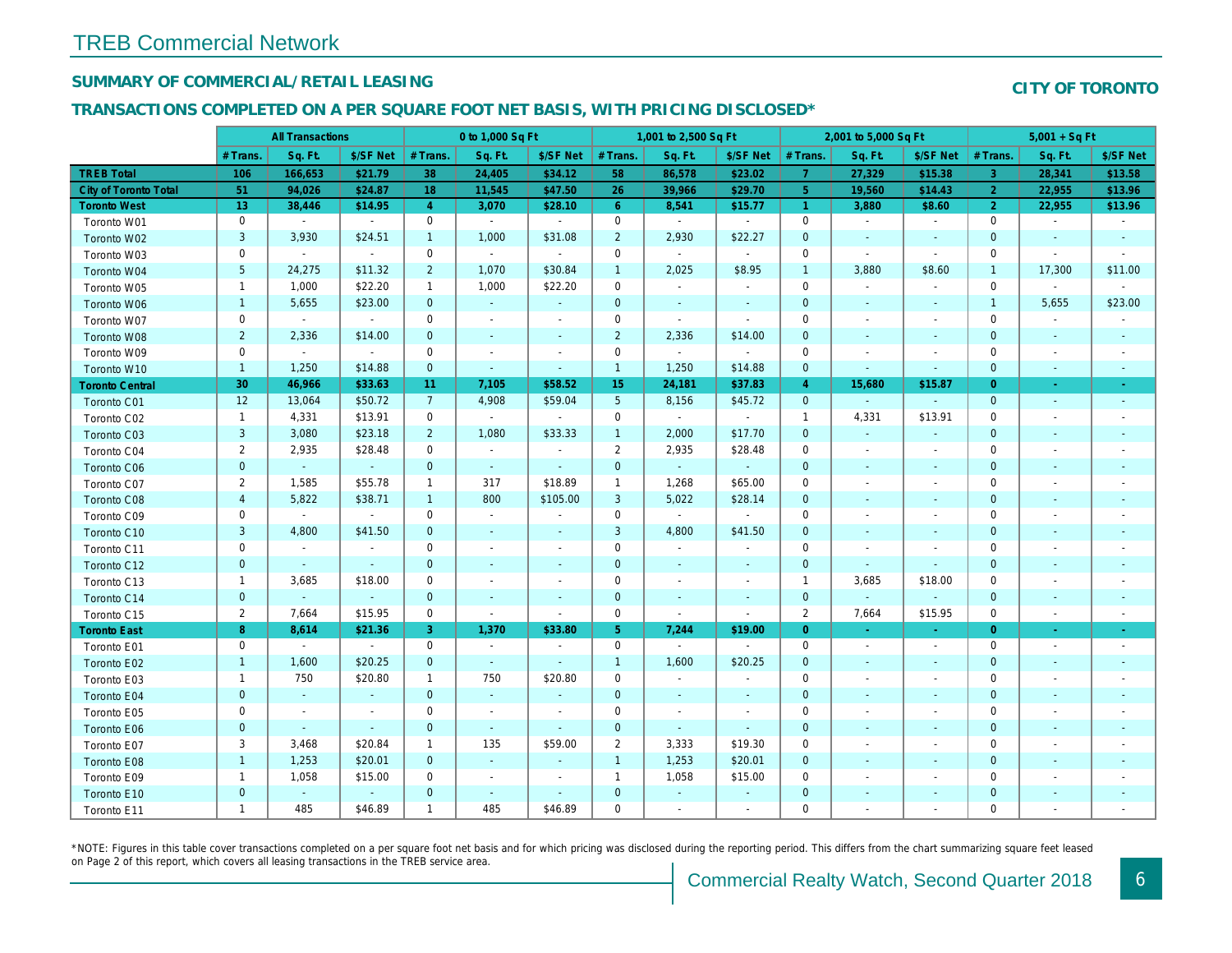## SUMMARY OF OFFICE LEASING

## TRANSACTIONS COMPLETED ON A PER SQUARE FOOT NET BASIS, WITH PRICING DISCLOSED\*

|                        |                | <b>All Transactions</b> |                |                | 0 to 1,000 Sq Ft |                |                 | 1,001 to 2,500 Sq Ft |                |                 | 2,001 to 5,000 Sq Ft |                  |
|------------------------|----------------|-------------------------|----------------|----------------|------------------|----------------|-----------------|----------------------|----------------|-----------------|----------------------|------------------|
|                        | # Trans.       | Sq. Ft.                 | \$/SF Net      | # Trans.       | Sq. Ft.          | \$/SF Net      | # Trans.        | Sq. Ft.              | \$/SF Net      | # Trans.        | Sq. Ft.              | \$/SF Ne         |
| <b>TREB Total</b>      | 138            | 251,167                 | \$15.21        | 54             | 35,424           | \$21.26        | 54              | 82,893               | \$15.90        | 23              | 80,218               | \$15.41          |
| <b>Halton Region</b>   | 11             | 20,702                  | \$17.72        | 3 <sup>°</sup> | 2,205            | \$21.91        | $6^{\circ}$     | 7,310                | \$20.12        | $\overline{1}$  | 4.687                | \$13.00          |
| <b>Burlington</b>      | $\overline{2}$ | 7,251                   | \$16.48        | $\mathbf{1}$   | 751              | \$12.00        | $\mathbf{0}$    | $\blacksquare$       | $\sim$         | $\overline{0}$  | $\blacksquare$       | $\blacksquare$   |
| <b>Halton Hills</b>    | $\mathbf 0$    | $\omega$                | $\omega$       | $\mathbf 0$    | $\sim$           | $\sim$         | $\mathbf 0$     | $\blacksquare$       | $\sim$         | $\mathbf 0$     | $\blacksquare$       | $\blacksquare$   |
| Milton                 | $\overline{2}$ | 1,938                   | \$32.20        | $\mathbf{1}$   | 669              | \$35.87        | $\overline{1}$  | 1,269                | \$30.26        | $\mathbf{0}$    | $\sim$               | $\sim$           |
| Oakville               | $\overline{7}$ | 11,513                  | \$16.06        | $\mathbf{1}$   | 785              | \$19.50        | 5               | 6,041                | \$17.99        | $\mathbf{1}$    | 4,687                | \$13.00          |
| Peel Region            | 27             | 51,529                  | \$13.28        | 11             | 7,364            | \$18.42        | 9 <sup>°</sup>  | 14,788               | \$14.13        | $6^{\circ}$     | 20,832               | \$12.28          |
| <b>Brampton</b>        | $\overline{7}$ | 11,556                  | \$12.34        | $\overline{4}$ | 3,307            | \$17.27        | $\mathbf{1}$    | 2,400                | \$12.50        | 2               | 5,849                | \$9.48           |
| Caledon                | $\mathbf{0}$   |                         | $\omega$ .     | $\overline{0}$ | $\omega$         | $\blacksquare$ | $\mathbf{0}$    | $\omega$             | $\omega$       | $\mathbf{0}$    | $\omega$             | $\blacksquare$   |
| Mississauga            | 20             | 39,973                  | \$13.56        | $\overline{7}$ | 4,057            | \$19.36        | 8               | 12,388               | \$14.44        | $\overline{4}$  | 14,983               | \$13.37          |
| <b>Toronto</b>         | 51             | 86,635                  | \$16.78        | 20             | 12,098           | \$27.09        | 22              | 33,884               | \$16.32        | 7 <sup>1</sup>  | 26,223               | \$19.22          |
| <b>Toronto West</b>    | 16             | 21,474                  | \$14.64        | 5              | 3,305            | \$15.04        | 10              | 15,269               | \$15.13        | $\overline{1}$  | 2,900                | \$11.59          |
| <b>Toronto Central</b> | 29             | 57,406                  | \$17.16        | 11             | 6,848            | \$31.34        | 11              | 17,115               | \$16.79        | $5\phantom{.0}$ | 19,013               | \$21.80          |
| <b>Toronto East</b>    | 6              | 7,755                   | \$19.88        | $\overline{4}$ | 1,945            | \$32.58        | $\mathbf{1}$    | 1,500                | \$23.20        | $\mathbf{1}$    | 4,310                | \$13.00          |
| <b>York Region</b>     | 40             | 74,377                  | \$14.97        | 17             | 11,391           | \$18.47        | 12 <sub>2</sub> | 17,953               | \$16.17        | 9 <sup>°</sup>  | 28,476               | \$14.59          |
| Aurora                 | $\overline{2}$ | 450                     | \$27.33        | $\overline{2}$ | 450              | \$27.33        | $\mathbf 0$     | $\blacksquare$       | $\blacksquare$ | $\mathbf 0$     | $\blacksquare$       | $\blacksquare$   |
| E. Gwillimbury         | $\mathbf{0}$   | $\omega$                | $\omega$       | $\mathbf{0}$   | $\omega$         | $\blacksquare$ | $\mathbf{0}$    | $\sim$               | $\sim$         | $\mathbf{0}$    | $\omega$             | $\blacksquare$   |
| Georgina               | $\mathbf{1}$   | 920                     | \$11.09        | $\mathbf{1}$   | 920              | \$11.09        | $\mathbf 0$     | $\blacksquare$       | $\blacksquare$ | $\mathbf 0$     | $\blacksquare$       | $\sim$           |
| King                   | $\mathbf{1}$   | 1,260                   | \$14.29        | $\Omega$       | $\omega$         | $\Delta$       | $\overline{1}$  | 1,260                | \$14.29        | $\mathbf{0}$    | ÷.                   | $\Delta$         |
| Markham                | 11             | 20,873                  | \$15.51        | $\overline{4}$ | 3,033            | \$18.46        | $\overline{4}$  | 5,782                | \$19.27        | $\overline{2}$  | 5,386                | \$16.94          |
| Newmarket              | $\overline{4}$ | 6,196                   | \$11.50        | $\mathbf{1}$   | 538              | \$12.00        | $\overline{2}$  | 2,658                | \$13.09        | $\mathbf{1}$    | 3,000                | \$10.00          |
| Richmond Hill          | 8              | 10,020                  | \$14.93        | 5              | 3,548            | \$15.91        | $\overline{2}$  | 2,857                | \$16.17        | $\mathbf{1}$    | 3,615                | \$13.00          |
| Vaughan                | 13             | 34,658                  | \$15.24        | $\overline{4}$ | 2,902            | \$23.78        | 3               | 5,396                | \$14.83        | $5\overline{5}$ | 16,475               | \$15.00          |
| Whitchurch-Stouffville | 0              | $\blacksquare$          | $\blacksquare$ | 0              | $\blacksquare$   | $\blacksquare$ | $\mathsf 0$     | $\blacksquare$       | $\blacksquare$ | $\mathbf 0$     | $\blacksquare$       | $\blacksquare$   |
| Durham Region          | 7 <sup>1</sup> | 8,824                   | \$14.51        | 3              | 2,366            | \$13.14        | $\overline{4}$  | 6,458                | \$15.02        | $\overline{0}$  | $\blacksquare$       | $\sigma$         |
| Ajax                   | $\mathbf{1}$   | 1,465                   | \$8.00         | $\mathbf 0$    | $\sim$           | $\blacksquare$ | $\mathbf{1}$    | 1,465                | \$8.00         | $\mathbf 0$     | $\blacksquare$       | $\sim$           |
| <b>Brock</b>           | $\mathbf{0}$   | $\omega$                | $\sim$         | $\mathbf{0}$   | $\omega$         | $\blacksquare$ | $\mathbf{0}$    | $\omega$             | $\Delta$       | $\overline{0}$  | $\omega$             | $\sim$           |
| Clarington             | $\mathbf 0$    | $\sim$                  | $\sim$         | $\Omega$       | $\blacksquare$   | $\blacksquare$ | $\mathbf 0$     | $\blacksquare$       | $\blacksquare$ | $\Omega$        | ÷.                   | $\sim$           |
| Oshawa                 | $\mathbf{0}$   | $\blacksquare$          | $\sim$         | $\mathbf 0$    | $\blacksquare$   | $\blacksquare$ | $\mathbf 0$     | $\blacksquare$       | $\blacksquare$ | $\mathbf 0$     | $\blacksquare$       | $\blacksquare$   |
| Pickering              | 3              | 3,580                   | \$14.73        | 2              | 1,535            | \$10.50        | $\mathbf{1}$    | 2,045                | \$17.90        | $\mathbf 0$     | $\blacksquare$       | $\blacksquare$   |
| Scugog                 | $\mathbf{1}$   | 831                     | \$18.00        | $\mathbf{1}$   | 831              | \$18.00        | $\mathbf{0}$    | $\omega$             | ٠              | $\mathbf{0}$    | $\sim$               | $\blacksquare$   |
| Uxbridge               | $\mathbf 0$    | $\sim$                  | $\omega$       | $\mathbf 0$    | $\mathbf{r}$     | $\blacksquare$ | $\mathbf 0$     | $\mathbf{r}$         | $\blacksquare$ | $\mathbf 0$     | $\overline{a}$       | $\sim$           |
| Whitby                 | $\overline{2}$ | 2,948                   | \$16.51        | $\mathbf{0}$   | $\sim$           | $\sim$         | $\overline{2}$  | 2,948                | \$16.51        | $\mathbf{0}$    | $\blacksquare$       | $\sim$           |
| <b>Dufferin County</b> | $\mathbf{1}$   | 6,600                   | \$8.00         | $\overline{0}$ | $\omega$         | $\omega$       | $\overline{0}$  | $\omega$             | ÷.             | $\overline{0}$  | $\omega$             | $\sim$           |
| Orangeville            | $\mathbf{1}$   | 6,600                   | \$8.00         | $\overline{0}$ | $\omega$         | $\blacksquare$ | $\mathbf{0}$    | $\omega$             | $\omega$       | $\overline{0}$  | $\blacksquare$       | $\bullet$        |
| <b>Simcoe County</b>   | $\mathbf{1}$   | 2,500                   | \$8.64         | $\overline{0}$ | $\omega$         | ÷.             | $\mathbf{1}$    | 2,500                | \$8.64         | $\overline{0}$  | $\omega$             | $\omega_{\rm c}$ |
| Adjala-Tosorontio      | $\mathbf 0$    | $\sim$                  |                | $\mathbf 0$    | $\omega$         | $\omega$       | $\mathbf 0$     | $\omega$             | $\Delta$       | $\mathbf{0}$    | $\omega$             | $\sim$           |
| <b>Bradford West</b>   | 0              | $\blacksquare$          | $\sim$         | $\mathbf 0$    | $\sim$           | $\blacksquare$ | $\mathbf 0$     | $\blacksquare$       | $\sim$         | 0               | $\blacksquare$       | $\blacksquare$   |
| Essa                   | $\mathbf{0}$   |                         |                | $\overline{0}$ | $\sim$           | $\blacksquare$ | $\mathbf{0}$    | ä,                   | $\sim$         | $\mathbf{0}$    | $\omega$             |                  |
| Innisfil               | $\Omega$       | $\sim$                  | $\sim$         | $\mathbf 0$    | $\blacksquare$   | $\blacksquare$ | $\mathbf 0$     | ä,                   | $\blacksquare$ | $\mathbf 0$     | $\blacksquare$       | $\blacksquare$   |
| <b>New Tecumseth</b>   | $\overline{1}$ | 2,500                   | \$8.64         | $\Omega$       |                  |                | $\overline{1}$  | 2,500                | \$8.64         | $\Omega$        |                      |                  |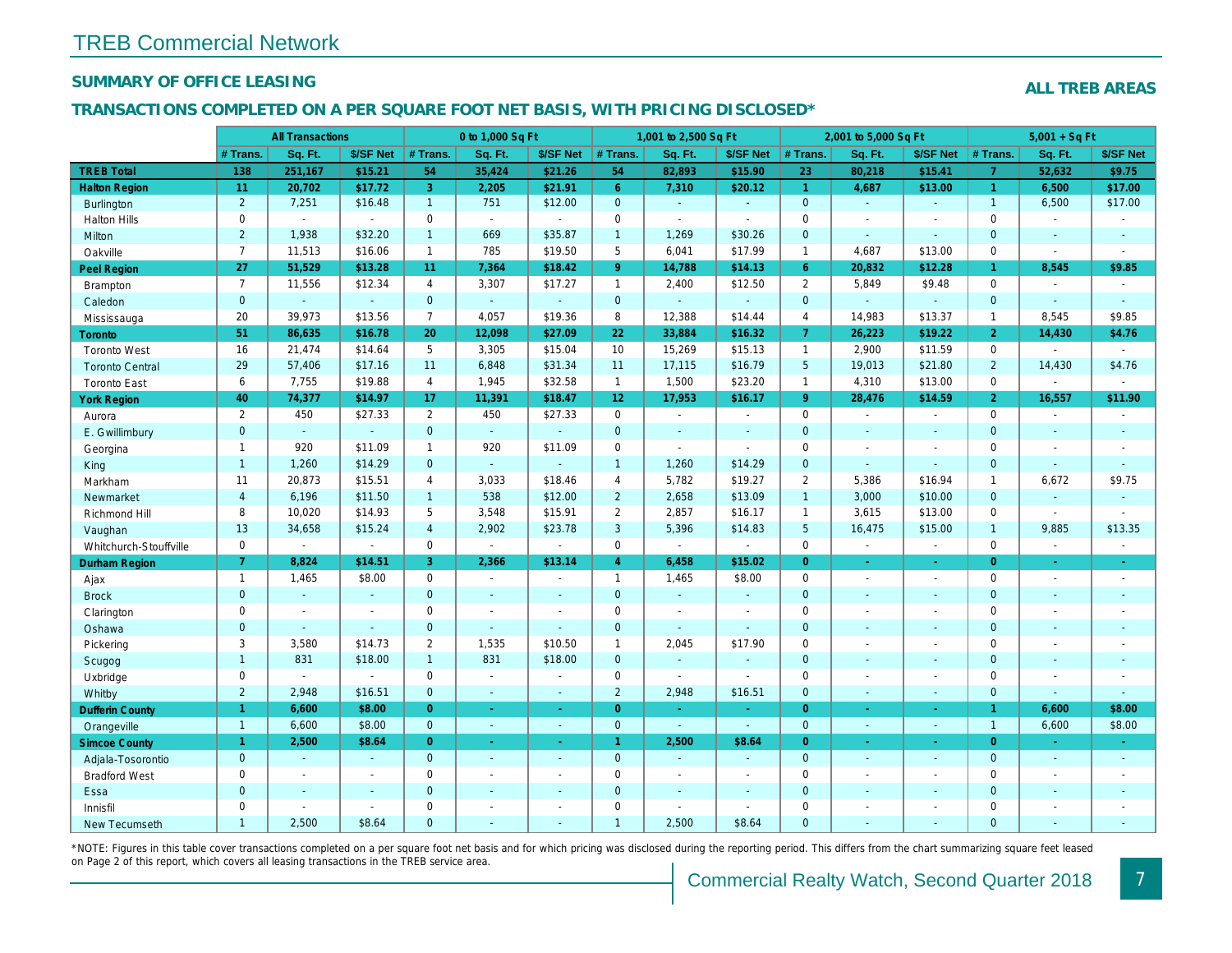## SUMMARY OF OFFICE LEASING

### TRANSACTIONS COMPLETED ON A PER SQUARE FOOT NET BASIS, WITH PRICING DISCLOSED\*

|                        | <b>All Transactions</b> |                          | 0 to 1,000 Sq Ft            |                 |                |                          | 1,001 to 2,500 Sq Ft |                          |                          | 2,001 to 5,000 Sq Ft |                          |                          |
|------------------------|-------------------------|--------------------------|-----------------------------|-----------------|----------------|--------------------------|----------------------|--------------------------|--------------------------|----------------------|--------------------------|--------------------------|
|                        | # Trans.                | Sq. Ft.                  | \$/SF net                   | # Trans.        | Sq. Ft.        | \$/SF net                | # Trans.             | Sq. Ft.                  | \$/SF net                | # Trans.             | Sq. Ft.                  | \$/SF ne                 |
| <b>TREB Total</b>      | 138                     | 251,167                  | \$15.21                     | 54              | 35,424         | \$21.26                  | 54                   | 82,893                   | \$15.90                  | 23                   | 80,218                   | \$15.41                  |
| City of Toronto Total  | 51                      | 86,635                   | \$16.78                     | 20              | 12,098         | \$27.09                  | 22                   | 33,884                   | \$16.32                  | $\overline{7}$       | 26,223                   | \$19.22                  |
| <b>Toronto West</b>    | 16                      | 21,474                   | \$14.64                     | 5 <sup>5</sup>  | 3,305          | \$15.04                  | 10 <sup>°</sup>      | 15,269                   | \$15.13                  | $\overline{1}$       | 2,900                    | \$11.59                  |
| Toronto W01            | $\pmb{0}$               | $\sim$                   | $\sim$                      | $\mathbf 0$     | $\sim$         | $\sim$                   | $\mathbf 0$          | $\sim$                   | $\blacksquare$           | $\mathbf 0$          | $\blacksquare$           | $\blacksquare$           |
| Toronto W02            | $\mathbf{1}$            | 1,800                    | \$26.00                     | $\mathbf{0}$    | $\sim$         | $\blacksquare$           | $\mathbf{1}$         | 1,800                    | \$26.00                  | $\mathbf{0}$         | $\sim$                   | $\sim$                   |
| Toronto W03            | $\overline{2}$          | 789                      | \$17.79                     | $\overline{2}$  | 789            | \$17.79                  | $\mathbf 0$          | $\blacksquare$           | $\blacksquare$           | 0                    | $\overline{\phantom{a}}$ | $\overline{\phantom{a}}$ |
| Toronto W04            | $\overline{2}$          | 2,365                    | \$12.15                     | $\mathbf{0}$    | $\omega$       | $\blacksquare$           | $\overline{2}$       | 2,365                    | \$12.15                  | $\mathbf 0$          |                          | $\overline{\phantom{a}}$ |
| Toronto W05            | 4                       | 4,821                    | \$17.54                     | $\overline{2}$  | 1,800          | \$17.03                  | $\overline{2}$       | 3,021                    | \$17.85                  | $\mathbf 0$          | $\sim$                   | $\blacksquare$           |
| Toronto W06            | $\mathbf 0$             | $\blacksquare$           | $\blacksquare$              | $\mathbf{0}$    | $\omega$       | ٠                        | $\mathbf 0$          | $\omega$                 | $\omega$                 | $\mathbf 0$          |                          |                          |
| Toronto W07            | $\mathbf{1}$            | 1,600                    | \$18.75                     | 0               | $\blacksquare$ | $\sim$                   | $\mathbf{1}$         | 1,600                    | \$18.75                  | 0                    | $\overline{\phantom{a}}$ | $\overline{\phantom{a}}$ |
| Toronto W08            | $\mathbf{1}$            | 716                      | \$7.00                      | $\mathbf{1}$    | 716            | \$7.00                   | $\mathbf 0$          | $\blacksquare$           | $\blacksquare$           | $\mathbf 0$          |                          |                          |
| Toronto W09            | $\mathbf 0$             | $\bullet$                | $\sim$                      | $\mathbf 0$     | $\blacksquare$ | $\blacksquare$           | 0                    | $\blacksquare$           | $\blacksquare$           | 0                    | $\blacksquare$           | $\overline{\phantom{a}}$ |
| Toronto W10            | $5\phantom{.0}$         | 9,383                    | \$11.21                     | $\mathbf{0}$    | $\omega$       | $\blacksquare$           | $\overline{4}$       | 6,483                    | \$11.04                  | $\overline{1}$       | 2,900                    | \$11.59                  |
| <b>Toronto Central</b> | 29                      | 57,406                   | \$17.16                     | 11              | 6,848          | \$31.34                  | 11                   | 17,115                   | \$16.79                  | 5 <sup>5</sup>       | 19,013                   | \$21.80                  |
| Toronto C01            | 6                       | 5,392                    | \$30.20                     | $5\phantom{.0}$ | 2,778          | \$36.50                  | $\mathbf 0$          | $\omega$                 | $\blacksquare$           | $\mathbf{1}$         | 2,614                    | \$23.50                  |
| Toronto C02            | $\overline{2}$          | 5,092                    | \$36.85                     | $\mathbf{1}$    | 584            | \$30.82                  | 0                    | $\blacksquare$           | $\overline{\phantom{a}}$ | $\mathbf{1}$         | 4,508                    | \$37.63                  |
| Toronto C03            | $\mathbf{1}$            | 300                      | \$10.00                     | $\overline{1}$  | 300            | \$10.00                  | $\mathbf 0$          | $\blacksquare$           | $\sim$                   | $\mathbf{0}$         | $\overline{\phantom{a}}$ | $\sim$                   |
| Toronto C04            | 4                       | 13,786                   | \$9.16                      | $\mathbf{1}$    | 1,000          | \$30.00                  | $\overline{2}$       | 4,786                    | \$18.10                  | $\mathbf 0$          |                          | $\overline{\phantom{a}}$ |
| Toronto C06            | $\pmb{0}$               | $\omega$                 | $\omega$                    | $\mathbf{0}$    | $\omega$       | $\omega$                 | $\mathbf 0$          | $\blacksquare$           | $\blacksquare$           | $\mathbf 0$          | $\blacksquare$           | $\blacksquare$           |
| Toronto C07            | $\mathbf{1}$            | 875                      | \$34.29                     | $\mathbf{1}$    | 875            | \$34.29                  | 0                    | $\blacksquare$           | $\blacksquare$           | 0                    |                          | $\sim$                   |
| <b>Toronto C08</b>     | $\overline{2}$          | 1,940                    | \$40.52                     | $\mathbf{1}$    | 540            | \$41.11                  | $\mathbf{1}$         | 1,400                    | \$40.29                  | $\mathbf 0$          | $\overline{\phantom{a}}$ | $\sim$                   |
| Toronto C09            | $\mathbf 0$             | $\sim$                   | $\sim$                      | $\mathbf 0$     | $\sim$         | $\blacksquare$           | $\mathbf 0$          | $\sim$                   | $\sim$                   | $\mathbf 0$          |                          |                          |
| Toronto C10            | $\mathbf{1}$            | 1,689                    | \$13.50                     | $\mathbf{0}$    | $\blacksquare$ | $\blacksquare$           | $\mathbf{1}$         | 1,689                    | \$13.50                  | $\mathbf{0}$         | $\blacksquare$           |                          |
| Toronto C11            | $\mathbf{1}$            | 1,517                    | \$12.00                     | $\mathbf 0$     | $\overline{a}$ | $\overline{\phantom{a}}$ | $\mathbf{1}$         | 1,517                    | \$12.00                  | $\mathbf 0$          |                          |                          |
| Toronto C12            | $\pmb{0}$               | $\blacksquare$           | $\sim$                      | $\mathbf{0}$    | $\frac{1}{2}$  | $\blacksquare$           | $\mathbf 0$          | $\blacksquare$           | $\blacksquare$           | $\mathbf 0$          |                          |                          |
| Toronto C13            | 3                       | 13,721                   | \$12.81                     | 0               | $\blacksquare$ | $\overline{\phantom{a}}$ | $\mathbf 0$          | $\blacksquare$           | $\blacksquare$           | $\overline{2}$       | 7,291                    | \$16.00                  |
| Toronto C14            | 3                       | 3,525                    | \$13.27                     | $\mathbf{0}$    | $\Delta$       | $\omega$                 | $\mathbf{3}$         | 3,525                    | \$13.27                  | $\overline{0}$       |                          |                          |
| Toronto C15            | 5                       | 9,569                    | \$13.92                     | $\mathbf{1}$    | 771            | \$13.00                  | 3                    | 4,198                    | \$13.46                  | $\mathbf{1}$         | 4,600                    | \$14.50                  |
| <b>Toronto East</b>    | 6 <sup>1</sup>          | 7,755                    | \$19.88                     | $\overline{4}$  | 1,945          | \$32.58                  | $\mathbf{1}$         | 1,500                    | \$23.20                  | $\mathbf{1}$         | 4,310                    | \$13.00                  |
| Toronto E01            | $\mathbf{1}$            | 950                      | \$35.37                     | $\mathbf{1}$    | 950            | \$35.37                  | $\mathbf 0$          | $\blacksquare$           | $\blacksquare$           | $\mathbf 0$          | $\blacksquare$           | $\sim$                   |
| Toronto E02            | $\mathbf 0$             | $\sim$                   | $\sim$                      | $\mathbf{0}$    | $\omega$       | $\blacksquare$           | $\mathbf 0$          | $\sim$                   | $\blacksquare$           | $\mathbf 0$          | $\blacksquare$           | $\sim$                   |
| Toronto E03            | $\mathbf 0$             | $\blacksquare$           | $\sim$                      | $\mathbf 0$     | $\blacksquare$ | $\blacksquare$           | 0                    | $\blacksquare$           | $\blacksquare$           | $\mathbf 0$          | $\overline{\phantom{a}}$ | $\sim$                   |
| Toronto E04            | $\mathbf 0$             | $\mathbf{u}$             | $\blacksquare$              | $\mathbf{0}$    | $\sim$         | $\sim$                   | $\mathbf 0$          | $\omega$                 | $\omega$                 | $\mathbf{0}$         | $\sim$                   | $\sim$                   |
| Toronto E05            | $\mathbf{1}$            | 1,500                    | \$23.20                     | 0               | $\sim$         | $\blacksquare$           | $\overline{1}$       | 1,500                    | \$23.20                  | 0                    | $\sim$                   | $\overline{\phantom{a}}$ |
| Toronto E06            | $\pmb{0}$               | $\blacksquare$           | $\blacksquare$              | $\mathbf{0}$    | $\omega$       | $\blacksquare$           | $\mathbf 0$          | $\sim$                   | $\sim$                   | $\mathbf 0$          | $\sim$                   | $\overline{\phantom{a}}$ |
| Toronto E07            | $\mathbf{1}$            | 470                      | \$27.96                     | $\mathbf{1}$    | 470            | \$27.96                  | 0                    | $\blacksquare$           | $\overline{\phantom{a}}$ | 0                    |                          | $\overline{\phantom{a}}$ |
| Toronto E08            | $\pmb{0}$               | $\sim$                   | $\mathcal{L}_{\mathcal{C}}$ | $\mathbf{0}$    | $\omega$       | $\blacksquare$           | $\mathbf 0$          | $\blacksquare$           | $\sim$                   | $\mathbf 0$          | $\sim$                   | $\sim$                   |
| Toronto E09            | $\overline{2}$          | 525                      | \$31.66                     | $\overline{2}$  | 525            | \$31.66                  | 0                    | $\blacksquare$           | $\blacksquare$           | 0                    |                          | $\overline{\phantom{a}}$ |
| Toronto E10            | $\pmb{0}$               | $\overline{\phantom{a}}$ | $\sim$                      | $\mathbf 0$     | $\sim$         | $\sim$                   | $\mathbf 0$          | $\sim$                   | $\sim$                   | $\mathbf 0$          | $\blacksquare$           | $\overline{\phantom{a}}$ |
| Toronto E11            | $\mathbf{1}$            | 4,310                    | \$13.00                     | $\mathbf 0$     | $\omega$       | $\blacksquare$           | 0                    | $\overline{\phantom{a}}$ | $\blacksquare$           | $\mathbf{1}$         | 4,310                    | \$13.00                  |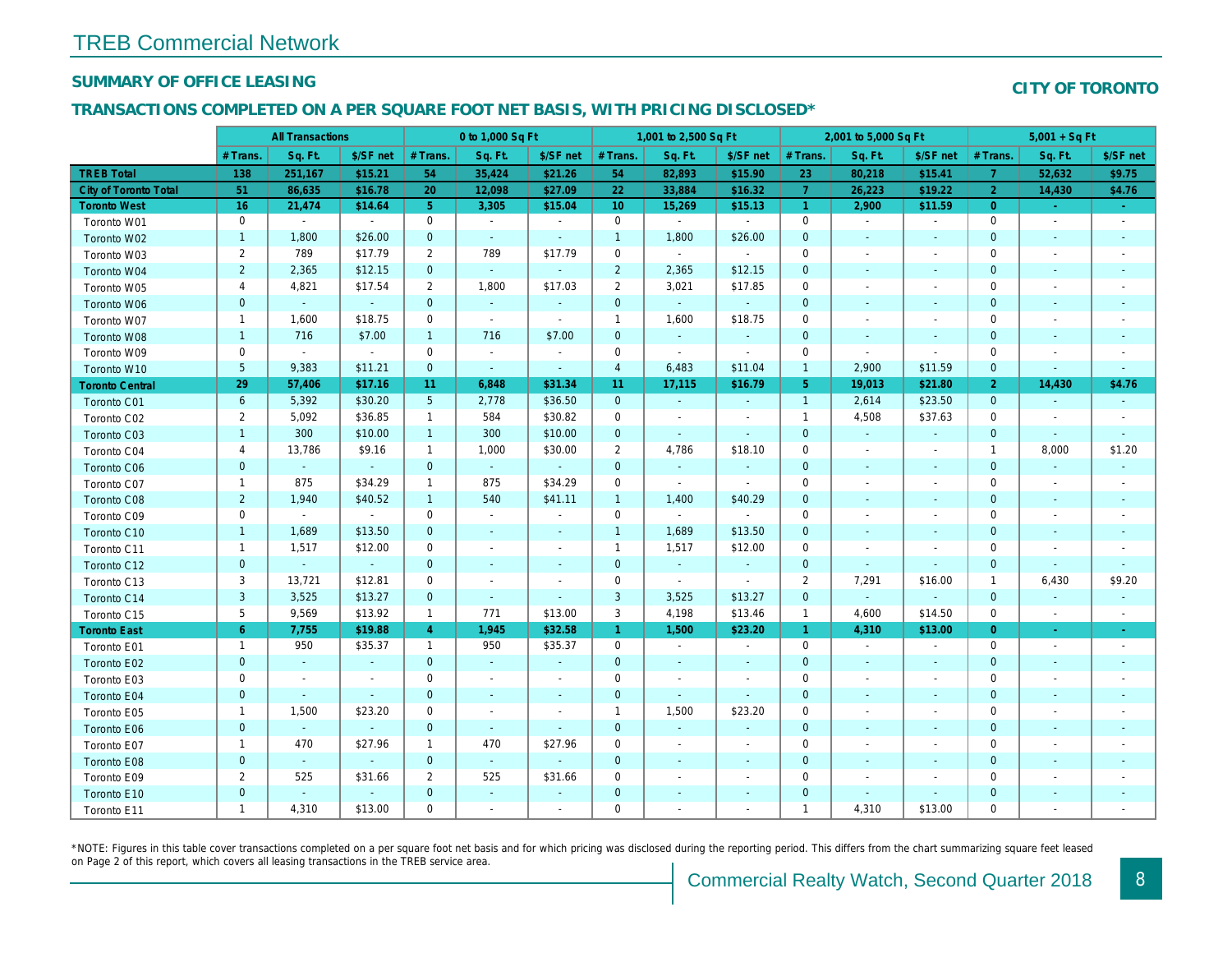## SUMMARY OF INDUSTRIAL SALES

## TRANSACTIONS COMPLETED WITH PRICING DISCLOSED

|                        |                | <b>All Transactions</b> |                |                 | 0 to 5,000 Sq Ft |                |                | 5,001 to 15,000 Sq Ft |                          |                 | 15,001 to 50,000 Sq Ft |                          |
|------------------------|----------------|-------------------------|----------------|-----------------|------------------|----------------|----------------|-----------------------|--------------------------|-----------------|------------------------|--------------------------|
|                        | # Trans        | Sq. Ft.                 | \$/SF Net      | # Trans.        | Sq. Ft.          | \$/SF Net      | # Trans.       | Sq. Ft.               | \$/SF Net                | # Trans.        | Sq. Ft.                | \$/SF Ne                 |
| <b>TREB Total</b>      | 76             | 923,816                 | \$128.78       | 49              | 101,768          | \$229.23       | 13             | 89,794                | \$210.75                 | 10 <sup>°</sup> | 292,635                | \$137.69                 |
| <b>Halton Region</b>   | $6^{\circ}$    | 114,830                 | \$185.01       | 3               | 8,580            | \$177.74       | $\mathbf{1}$   | 6,262                 | \$295.43                 | $\mathbf{1}$    | 20,127                 | \$192.28                 |
| <b>Burlington</b>      | $\overline{2}$ | 4,625                   | \$181.62       | $\overline{2}$  | 4,625            | \$181.62       | $\mathbf{0}$   | $\omega$              | $\omega$                 | $\mathbf{0}$    | $\omega$               | $\sim$                   |
| <b>Halton Hills</b>    | $\mathbf{1}$   | 3,955                   | \$173.20       | $\mathbf{1}$    | 3,955            | \$173.20       | $\mathbf 0$    | $\blacksquare$        | $\blacksquare$           | $\Omega$        | $\overline{a}$         | $\blacksquare$           |
| Milton                 | $\mathbf{0}$   | $\blacksquare$          | $\omega$       | $\mathbf{0}$    | $\blacksquare$   | $\blacksquare$ | $\mathbf{0}$   | $\omega$              | $\blacksquare$           | $\mathbf 0$     | $\omega$               | $\blacksquare$           |
| Oakville               | 3              | 106,250                 | \$185.60       | $\mathbf 0$     | $\blacksquare$   | $\sim$         | $\mathbf{1}$   | 6,262                 | \$295.43                 | $\mathbf{1}$    | 20,127                 | \$192.28                 |
| <b>Peel Region</b>     | 20             | 265,667                 | \$157.55       | 11 <sub>1</sub> | 25,717           | \$238.25       | 3              | 18,113                | \$224.98                 | 5 <sup>5</sup>  | 136,270                | \$134.68                 |
| Brampton               | 3              | 8,833                   | \$255.86       | 3               | 8,833            | \$255.86       | 0              | $\blacksquare$        | $\overline{\phantom{a}}$ | $\mathbf 0$     | $\sim$                 | $\sim$                   |
| Caledon                | $\mathbf{1}$   | 43,560                  | \$41.30        | $\overline{0}$  | $\omega$         | $\Delta$       | $\mathbf{0}$   | $\mathbf{r}$          | $\sim$                   | $\overline{1}$  | 43,560                 | \$41.30                  |
| Mississauga            | 16             | 213,274                 | \$177.22       | 8               | 16,884           | \$229.03       | 3              | 18,113                | \$224.98                 | $\overline{4}$  | 92,710                 | \$178.56                 |
| Toronto                | 23             | 222,647                 | \$149.00       | 14              | 23,373           | \$224.00       | 5 <sup>5</sup> | 39,689                | \$202.65                 | 3               | 98,838                 | \$134.77                 |
| <b>Toronto West</b>    | 18             | 178,481                 | \$152.41       | 11              | 18,835           | \$210.59       | $\overline{4}$ | 34,189                | \$217.61                 | 2               | 64,710                 | \$142.48                 |
| <b>Toronto Central</b> | $\overline{0}$ | ÷.                      | $\omega$       | $\overline{0}$  | $\omega$         | $\sim$         | $\mathbf 0$    | ä,                    | ä,                       | $\mathbf{0}$    | ÷.                     | $\sim$                   |
| <b>Toronto East</b>    | 5              | 44,166                  | \$135.22       | 3               | 4,538            | \$279.64       | $\mathbf{1}$   | 5,500                 | \$109.64                 | $\mathbf{1}$    | 34,128                 | \$120.14                 |
| <b>York Region</b>     | 20             | 56,825                  | \$238.44       | 17              | 36,859           | \$254.84       | 3              | 19,966                | \$208.14                 | $\Omega$        |                        | $\blacksquare$           |
| Aurora                 | $\overline{1}$ | 934                     | \$305.14       | 1               | 934              | \$305.14       | $\mathbf 0$    | $\blacksquare$        | $\sim$                   | $\Omega$        | $\blacksquare$         | $\sim$                   |
| E. Gwillimbury         | $\mathbf{0}$   | $\omega$                | $\blacksquare$ | $\mathbf{0}$    | $\blacksquare$   |                | $\pmb{0}$      | $\blacksquare$        | $\blacksquare$           | $\mathbf{0}$    | $\blacksquare$         | $\blacksquare$           |
| Georgina               | $\mathbf{1}$   | 8,060                   | \$105.46       | $\mathbf 0$     | $\sim$           | $\sim$         | $\mathbf{1}$   | 8,060                 | \$105.46                 | $\mathbf 0$     | $\blacksquare$         | $\blacksquare$           |
| King                   | $\mathbf{0}$   | $\sim$                  | $\sim$         | $\mathbf{0}$    | $\sim$           | $\sim$         | $\mathbf 0$    | $\omega$              | ÷.                       | $\mathbf{0}$    | ÷.                     | $\sim$                   |
| Markham                | 5              | 9,193                   | \$252.20       | 5               | 9,193            | \$252.20       | $\pmb{0}$      | $\blacksquare$        | $\blacksquare$           | $\mathbf 0$     | $\blacksquare$         | $\blacksquare$           |
| Newmarket              | $\mathbf{1}$   | 3,148                   | \$198.54       | $\mathbf{1}$    | 3,148            | \$198.54       | $\mathbf 0$    | $\blacksquare$        | $\blacksquare$           | $\mathbf{0}$    | $\blacksquare$         | $\blacksquare$           |
| Richmond Hill          | 5              | 17,435                  | \$236.75       | 4               | 10,585           | \$222.94       | $\mathbf{1}$   | 6,850                 | \$258.10                 | $\mathbf 0$     | $\blacksquare$         | $\blacksquare$           |
| Vaughan                | $\overline{7}$ | 18,055                  | \$295.92       | $6\phantom{1}$  | 12,999           | \$292.71       | $\mathbf{1}$   | 5,056                 | \$304.15                 | $\mathbf{0}$    | $\blacksquare$         | $\sim$                   |
| Whitchurch-Stouffville | $\mathbf 0$    | $\blacksquare$          | $\blacksquare$ | $\mathbf 0$     | $\blacksquare$   | $\sim$         | $\mathbf 0$    | $\blacksquare$        | $\sim$                   | $\mathbf 0$     | $\blacksquare$         | $\blacksquare$           |
| <b>Durham Region</b>   | 6              | 50,403                  | \$130.89       | $\overline{4}$  | 7,239            | \$144.68       | $\mathbf{1}$   | 5,764                 | \$138.79                 | $\mathbf{1}$    | 37,400                 | \$127.0'                 |
| Ajax                   | $\mathbf 0$    | $\omega$                | $\omega$       | $\mathbf 0$     | $\sim$           | $\sim$         | $\pmb{0}$      | $\blacksquare$        | $\sim$                   | $\mathbf 0$     |                        | $\blacksquare$           |
| <b>Brock</b>           | $\mathbf{0}$   | $\blacksquare$          | $\blacksquare$ | $\mathbf{0}$    | $\Delta$         | $\sim$         | $\mathbf 0$    | $\omega$              | $\omega$                 | $\mathbf 0$     | $\blacksquare$         | $\blacksquare$           |
| Clarington             | $\mathbf{1}$   | 5,764                   | \$138.79       | $\mathbf 0$     | $\blacksquare$   |                | $\mathbf{1}$   | 5,764                 | \$138.79                 | $\mathbf 0$     | $\blacksquare$         | $\blacksquare$           |
| Oshawa                 | $\mathbf{0}$   | $\mathbf{u}$            |                | $\overline{0}$  | $\blacksquare$   | $\blacksquare$ | $\mathbf 0$    | $\blacksquare$        | $\blacksquare$           | $\mathbf{0}$    | $\blacksquare$         | $\blacksquare$           |
| Pickering              | $\overline{4}$ | 7,239                   | \$144.68       | 4               | 7,239            | \$144.68       | $\mathbf 0$    | $\blacksquare$        | $\blacksquare$           | $\mathbf 0$     | $\blacksquare$         | $\blacksquare$           |
| Scugog                 | $\mathbf{0}$   | $\blacksquare$          | $\blacksquare$ | $\mathbf{0}$    | $\omega$         |                | $\mathbf 0$    | $\omega$              | $\blacksquare$           | $\mathbf{0}$    | $\blacksquare$         | $\blacksquare$           |
| Uxbridge               | $\mathbf 0$    | $\blacksquare$          | $\blacksquare$ | $\mathbf 0$     | $\sim$           |                | $\pmb{0}$      | $\overline{a}$        | $\blacksquare$           | $\mathbf 0$     | L.                     | $\overline{\phantom{a}}$ |
| Whitby                 | $\mathbf{1}$   | 37,400                  | \$127.01       | $\mathbf{0}$    | $\sim$           | $\sim$         | $\mathbf 0$    | $\blacksquare$        | $\blacksquare$           | $\mathbf{1}$    | 37,400                 | \$127.0'                 |
| <b>Dufferin County</b> | $\overline{0}$ | $\sim$                  | $\sim$         | $\overline{0}$  | a.               | $\sim$         | $\overline{0}$ | $\omega$              | ×.                       | $\overline{0}$  | $\sim$                 | $\sim$                   |
| Orangeville            | $\mathbf{0}$   | $\Delta$                | $\omega$       | $\Omega$        | $\omega$         | $\omega$       | $\mathbf{0}$   | $\omega$              | ¥.                       | $\mathbf 0$     | $\omega$               | $\sim$                   |
| <b>Simcoe County</b>   | $\mathbf{1}$   | 213,444                 | \$11.95        | $\overline{0}$  | $\omega$         | $\omega$       | $\overline{0}$ | $\blacksquare$        | $\omega$                 | $\overline{0}$  | $\omega$               | $\sigma_{\rm c}$         |
| Adjala-Tosorontio      | $\mathbf{0}$   | $\sim$                  | $\sim$         | $\mathbf{0}$    | $\sim$           | $\sim$         | $\mathbf 0$    | $\Delta$              | $\blacksquare$           | $\mathbf{0}$    | $\mathbf{r}$           | $\sim$                   |
| <b>Bradford West</b>   | $\mathbf 0$    | $\blacksquare$          | $\blacksquare$ | $\Omega$        | $\sim$           | $\sim$         | $\pmb{0}$      | $\blacksquare$        | $\blacksquare$           | $\mathbf 0$     | $\blacksquare$         | $\sim$                   |
| Essa                   | $\mathbf{0}$   | $\sim$                  | $\sim$         | $\mathbf{0}$    |                  |                | $\mathbf 0$    | $\blacksquare$        | $\blacksquare$           | $\mathbf 0$     | $\blacksquare$         |                          |
| Innisfil               | $\mathbf{1}$   | 213,444                 | \$11.95        | $\mathbf 0$     | $\sim$           | $\blacksquare$ | $\mathbf 0$    | $\blacksquare$        | $\blacksquare$           | $\mathbf 0$     | $\blacksquare$         | $\blacksquare$           |
| <b>New Tecumseth</b>   | $\Omega$       |                         |                | $\Omega$        |                  |                | $\Omega$       |                       |                          | $\Omega$        |                        |                          |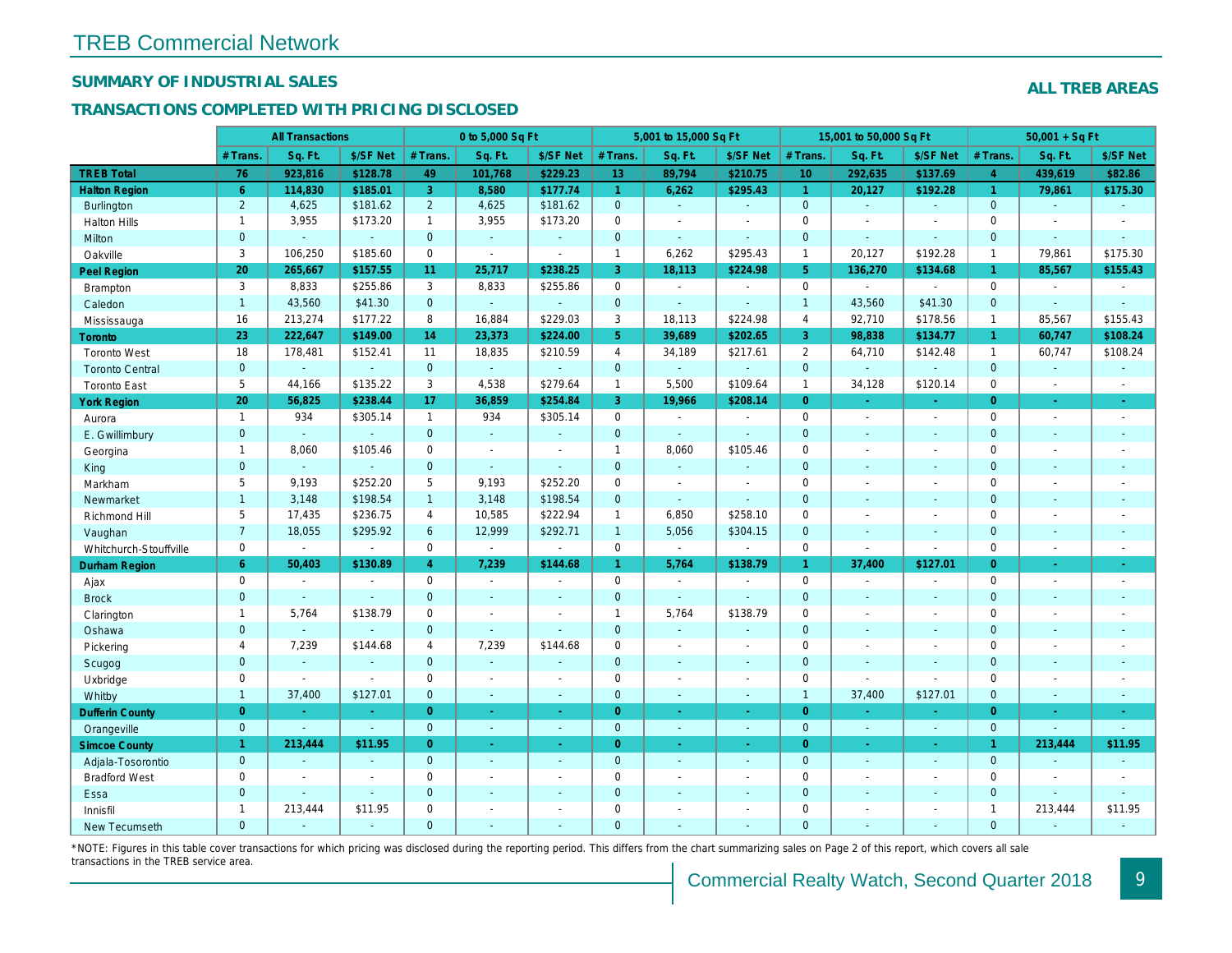## SUMMARY OF INDUSTRIAL SALES - CONDOMINIUM BREAKOUT

#### TRANSACTIONS COMPLETED WITH PRICING DISCLOSED

|                        |                 | <b>All Transactions</b> |                |                 | 0 to 5,000 Sq Ft |                |                     | 5,001 to 15,000 Sq Ft    |                          |                | 15,001 to 50,000 Sq Ft |                  |
|------------------------|-----------------|-------------------------|----------------|-----------------|------------------|----------------|---------------------|--------------------------|--------------------------|----------------|------------------------|------------------|
|                        | # Trans         | Sq. Ft.                 | \$/SF Net      | # Trans.        | Sq. Ft.          | \$/SF Net      | # Trans.            | Sq. Ft.                  | \$/SF Net                | # Trans.       | Sq. Ft.                | \$/SF Ne         |
| <b>TREB Total</b>      | 50              | 127,135                 | \$224.80       | 43              | 88,420           | \$233.84       | $\overline{7}$      | 38,715                   | \$204.15                 | $\overline{0}$ | $\sim$                 | $\sim$           |
| <b>Halton Region</b>   | $\overline{2}$  | 5,295                   | \$180.36       | 2 <sup>1</sup>  | 5,295            | \$180.36       | $\overline{0}$      | ÷.                       | ÷.                       | $\overline{0}$ | $\omega$               | $\omega_{\rm c}$ |
| Burlington             | $\mathbf{1}$    | 1,340                   | \$201.49       | $\mathbf{1}$    | 1,340            | \$201.49       | $\mathbf{0}$        | ä,                       | $\blacksquare$           | $\mathbf 0$    | $\mathbf{r}$           | $\sim$           |
| <b>Halton Hills</b>    | $\mathbf{1}$    | 3,955                   | \$173.20       | $\mathbf{1}$    | 3,955            | \$173.20       | $\mathbf 0$         | $\blacksquare$           | $\blacksquare$           | $\mathbf 0$    | $\blacksquare$         | $\blacksquare$   |
| Milton                 | $\mathbf{0}$    | $\omega$                | $\sim$         | $\overline{0}$  | $\omega$         | $\sim$         | $\mathbf 0$         | $\omega$                 | $\sim$                   | $\mathbf{0}$   | $\omega$               | $\sim$           |
| Oakville               | $\mathbf 0$     | $\blacksquare$          | $\blacksquare$ | $\mathbf 0$     | $\blacksquare$   | $\sim$         | $\mathsf{O}\xspace$ | $\tilde{\phantom{a}}$    | $\blacksquare$           | $\mathbf 0$    | $\blacksquare$         | $\blacksquare$   |
| Peel Region            | 12 <sub>2</sub> | 33,838                  | \$229.68       | 10 <sup>°</sup> | 23,492           | \$238.25       | 2 <sup>1</sup>      | 10,346                   | \$210.23                 | $\overline{0}$ | $\blacksquare$         | $\sigma$         |
| Brampton               | 3               | 8,833                   | \$255.86       | 3               | 8,833            | \$255.86       | $\mathbf 0$         | $\blacksquare$           | $\blacksquare$           | $\mathbf 0$    | $\blacksquare$         | $\sim$           |
| Caledon                | $\mathbf{0}$    | $\blacksquare$          | $\blacksquare$ | $\mathbf{0}$    | $\omega$         | $\blacksquare$ | $\mathbf 0$         | $\blacksquare$           | $\blacksquare$           | $\mathbf 0$    | $\omega$               | $\sim$           |
| Mississauga            | 9               | 25,005                  | \$220.44       | $\overline{7}$  | 14,659           | \$227.64       | $\overline{2}$      | 10,346                   | \$210.23                 | $\mathbf 0$    | $\sim$                 | $\sim$           |
| <b>Toronto</b>         | 13 <sub>1</sub> | 28,863                  | \$203.53       | 11              | 18,164           | \$234.06       | 2 <sup>1</sup>      | 10,699                   | \$151.70                 | $\overline{0}$ | $\blacksquare$         | $\sim$           |
| <b>Toronto West</b>    | 10              | 20,463                  | \$211.72       | 9               | 15,264           | \$217.01       | $\mathbf{1}$        | 5,199                    | \$196.19                 | $\mathbf 0$    | $\blacksquare$         | $\sim$           |
| <b>Toronto Central</b> | $\mathbf{0}$    | $\omega$                | $\omega$       | $\mathbf{0}$    | $\omega$         | $\Delta$       | $\mathbf 0$         | $\omega_{\rm c}$         | $\blacksquare$           | $\mathbf 0$    | $\blacksquare$         | $\sim$           |
| <b>Toronto East</b>    | 3               | 8,400                   | \$183.57       | $\overline{2}$  | 2,900            | \$323.79       | $\mathbf{1}$        | 5,500                    | \$109.64                 | $\mathbf 0$    | $\blacksquare$         | $\sim$           |
| <b>York Region</b>     | 18              | 46,136                  | \$262.94       | 16              | 34,230           | \$257.82       | 2 <sup>1</sup>      | 11,906                   | \$277.66                 | $\overline{0}$ | $\omega$               | $\omega_{\rm c}$ |
| Aurora                 | $\mathbf{1}$    | 934                     | \$305.14       | $\mathbf{1}$    | 934              | \$305.14       | $\mathbf 0$         | $\blacksquare$           | $\sim$                   | $\mathbf 0$    | $\blacksquare$         | $\sim$           |
| E. Gwillimbury         | $\mathbf{0}$    | $\omega$                | $\blacksquare$ | $\mathbf{0}$    | $\blacksquare$   | $\blacksquare$ | $\mathbf 0$         | $\blacksquare$           | $\blacksquare$           | $\mathbf 0$    | $\blacksquare$         | $\blacksquare$   |
| Georgina               | $\mathbf 0$     | $\blacksquare$          | $\blacksquare$ | $\mathbf 0$     | $\sim$           | $\blacksquare$ | $\mathbf 0$         | $\blacksquare$           | $\blacksquare$           | $\mathbf 0$    | $\blacksquare$         | $\blacksquare$   |
| King                   | $\mathbf{0}$    | $\blacksquare$          | $\sim$         | $\mathbf{0}$    | $\sim$           | $\sim$         | $\pmb{0}$           | $\sim$                   | $\blacksquare$           | $\mathbf 0$    | $\blacksquare$         | $\sim$           |
| Markham                | $\overline{4}$  | 6,564                   | \$266.68       | 4               | 6,564            | \$266.68       | $\mathbf 0$         | $\blacksquare$           | $\sim$                   | $\mathbf 0$    | $\blacksquare$         | $\blacksquare$   |
| Newmarket              | $\mathbf{1}$    | 3,148                   | \$198.54       | $\mathbf{1}$    | 3,148            | \$198.54       | $\mathbf 0$         | ä,                       | $\blacksquare$           | $\mathbf 0$    | $\blacksquare$         | $\blacksquare$   |
| Richmond Hill          | 5               | 17,435                  | \$236.75       | 4               | 10,585           | \$222.94       | $\mathbf{1}$        | 6,850                    | \$258.10                 | $\mathbf 0$    | $\overline{a}$         | $\blacksquare$   |
| Vaughan                | $\overline{7}$  | 18,055                  | \$295.92       | 6               | 12,999           | \$292.71       | $\mathbf{1}$        | 5,056                    | \$304.15                 | $\mathbf{0}$   | $\blacksquare$         | $\sim$           |
| Whitchurch-Stouffville | $\mathbf 0$     | $\blacksquare$          | $\blacksquare$ | $\mathbf 0$     | $\blacksquare$   | $\blacksquare$ | 0                   | $\blacksquare$           | $\sim$                   | $\mathbf 0$    | $\blacksquare$         | $\sim$           |
| Durham Region          | 5 <sup>5</sup>  | 13,003                  | \$142.07       | $\overline{4}$  | 7,239            | \$144.68       | $\mathbf{1}$        | 5,764                    | \$138.79                 | $\overline{0}$ | $\blacksquare$         | $\bullet$        |
| Ajax                   | $\mathbf 0$     | $\blacksquare$          | $\blacksquare$ | $\mathbf 0$     | $\blacksquare$   | ÷.             | 0                   | $\sim$                   | $\sim$                   | $\mathbf 0$    | $\blacksquare$         | $\blacksquare$   |
| <b>Brock</b>           | $\overline{0}$  | $\blacksquare$          | $\omega$       | $\mathbf{0}$    | $\blacksquare$   | $\blacksquare$ | $\mathbf 0$         | $\omega$                 | $\blacksquare$           | $\mathbf 0$    | $\blacksquare$         | $\blacksquare$   |
| Clarington             | $\mathbf{1}$    | 5,764                   | \$138.79       | $\mathbf 0$     | $\blacksquare$   |                | $\mathbf{1}$        | 5,764                    | \$138.79                 | $\mathbf 0$    | ÷,                     | $\blacksquare$   |
| Oshawa                 | $\mathbf{0}$    | $\blacksquare$          | $\blacksquare$ | $\mathbf{0}$    | $\sim$           | $\sim$         | $\mathbf 0$         | $\blacksquare$           | $\blacksquare$           | $\mathbf{0}$   | $\blacksquare$         | $\sim$           |
| Pickering              | $\overline{4}$  | 7,239                   | \$144.68       | $\overline{4}$  | 7,239            | \$144.68       | $\mathbf 0$         | $\blacksquare$           | $\overline{a}$           | $\mathbf 0$    | $\overline{a}$         | $\blacksquare$   |
| Scugog                 | $\mathbf{0}$    | $\sim$                  | $\sim$         | $\mathbf{0}$    | $\Delta$         |                | $\pmb{0}$           | $\Delta$                 | $\blacksquare$           | $\mathbf{0}$   | $\blacksquare$         | $\sim$           |
| Uxbridge               | $\mathbf 0$     | $\blacksquare$          | $\blacksquare$ | $\mathbf 0$     | $\sim$           | $\sim$         | $\pmb{0}$           | $\blacksquare$           | $\blacksquare$           | $\mathbf 0$    | $\blacksquare$         | $\blacksquare$   |
| Whitby                 | $\mathbf{0}$    | $\sim$                  | $\sim$         | $\mathbf{0}$    | $\sim$           | $\sim$         | $\mathbf 0$         | $\Delta$                 | $\blacksquare$           | $\mathbf{0}$   | $\blacksquare$         | $\sim$           |
| <b>Dufferin County</b> | $\overline{0}$  | $\omega$                | $\omega$       | $\overline{0}$  | $\omega$         | $\sim$         | $\overline{0}$      | $\omega$                 | ÷.                       | $\overline{0}$ | $\omega$               | $\omega$         |
| Orangeville            | $\mathbf{0}$    | $\omega$                | $\blacksquare$ | $\mathbf{0}$    | $\blacksquare$   | $\omega$       | $\mathbf{0}$        | $\omega$                 | $\omega$                 | $\mathbf 0$    | $\omega$               | $\sim$           |
| <b>Simcoe County</b>   | $\overline{0}$  | $\omega$                | $\omega$       | $\overline{0}$  | $\omega$         | $\omega$       | $\overline{0}$      | $\blacksquare$           | $\omega$                 | $\overline{0}$ | $\blacksquare$         | $\sigma_{\rm c}$ |
| Adjala-Tosorontio      | $\mathbf{0}$    | $\sim$                  | $\blacksquare$ | $\mathbf{0}$    | $\sim$           | $\sim$         | $\mathbf 0$         | $\blacksquare$           | $\blacksquare$           | $\mathbf{0}$   | $\blacksquare$         | $\sim$           |
| <b>Bradford West</b>   | $\mathbf 0$     | $\blacksquare$          | $\blacksquare$ | $\mathbf 0$     | $\blacksquare$   | $\blacksquare$ | $\pmb{0}$           | $\blacksquare$           | $\blacksquare$           | $\mathbf 0$    | $\blacksquare$         | $\blacksquare$   |
| Essa                   | $\mathbf{0}$    | $\sim$                  | $\sim$         | $\mathbf{0}$    | ÷.               | $\sim$         | $\pmb{0}$           | $\blacksquare$           | $\blacksquare$           | $\mathbf{0}$   | $\blacksquare$         | $\blacksquare$   |
| Innisfil               | $\mathbf 0$     | $\blacksquare$          | $\blacksquare$ | $\mathbf 0$     | $\sim$           | $\sim$         | $\mathbf 0$         | $\overline{\phantom{a}}$ | $\blacksquare$           | $\mathbf 0$    | $\blacksquare$         | $\blacksquare$   |
| <b>New Tecumseth</b>   | $\Omega$        | $\sim$                  | $\sim$         | $\Omega$        | $\sim$           | $\sim$         | $\overline{0}$      | $\overline{\phantom{a}}$ | $\overline{\phantom{a}}$ | $\mathbf{0}$   | ÷.                     | $\sim$           |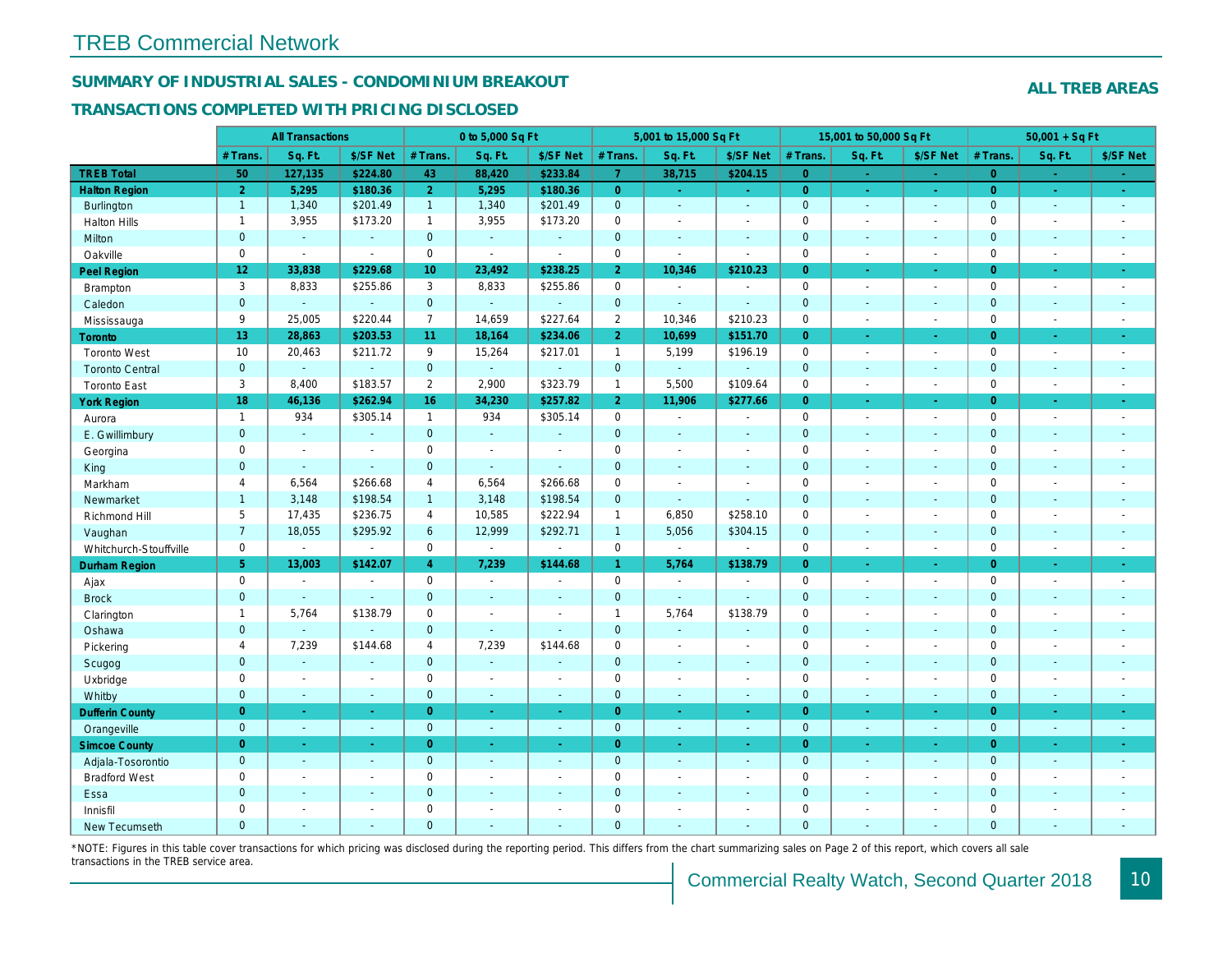## SUMMARY OF INDUSTRIAL SALES - OTHER TYPES BREAKOUT

#### TRANSACTIONS COMPLETED WITH PRICING DISCLOSED

|                        |                 | <b>All Transactions</b> |                |                       | 0 to 5,000 Sq Ft |                          |                | 5,001 to 15,000 Sq Ft |                          |                      | 15,001 to 50,000 Sq Ft |                          |
|------------------------|-----------------|-------------------------|----------------|-----------------------|------------------|--------------------------|----------------|-----------------------|--------------------------|----------------------|------------------------|--------------------------|
|                        | # Trans.        | Sq. Ft.                 | \$/SF Net      | # Trans.              | Sq. Ft.          | \$/SF Net                | # Trans.       | Sq. Ft.               | \$/SF Net                | # Trans.             | Sq. Ft.                | \$/SF Ne                 |
| <b>TREB Total</b>      | 26              | 796,681                 | \$113.46       | 6 <sup>1</sup>        | 13,348           | \$198.68                 | 6 <sup>1</sup> | 51,079                | \$215.74                 | 10 <sup>°</sup>      | 292,635                | \$137.69                 |
| <b>Halton Region</b>   | $\overline{4}$  | 109,535                 | \$185.24       | $\mathbf{1}$          | 3,285            | \$173.52                 | $\mathbf{1}$   | 6,262                 | \$295.43                 | $\blacktriangleleft$ | 20,127                 | \$192.28                 |
| <b>Burlington</b>      | $\mathbf{1}$    | 3,285                   | \$173.52       | 1                     | 3,285            | \$173.52                 | $\mathbf 0$    | $\omega$              | $\mathbf{u}$             | $\mathbf{0}$         | $\omega$               | $\omega$                 |
| <b>Halton Hills</b>    | $\mathbf 0$     | $\sim$                  | $\sim$         | $\Omega$              | $\sim$           | ÷.                       | $\mathbf 0$    | $\sim$                | $\sim$                   | $\mathbf 0$          | L.                     | $\sim$                   |
| Milton                 | $\mathbf{0}$    | $\blacksquare$          | $\omega$       | $\overline{0}$        | $\sim$           | $\blacksquare$           | $\mathbf 0$    | $\omega$              | $\blacksquare$           | $\mathbf 0$          | $\omega$               | $\blacksquare$           |
| Oakville               | 3               | 106,250                 | \$185.60       | $\mathbf 0$           | $\blacksquare$   | $\blacksquare$           | $\mathbf{1}$   | 6,262                 | \$295.43                 | $\mathbf{1}$         | 20,127                 | \$192.28                 |
| Peel Region            | 8               | 231,829                 | \$147.02       | $\mathbf{1}$          | 2,225            | \$238.20                 | $\mathbf{1}$   | 7,767                 | \$244.62                 | 5 <sup>5</sup>       | 136,270                | \$134.68                 |
| <b>Brampton</b>        | $\mathbf 0$     | $\sim$                  | $\sim$         | $\mathbf 0$           | $\sim$           | $\overline{\phantom{a}}$ | $\mathbf 0$    | $\sim$                | $\overline{\phantom{a}}$ | $\mathbf 0$          | $\sim$                 | $\blacksquare$           |
| Caledon                | $\overline{1}$  | 43,560                  | \$41.30        | $\overline{0}$        | $\omega$         | $\sim$                   | $\mathbf 0$    | $\blacksquare$        | $\sim$                   | $\overline{1}$       | 43,560                 | \$41.30                  |
| Mississauga            | $\overline{7}$  | 188,269                 | \$171.48       | $\mathbf{1}$          | 2,225            | \$238.20                 | $\mathbf{1}$   | 7,767                 | \$244.62                 | $\overline{4}$       | 92,710                 | \$178.56                 |
| Toronto                | 10 <sub>1</sub> | 193,784                 | \$140.87       | 3                     | 5,209            | \$188.90                 | 3              | 28,990                | \$221.46                 | 3                    | 98,838                 | \$134.77                 |
| <b>Toronto West</b>    | 8               | 158,018                 | \$144.72       | $\mathbf{2}^{\prime}$ | 3,571            | \$183.14                 | 3              | 28,990                | \$221.46                 | 2                    | 64,710                 | \$142.48                 |
| <b>Toronto Central</b> | $\mathbf{0}$    | $\mathbf{r}$            | $\mathbf{r}$   | $\overline{0}$        | $\omega$         | $\omega$                 | $\mathbf 0$    | $\omega$              | $\mathbf{r}$             | $\mathbf{0}$         | ÷.                     | $\sim$                   |
| <b>Toronto East</b>    | $\overline{2}$  | 35,766                  | \$123.86       | $\mathbf{1}$          | 1,638            | \$201.47                 | 0              | $\blacksquare$        | $\sim$                   | $\mathbf{1}$         | 34,128                 | \$120.14                 |
| <b>York Region</b>     | $\overline{2}$  | 10,689                  | \$132.66       | $\mathbf{1}$          | 2,629            | \$216.05                 | $\mathbf{1}$   | 8,060                 | \$105.46                 | $\overline{0}$       |                        | $\blacksquare$           |
| Aurora                 | $\mathbf 0$     | $\sim$                  | $\blacksquare$ | $\Omega$              | $\Delta$         | $\sim$                   | $\mathbf 0$    | $\sim$                | $\sim$                   | $\Omega$             | $\blacksquare$         | $\sim$                   |
| E. Gwillimbury         | $\mathbf{0}$    | $\blacksquare$          | $\blacksquare$ | $\mathbf 0$           | $\sim$           |                          | $\mathbf 0$    | $\blacksquare$        | $\blacksquare$           | $\mathbf{0}$         | ÷,                     | $\blacksquare$           |
| Georgina               | $\mathbf{1}$    | 8,060                   | \$105.46       | $\mathbf 0$           | $\blacksquare$   | $\blacksquare$           | $\mathbf{1}$   | 8,060                 | \$105.46                 | $\mathbf 0$          | $\blacksquare$         | $\blacksquare$           |
| King                   | $\overline{0}$  | $\sim$                  | $\omega$       | $\overline{0}$        | $\sim$           | $\sim$                   | $\mathbf{0}$   | $\sim$                | ÷.                       | $\mathbf{0}$         | ÷.                     | $\sim$                   |
| Markham                | $\mathbf{1}$    | 2,629                   | \$216.05       | $\mathbf{1}$          | 2,629            | \$216.05                 | $\pmb{0}$      | $\blacksquare$        | $\overline{\phantom{a}}$ | $\mathbf 0$          | $\blacksquare$         | $\blacksquare$           |
| Newmarket              | $\mathbf{0}$    | $\sim$                  | $\blacksquare$ | $\overline{0}$        | $\omega$         | $\sim$                   | $\mathbf 0$    | $\blacksquare$        | $\blacksquare$           | $\mathbf{0}$         | $\blacksquare$         | $\overline{\phantom{a}}$ |
| Richmond Hill          | $\mathbf 0$     | $\sim$                  | $\blacksquare$ | $\mathbf 0$           | $\sim$           | $\overline{\phantom{a}}$ | $\mathbf 0$    | $\blacksquare$        | $\blacksquare$           | $\mathbf 0$          | $\sim$                 | $\blacksquare$           |
| Vaughan                | $\mathbf{0}$    | $\sim$                  | $\sim$         | $\mathbf 0$           | $\sim$           | $\sim$                   | $\pmb{0}$      | $\sim$                | $\sim$                   | $\mathbf 0$          | ä,                     | $\sim$                   |
| Whitchurch-Stouffville | $\mathbf 0$     | $\sim$                  | $\blacksquare$ | $\mathbf 0$           | $\blacksquare$   | $\sim$                   | $\mathbf 0$    | $\sim$                | $\sim$                   | $\mathbf 0$          | ÷,                     | $\blacksquare$           |
| <b>Durham Region</b>   | 1               | 37,400                  | \$127.01       | $\Omega$              | $\omega$         | $\sim$                   | $\overline{0}$ | $\omega$              | ÷.                       | $\overline{1}$       | 37,400                 | \$127.0'                 |
| Ajax                   | $\mathsf 0$     | $\blacksquare$          | $\overline{a}$ | 0                     | $\blacksquare$   | $\blacksquare$           | $\mathbf 0$    | $\blacksquare$        | $\tilde{\phantom{a}}$    | $\mathbf 0$          | $\overline{a}$         | $\blacksquare$           |
| <b>Brock</b>           | $\overline{0}$  | $\blacksquare$          | $\blacksquare$ | $\overline{0}$        | $\sim$           | $\sim$                   | $\mathbf 0$    | $\blacksquare$        | $\blacksquare$           | $\mathbf{0}$         | $\blacksquare$         | $\sim$                   |
| Clarington             | 0               | $\blacksquare$          | $\blacksquare$ | $\mathbf 0$           |                  |                          | $\mathbf 0$    | $\sim$                | $\blacksquare$           | $\mathbf 0$          | ÷,                     | $\blacksquare$           |
| Oshawa                 | $\mathbf{0}$    | $\blacksquare$          | $\blacksquare$ | $\overline{0}$        |                  | $\blacksquare$           | $\mathbf 0$    | $\blacksquare$        | $\blacksquare$           | $\mathbf 0$          | $\blacksquare$         | $\blacksquare$           |
| Pickering              | $\mathbf 0$     | $\blacksquare$          | $\blacksquare$ | $\mathbf 0$           | $\sim$           | $\overline{\phantom{a}}$ | $\mathbf 0$    | $\sim$                | $\blacksquare$           | $\mathbf 0$          | L.                     | $\blacksquare$           |
| Scugog                 | $\mathbf{0}$    | $\blacksquare$          | $\blacksquare$ | $\overline{0}$        | $\sim$           | $\sim$                   | $\mathbf{0}$   | $\blacksquare$        | $\blacksquare$           | $\overline{0}$       | $\blacksquare$         | $\blacksquare$           |
| Uxbridge               | 0               | $\overline{a}$          | $\omega$       | 0                     | $\sim$           |                          | $\mathbf 0$    | $\blacksquare$        | $\blacksquare$           | $\mathbf 0$          | ÷,                     | $\overline{\phantom{a}}$ |
| Whitby                 | $\mathbf{1}$    | 37,400                  | \$127.01       | $\mathbf{0}$          | $\sim$           | $\sim$                   | $\mathbf 0$    | $\blacksquare$        | $\blacksquare$           | $\overline{1}$       | 37,400                 | \$127.0'                 |
| <b>Dufferin County</b> | $\overline{0}$  | $\sim$                  | $\sim$         | $\overline{0}$        | $\sim$           | $\sim$                   | $\overline{0}$ | ÷.                    | $\sim$                   | $\overline{0}$       | ٠                      | $\sim$                   |
| Orangeville            | $\mathbf{0}$    | $\mathbf{r}$            | $\omega$       | $\mathbf 0$           | $\omega$         | $\sim$                   | $\mathbf{0}$   | ◆                     | $\omega$                 | $\mathbf{0}$         | $\omega$               | $\sim$                   |
| <b>Simcoe County</b>   | 1               | 213,444                 | \$11.95        | $\overline{0}$        | $\sim$           | $\sim$                   | $\overline{0}$ | $\omega$              | $\omega$                 | $\overline{0}$       | $\blacksquare$         | $\sim$                   |
| Adjala-Tosorontio      | $\mathbf{0}$    | ÷.                      | $\blacksquare$ | $\overline{0}$        | $\sim$           | $\sim$                   | $\mathbf 0$    | $\sim$                | ä,                       | $\mathbf 0$          | $\mathbf{r}$           | $\sim$                   |
| <b>Bradford West</b>   | $\mathbf 0$     | $\blacksquare$          | $\blacksquare$ | $\mathbf 0$           | $\sim$           | $\sim$                   | $\mathbf 0$    | $\sim$                | $\blacksquare$           | $\mathbf 0$          | $\blacksquare$         | $\sim$                   |
| Essa                   | $\mathbf{0}$    | $\blacksquare$          | $\omega$       | $\mathbf 0$           |                  |                          | $\mathbf 0$    | $\sim$                | $\sim$                   | $\mathbf 0$          | ä,                     |                          |
| Innisfil               | $\mathbf{1}$    | 213,444                 | \$11.95        | $\mathbf 0$           | $\sim$           |                          | $\mathbf 0$    | $\blacksquare$        | $\blacksquare$           | $\mathbf 0$          | L.                     | $\blacksquare$           |
| <b>New Tecumseth</b>   | $\Omega$        |                         |                | $\Omega$              |                  |                          | $\Omega$       |                       |                          | $\Omega$             |                        |                          |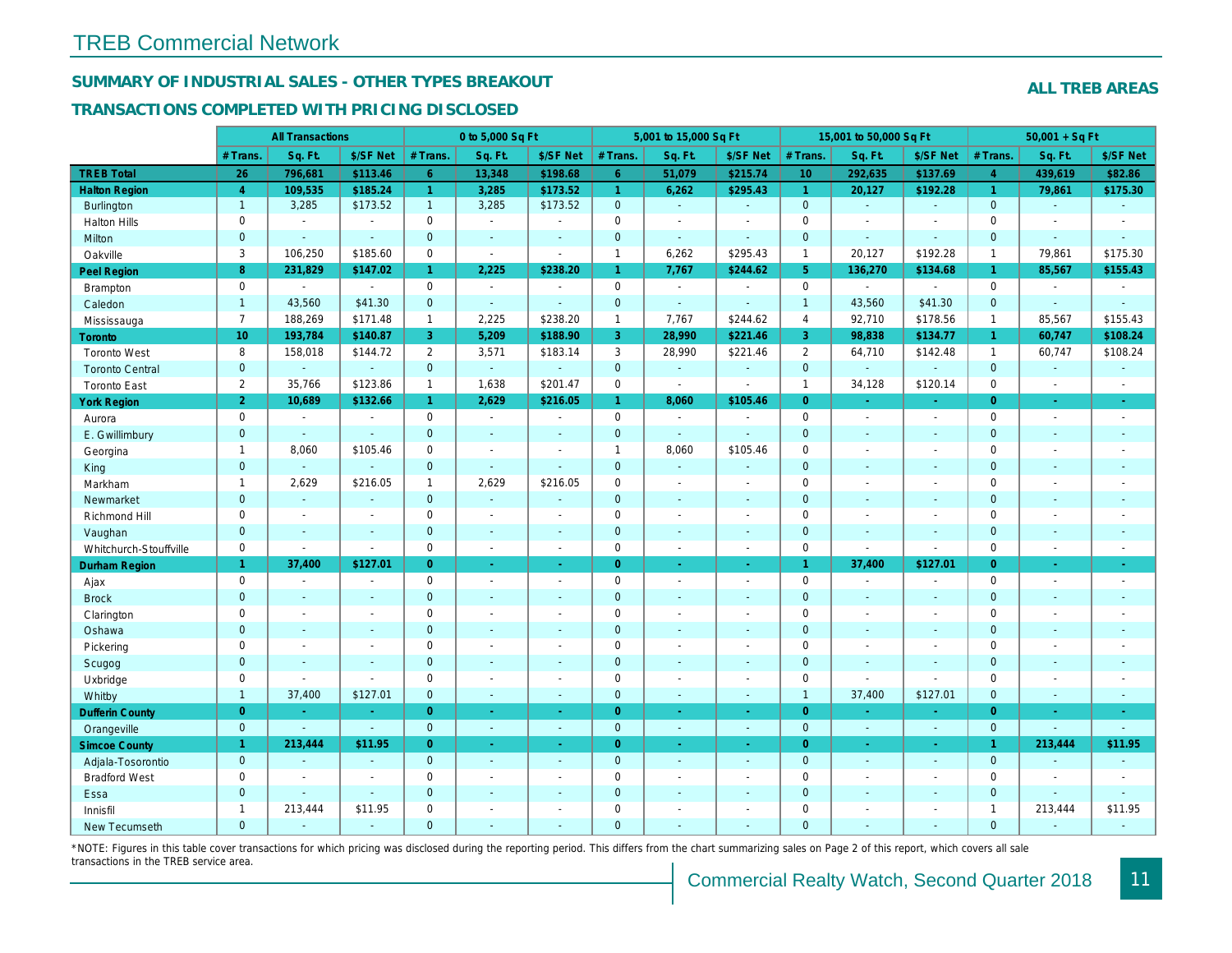## SUMMARY OF INDUSTRIAL SALES

## TRANSACTIONS COMPLETED WITH PRICING DISCLOSED

|                              |                | <b>All Transactions</b>  |                          |                | 0 to 5,000 Sq Ft         |                          |                      | 5,001 to 15,000 Sq Ft    |                          |                 | 15,001 to 50,000 Sq Ft   |                          |
|------------------------------|----------------|--------------------------|--------------------------|----------------|--------------------------|--------------------------|----------------------|--------------------------|--------------------------|-----------------|--------------------------|--------------------------|
|                              | # Trans        | Sq. Ft.                  | \$/SF Net                | # Trans.       | Sq. Ft.                  | \$/SF Net                | # Trans.             | Sq. Ft.                  | \$/SF Net                | # Trans.        | Sq. Ft.                  | \$/SF Ne                 |
| <b>TREB Total</b>            | 76             | 923,816                  | \$128.78                 | 49             | 101,768                  | \$229.23                 | 13                   | 89,794                   | \$210.75                 | 10 <sup>°</sup> | 292,635                  | \$137.69                 |
| <b>City of Toronto Total</b> | 23             | 222,647                  | \$149.00                 | 14             | 23,373                   | \$224.00                 | 5 <sup>1</sup>       | 39,689                   | \$202.65                 | $\mathbf{3}$    | 98,838                   | \$134.7                  |
| <b>Toronto West</b>          | 18             | 178,481                  | \$152.41                 | 11             | 18,835                   | \$210.59                 | $\overline{4}$       | 34,189                   | \$217.61                 | $\overline{2}$  | 64,710                   | \$142.48                 |
| Toronto W01                  | 0              | $\blacksquare$           | $\blacksquare$           | $\mathbf 0$    | $\sim$                   | $\blacksquare$           | $\mathbf 0$          | $\blacksquare$           | $\sim$                   | $\mathbf 0$     | $\blacksquare$           | $\blacksquare$           |
| Toronto W02                  | $\mathbf{1}$   | 2,034                    | \$240.90                 | $\mathbf{1}$   | 2,034                    | \$240.90                 | $\mathbf 0$          | $\blacksquare$           | $\sim$                   | $\mathbf{0}$    | $\blacksquare$           | $\blacksquare$           |
| Toronto W03                  | 0              | $\blacksquare$           | $\sim$                   | $\mathbf 0$    | $\blacksquare$           | $\overline{\phantom{a}}$ | $\mathbf 0$          | $\blacksquare$           | $\blacksquare$           | $\mathbf 0$     | $\blacksquare$           | $\blacksquare$           |
| Toronto W04                  | $\mathbf{0}$   | $\sim$                   | $\omega$                 | $\mathbf 0$    | $\sim$                   | $\blacksquare$           | $\mathbf 0$          | $\blacksquare$           | $\omega$                 | $\mathbf{0}$    | $\blacksquare$           | $\blacksquare$           |
| Toronto W05                  | 4              | 74,987                   | \$121.82                 | $\overline{2}$ | 4,000                    | \$221.25                 | $\mathbf{1}$         | 10,240                   | \$163.57                 | 0               | $\blacksquare$           | $\blacksquare$           |
| Toronto W06                  | $\mathbf{1}$   | 6,650                    | \$269.92                 | $\mathbf 0$    | $\sim$                   | $\blacksquare$           | $\mathbf{1}$         | 6,650                    | \$269.92                 | $\mathbf 0$     | $\blacksquare$           | ٠                        |
| Toronto W07                  | $\mathbf 0$    | $\omega$                 | $\sim$                   | $\mathbf 0$    | $\sim$                   | $\blacksquare$           | $\mathbf 0$          | $\mathbf{a}^{\prime}$    | $\Delta$                 | $\mathbf 0$     | $\blacksquare$           | $\overline{\phantom{a}}$ |
| Toronto W08                  | $\mathbf{0}$   | $\overline{\phantom{a}}$ | $\sim$                   | $\mathbf 0$    | $\blacksquare$           | $\blacksquare$           | $\mathbf 0$          | $\blacksquare$           | $\omega$                 | $\mathbf{0}$    | $\sim$                   |                          |
| Toronto W09                  | 0              | $\blacksquare$           | $\blacksquare$           | 0              | $\sim$                   | $\blacksquare$           | $\mathbf 0$          | $\blacksquare$           | $\blacksquare$           | 0               | $\blacksquare$           | $\blacksquare$           |
| Toronto W10                  | 12             | 94,810                   | \$166.45                 | 8              | 12,801                   | \$202.45                 | $\overline{2}$       | 17,299                   | \$229.49                 | $\overline{2}$  | 64,710                   | \$142.48                 |
| <b>Toronto Central</b>       | $\overline{0}$ | $\sim$                   | $\sim$                   | $\overline{0}$ | $\omega$                 | $\omega$                 | $\overline{0}$       | $\Delta \tau$            | $\Delta \tau$            | $\overline{0}$  | $\sim$                   | $\sim$                   |
| Toronto C01                  | $\mathbf{0}$   | $\blacksquare$           | $\sim$                   | $\mathbf{0}$   | $\sim$                   | $\blacksquare$           | $\mathbf 0$          | $\omega$                 | $\sim$                   | $\mathbf{0}$    | $\omega$                 | $\blacksquare$           |
| Toronto C02                  | 0              | $\overline{\phantom{a}}$ | $\sim$                   | 0              | $\blacksquare$           | $\blacksquare$           | $\mathbf 0$          | $\blacksquare$           | $\overline{\phantom{a}}$ | $\mathbf 0$     | $\blacksquare$           | $\blacksquare$           |
| Toronto C03                  | $\mathbf 0$    | $\blacksquare$           | $\sim$                   | $\mathbf 0$    | $\blacksquare$           | $\blacksquare$           | $\mathbf 0$          | ٠                        | $\blacksquare$           | $\mathbf 0$     | $\blacksquare$           | $\blacksquare$           |
| Toronto C04                  | 0              | $\overline{\phantom{a}}$ |                          | $\mathbf 0$    | $\blacksquare$           | $\blacksquare$           | $\mathbf 0$          | $\blacksquare$           | ä,                       | $\mathbf 0$     | $\blacksquare$           | $\blacksquare$           |
| Toronto C06                  | $\pmb{0}$      | $\sim$                   | $\sim$                   | $\mathbf 0$    | $\blacksquare$           | $\blacksquare$           | $\mathbf 0$          | $\blacksquare$           | $\blacksquare$           | $\mathbf{0}$    | $\blacksquare$           | $\blacksquare$           |
| Toronto C07                  | 0              | $\sim$                   | $\overline{\phantom{a}}$ | $\mathbf 0$    | $\blacksquare$           | $\blacksquare$           | $\mathbf 0$          | ä,                       | $\blacksquare$           | $\mathbf 0$     | $\blacksquare$           | $\blacksquare$           |
| Toronto C08                  | $\mathbf{0}$   | $\blacksquare$           | $\blacksquare$           | $\mathbf{0}$   | $\frac{1}{2}$            | $\blacksquare$           | $\mathbf{0}$         |                          | ٠                        | $\mathbf{0}$    | $\blacksquare$           | $\blacksquare$           |
| Toronto C09                  | $\mathbf 0$    | $\sim$                   |                          | $\mathbf 0$    | $\sim$                   | $\blacksquare$           | $\mathbf 0$          |                          | $\sim$                   | $\mathbf 0$     | J.                       |                          |
| Toronto C10                  | $\mathbf{0}$   | $\sim$                   | $\sim$                   | $\mathbf 0$    | $\blacksquare$           | $\blacksquare$           | $\mathbf 0$          | $\blacksquare$           | $\blacksquare$           | $\mathbf{0}$    | $\blacksquare$           | $\blacksquare$           |
| Toronto C11                  | 0              | $\blacksquare$           |                          | $\mathbf 0$    | $\blacksquare$           | $\blacksquare$           | $\mathbf 0$          | $\overline{\phantom{a}}$ | $\overline{\phantom{a}}$ | $\mathbf 0$     | $\blacksquare$           | $\overline{\phantom{a}}$ |
| Toronto C12                  | $\mathbf{0}$   | $\sim$                   | $\sim$                   | $\mathbf{0}$   | $\sim$                   | $\sim$                   | $\mathbf{0}$         | $\sim$                   | $\sim$                   | $\mathbf{0}$    | $\sim$                   | $\sim$                   |
| Toronto C13                  | 0              | $\sim$                   | $\overline{\phantom{a}}$ | $\mathbf 0$    | $\sim$                   | $\blacksquare$           | $\mathbf 0$          | $\sim$                   | $\sim$                   | 0               | $\blacksquare$           | $\overline{\phantom{a}}$ |
| Toronto C14                  | $\mathbf{0}$   | $\overline{\phantom{a}}$ | $\sim$                   | $\mathbf 0$    | $\sim$                   | $\blacksquare$           | $\mathbf 0$          | $\blacksquare$           | $\sim$                   | $\mathbf{0}$    | $\omega$                 | $\sim$                   |
| Toronto C15                  | 0              | $\blacksquare$           | $\blacksquare$           | $\mathbf 0$    | $\blacksquare$           | $\blacksquare$           | $\mathbf 0$          | $\blacksquare$           | $\blacksquare$           | $\mathbf 0$     | $\blacksquare$           | $\blacksquare$           |
| <b>Toronto East</b>          | 5 <sup>5</sup> | 44,166                   | \$135.22                 | 3              | 4,538                    | \$279.64                 | $\blacktriangleleft$ | 5,500                    | \$109.64                 | $\mathbf{1}$    | 34,128                   | \$120.14                 |
| Toronto E01                  | $\mathbf{1}$   | 1,700                    | \$388.24                 | $\mathbf{1}$   | 1,700                    | \$388.24                 | $\mathbf 0$          | $\omega$                 | $\blacksquare$           | $\mathbf 0$     | $\blacksquare$           | $\sim$                   |
| Toronto E02                  | $\mathbf 0$    | $\sim$                   | $\sim$                   | $\mathbf{0}$   | $\sim$                   | $\sim$                   | $\mathbf 0$          | $\blacksquare$           | $\sim$                   | $\mathbf{0}$    | $\sim$                   | $\sim$                   |
| Toronto E03                  | 0              | $\sim$                   | $\sim$                   | 0              | $\blacksquare$           | $\overline{\phantom{a}}$ | $\mathbf 0$          | $\blacksquare$           | $\blacksquare$           | 0               | $\blacksquare$           | $\overline{\phantom{a}}$ |
| Toronto E04                  | $\mathbf{1}$   | 34,128                   | \$120.14                 | $\mathbf{0}$   | $\sim$                   | $\blacksquare$           | $\mathbf{0}$         | $\omega$                 | $\sim$                   | $\overline{1}$  | 34,128                   | \$120.14                 |
| Toronto E05                  | 0              | $\blacksquare$           | $\blacksquare$           | $\mathbf 0$    | $\overline{\phantom{a}}$ | $\blacksquare$           | $\mathbf 0$          | $\blacksquare$           | $\blacksquare$           | $\mathbf 0$     | $\blacksquare$           | $\blacksquare$           |
| Toronto E06                  | $\mathbf 0$    | $\blacksquare$           | $\sim$                   | $\mathbf{0}$   | $\sim$                   | $\blacksquare$           | $\mathbf 0$          | $\blacksquare$           | $\blacksquare$           | $\mathbf 0$     | $\blacksquare$           | $\blacksquare$           |
| Toronto E07                  | 3              | 8,338                    | \$145.36                 | $\overline{2}$ | 2,838                    | \$214.59                 | $\mathbf{1}$         | 5,500                    | \$109.64                 | 0               | $\blacksquare$           | $\blacksquare$           |
| Toronto E08                  | $\mathbf{0}$   | $\omega$                 | $\sim$                   | $\mathbf 0$    | $\sim$                   | $\blacksquare$           | $\mathbf 0$          | $\omega$                 | $\Delta$                 | $\mathbf{0}$    | $\omega$                 |                          |
| Toronto E09                  | 0              | $\blacksquare$           | $\sim$                   | $\mathbf 0$    | $\blacksquare$           | $\blacksquare$           | $\mathbf 0$          | $\blacksquare$           | $\blacksquare$           | $\mathbf 0$     | $\blacksquare$           | $\blacksquare$           |
| Toronto E10                  | $\mathbf 0$    |                          |                          | $\mathbf 0$    | $\blacksquare$           | $\blacksquare$           | $\mathbf 0$          | ٠                        | ٠                        | $\mathbf 0$     | $\overline{\phantom{a}}$ |                          |
| Toronto E11                  | $\mathbf 0$    | $\blacksquare$           | $\sim$                   | $\mathbf 0$    | $\blacksquare$           | $\blacksquare$           | $\mathbf 0$          | $\blacksquare$           | $\blacksquare$           | $\mathbf 0$     | $\blacksquare$           | $\blacksquare$           |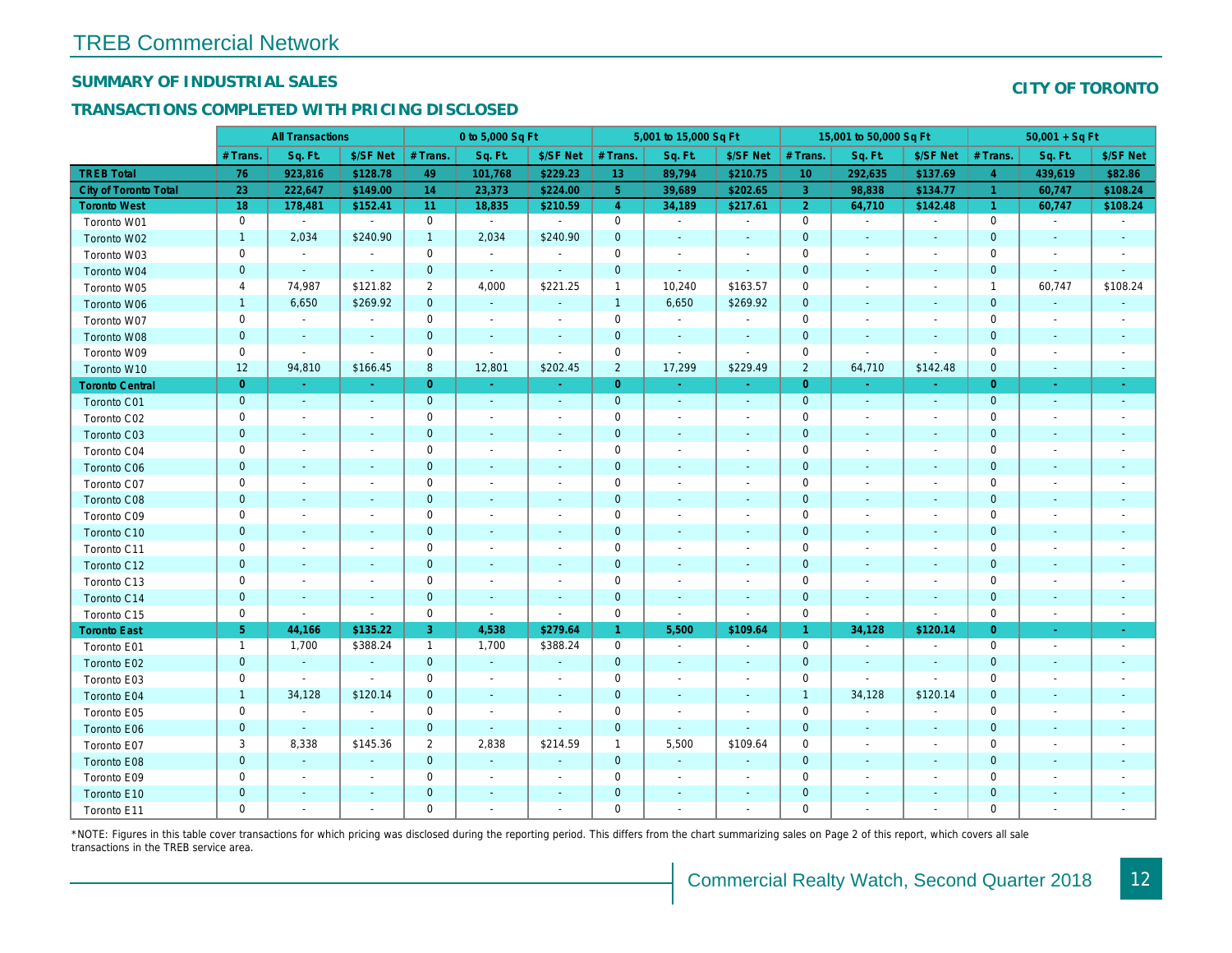# SUMMARY OF INDUSTRIAL SALES - CONDOMINIUM BREAKOUT

## TRANSACTIONS COMPLETED WITH PRICING DISCLOSED

|                        |                | <b>All Transactions</b>  |                          |                         | 0 to 5,000 Sq Ft |                          |                      | 5,001 to 15,000 Sq Ft    |                          |                | 15,001 to 50,000 Sq Ft   |                     |
|------------------------|----------------|--------------------------|--------------------------|-------------------------|------------------|--------------------------|----------------------|--------------------------|--------------------------|----------------|--------------------------|---------------------|
|                        | # Trans.       | Sq. Ft.                  | \$/SF Net                | # Trans.                | Sq. Ft.          | \$/SF Net                | # Trans.             | Sq. Ft.                  | \$/SF Net                | # Trans.       | Sq. Ft.                  | \$/SF Ne            |
| <b>TREB Total</b>      | 50             | 127,135                  | \$224.80                 | 43                      | 88,420           | \$233.84                 | $\overline{7}$       | 38,715                   | \$204.15                 | $\overline{0}$ | $\sim$                   | $\sim$              |
| City of Toronto Total  | 13             | 28,863                   | \$203.53                 | 11                      | 18,164           | \$234.06                 | $\overline{2}$       | 10,699                   | \$151.70                 | $\overline{0}$ | $\sim$                   | $\sim$ $^{-1}$      |
| <b>Toronto West</b>    | 10             | 20,463                   | \$211.72                 | 9 <sup>°</sup>          | 15,264           | \$217.01                 | $\blacktriangleleft$ | 5,199                    | \$196.19                 | $\overline{0}$ | $\sim$                   | $\sigma_{\rm{eff}}$ |
| Toronto W01            | 0              | $\blacksquare$           | $\blacksquare$           | $\mathbf 0$             | $\sim$           | $\blacksquare$           | $\mathbf 0$          | $\blacksquare$           | $\blacksquare$           | $\mathbf 0$    | $\blacksquare$           | $\sim$              |
| Toronto W02            | $\mathbf{1}$   | 2,034                    | \$240.90                 | $\mathbf{1}$            | 2,034            | \$240.90                 | $\mathbf 0$          | $\blacksquare$           | $\blacksquare$           | $\mathbf 0$    | $\blacksquare$           | $\blacksquare$      |
| Toronto W03            | 0              | $\blacksquare$           | $\blacksquare$           | $\mathbf 0$             | $\sim$           | $\blacksquare$           | $\mathbf 0$          | $\blacksquare$           | $\blacksquare$           | $\mathbf 0$    | $\blacksquare$           | $\blacksquare$      |
| Toronto W04            | $\mathbf 0$    | $\blacksquare$           | $\sim$                   | $\mathbf{0}$            | $\blacksquare$   | $\blacksquare$           | $\mathbf 0$          | $\blacksquare$           | $\blacksquare$           | $\mathbf{0}$   | $\blacksquare$           | $\blacksquare$      |
| Toronto W05            | $\overline{2}$ | 4,000                    | \$221.25                 | $\overline{\mathbf{c}}$ | 4,000            | \$221.25                 | $\mathbf 0$          | $\blacksquare$           | $\blacksquare$           | $\mathbf 0$    | $\blacksquare$           | $\blacksquare$      |
| Toronto W06            | $\mathbf{0}$   | $\sim$                   |                          | $\mathbf{0}$            | $\sim$           |                          | $\mathbf 0$          | ä,                       |                          | $\mathbf 0$    | $\sim$                   |                     |
| Toronto W07            | 0              | $\sim$                   | $\overline{\phantom{a}}$ | $\mathbf 0$             | $\blacksquare$   | $\blacksquare$           | $\mathbf 0$          | $\blacksquare$           | $\blacksquare$           | $\mathbf 0$    | $\blacksquare$           | $\blacksquare$      |
| Toronto W08            | $\mathbf 0$    | $\blacksquare$           | $\blacksquare$           | $\pmb{0}$               | $\blacksquare$   | $\blacksquare$           | $\pmb{0}$            | $\blacksquare$           | $\overline{\phantom{a}}$ | $\mathbf 0$    | $\blacksquare$           | ٠                   |
| Toronto W09            | 0              | $\overline{\phantom{a}}$ | $\blacksquare$           | 0                       | $\sim$           | $\blacksquare$           | $\mathbf 0$          | $\blacksquare$           | $\blacksquare$           | 0              | $\blacksquare$           | $\blacksquare$      |
| Toronto W10            | $\overline{7}$ | 14,429                   | \$204.97                 | 6                       | 9,230            | \$209.91                 | $\mathbf{1}$         | 5,199                    | \$196.19                 | $\mathbf 0$    | $\blacksquare$           | $\sim$              |
| <b>Toronto Central</b> | $\overline{0}$ | $\sim$                   | $\Delta \tau$            | $\overline{0}$          | $\sim$           | $\sim$                   | $\overline{0}$       | $\sim$                   | ÷.                       | $\overline{0}$ | $\sim$                   | $\sim$              |
| Toronto C01            | $\mathbf 0$    | $\sim$                   | $\sim$                   | $\mathbf 0$             | $\sim$           | $\blacksquare$           | $\mathbf 0$          | $\omega$                 | $\blacksquare$           | $\mathbf 0$    | $\omega$                 | $\blacksquare$      |
| Toronto C02            | 0              | $\overline{\phantom{a}}$ | $\overline{a}$           | $\mathbf 0$             | $\sim$           | $\blacksquare$           | $\mathbf 0$          | $\overline{a}$           | $\blacksquare$           | $\mathbf 0$    | $\overline{\phantom{a}}$ | $\blacksquare$      |
| Toronto C03            | $\mathbf 0$    | $\overline{\phantom{a}}$ |                          | $\mathbf 0$             | $\blacksquare$   | $\blacksquare$           | $\mathbf 0$          | $\blacksquare$           | ٠                        | $\mathbf{0}$   | $\blacksquare$           | $\blacksquare$      |
| Toronto C04            | 0              | $\overline{\phantom{a}}$ |                          | $\mathbf 0$             | $\sim$           | $\blacksquare$           | $\mathbf 0$          | $\overline{a}$           | $\blacksquare$           | $\mathbf 0$    | $\overline{\phantom{a}}$ | $\blacksquare$      |
| Toronto C06            | $\mathbf 0$    | $\sim$                   | $\blacksquare$           | $\mathbf 0$             | $\sim$           | $\bullet$                | $\mathbf 0$          | $\blacksquare$           | $\blacksquare$           | $\mathbf 0$    | $\blacksquare$           | $\blacksquare$      |
| Toronto C07            | 0              | $\sim$                   |                          | $\mathsf 0$             | $\sim$           | $\blacksquare$           | $\mathsf{O}\xspace$  | $\blacksquare$           | $\blacksquare$           | $\mathbf 0$    | ÷,                       | $\blacksquare$      |
| Toronto C08            | $\mathbf 0$    | $\blacksquare$           | $\sim$                   | $\mathbf 0$             | $\blacksquare$   | $\blacksquare$           | $\mathbf 0$          | ٠                        | $\blacksquare$           | $\mathbf{0}$   | $\blacksquare$           |                     |
| Toronto C09            | 0              | $\overline{\phantom{a}}$ |                          | $\mathbf 0$             | $\blacksquare$   |                          | $\mathbf 0$          | $\overline{a}$           | $\overline{a}$           | $\mathbf 0$    | $\overline{a}$           |                     |
| Toronto C10            | $\mathbf{0}$   | $\sim$                   | $\sim$                   | $\mathbf 0$             | $\blacksquare$   | $\blacksquare$           | $\mathbf 0$          | $\blacksquare$           | $\blacksquare$           | $\mathbf{0}$   | $\blacksquare$           | $\blacksquare$      |
| Toronto C11            | 0              | $\blacksquare$           | $\overline{\phantom{a}}$ | $\mathsf 0$             | $\blacksquare$   | $\blacksquare$           | $\mathsf{O}\xspace$  | $\overline{a}$           | $\overline{a}$           | $\mathbf 0$    | $\blacksquare$           | $\blacksquare$      |
| Toronto C12            | $\mathbf 0$    | $\sim$                   | $\sim$                   | $\mathbf 0$             | $\blacksquare$   | $\blacksquare$           | $\mathbf 0$          | $\blacksquare$           | $\blacksquare$           | $\mathbf{0}$   | $\blacksquare$           | ۰                   |
| Toronto C13            | 0              | $\overline{\phantom{a}}$ | $\overline{\phantom{a}}$ | $\mathbf 0$             | $\blacksquare$   | $\overline{\phantom{a}}$ | $\mathbf 0$          | $\blacksquare$           | $\overline{a}$           | 0              | $\blacksquare$           | $\blacksquare$      |
| Toronto C14            | $\mathbf{0}$   | $\sim$                   | $\sim$                   | $\mathbf 0$             | $\sim$           | $\sim$                   | $\mathbf 0$          | $\sim$                   | $\sim$                   | $\mathbf 0$    | $\sim$                   | $\sim$              |
| Toronto C15            | 0              | $\blacksquare$           | $\blacksquare$           | $\mathsf 0$             | $\blacksquare$   | $\sim$                   | $\mathbf 0$          | $\blacksquare$           | $\sim$                   | $\mathbf 0$    | $\blacksquare$           | $\sim$              |
| <b>Toronto East</b>    | 3              | 8,400                    | \$183.57                 | 2 <sup>1</sup>          | 2,900            | \$323.79                 | $\mathbf{1}$         | 5,500                    | \$109.64                 | $\overline{0}$ | $\bullet$                | $\sigma_{\rm c}$    |
| Toronto E01            | $\mathbf{1}$   | 1,700                    | \$388.24                 | $\mathbf{1}$            | 1,700            | \$388.24                 | $\mathbf 0$          | $\sim$                   | $\blacksquare$           | $\mathbf 0$    | $\blacksquare$           | $\sim$              |
| Toronto E02            | $\mathbf{0}$   | $\sim$                   | $\sim$                   | $\mathbf{0}$            | $\sim$           | $\sim$                   | $\mathbf 0$          | $\blacksquare$           | $\blacksquare$           | $\mathbf{0}$   | $\sim$                   | $\sim$              |
| Toronto E03            | 0              | $\overline{\phantom{a}}$ | $\overline{\phantom{a}}$ | $\mathbf 0$             | $\blacksquare$   | $\overline{\phantom{a}}$ | $\mathbf 0$          | $\blacksquare$           | $\overline{\phantom{a}}$ | 0              | $\blacksquare$           | $\blacksquare$      |
| Toronto E04            | $\mathbf 0$    | $\blacksquare$           | $\sim$                   | $\mathbf 0$             | $\blacksquare$   | $\blacksquare$           | $\mathbf 0$          | $\blacksquare$           | $\blacksquare$           | $\mathbf{0}$   | $\blacksquare$           | $\blacksquare$      |
| Toronto E05            | 0              | $\overline{\phantom{a}}$ | $\blacksquare$           | $\mathbf 0$             | $\blacksquare$   | $\blacksquare$           | $\mathbf 0$          | $\overline{\phantom{a}}$ | $\blacksquare$           | $\mathbf 0$    | $\blacksquare$           | $\blacksquare$      |
| Toronto E06            | $\mathbf 0$    | $\blacksquare$           | $\sim$                   | $\mathbf 0$             | $\blacksquare$   | $\blacksquare$           | $\mathbf 0$          | $\blacksquare$           | $\blacksquare$           | $\mathbf 0$    | $\sim$                   | $\blacksquare$      |
| Toronto E07            | $\overline{2}$ | 6,700                    | \$131.64                 | 1                       | 1,200            | \$232.50                 | $\mathbf{1}$         | 5,500                    | \$109.64                 | 0              | $\blacksquare$           | $\blacksquare$      |
| Toronto E08            | $\mathbf{0}$   | $\sim$                   | $\sim$                   | $\mathbf 0$             | $\mathbf{r}$     | $\blacksquare$           | $\mathbf 0$          | $\sim$                   | ä,                       | $\mathbf{0}$   | $\sim$                   |                     |
| Toronto E09            | 0              | $\sim$                   | $\sim$                   | $\mathbf 0$             | $\sim$           | $\blacksquare$           | $\mathsf{O}\xspace$  | $\blacksquare$           | $\blacksquare$           | $\mathbf 0$    | $\blacksquare$           | $\blacksquare$      |
| Toronto E10            | $\mathbf 0$    | $\sim$                   |                          | $\pmb{0}$               | $\blacksquare$   | $\blacksquare$           | $\pmb{0}$            | $\overline{\phantom{a}}$ | $\blacksquare$           | $\mathbf 0$    | $\sim$                   |                     |
| Toronto E11            | 0              | $\blacksquare$           | $\overline{\phantom{a}}$ | $\mathbf 0$             | $\blacksquare$   | $\blacksquare$           | $\mathbf 0$          | $\blacksquare$           | $\blacksquare$           | $\mathbf 0$    | $\blacksquare$           | $\blacksquare$      |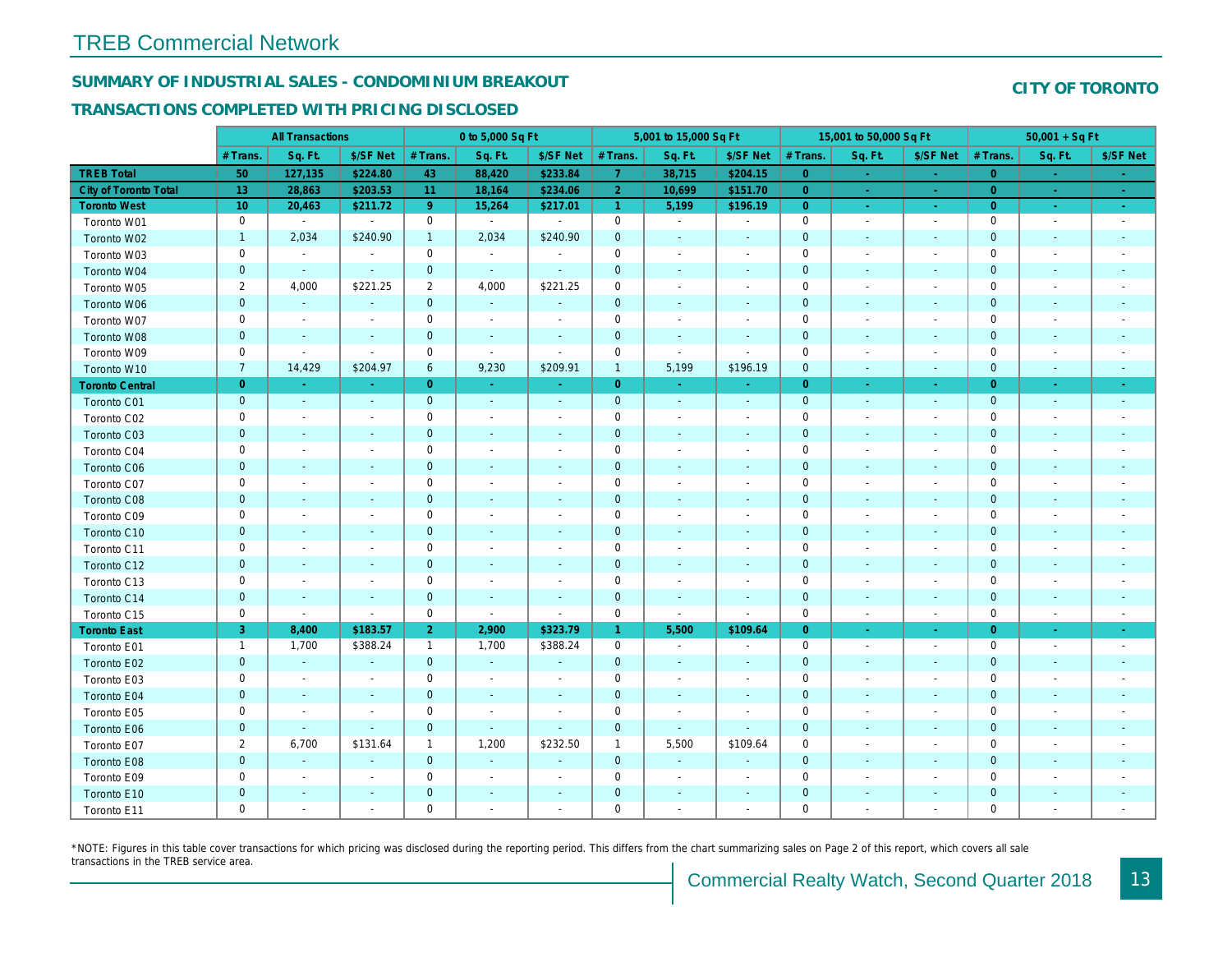# SUMMARY OF INDUSTRIAL SALES - OTHER TYPES BREAKOUT

## TRANSACTIONS COMPLETED WITH PRICING DISCLOSED

|                              |                | <b>All Transactions</b>  |                          |                      | 0 to 5,000 Sq Ft         |                          |                     | 5,001 to 15,000 Sq Ft    |                          |                 | 15,001 to 50,000 Sq Ft   |                          |
|------------------------------|----------------|--------------------------|--------------------------|----------------------|--------------------------|--------------------------|---------------------|--------------------------|--------------------------|-----------------|--------------------------|--------------------------|
|                              | # Trans        | Sq. Ft.                  | \$/SF Net                | # Trans.             | Sq. Ft.                  | \$/SF Net                | # Trans.            | Sq. Ft.                  | \$/SF Net                | # Trans.        | Sq. Ft.                  | \$/SF Ne                 |
| <b>TREB Total</b>            | 26             | 796,681                  | \$113.46                 | $6\phantom{1}$       | 13,348                   | \$198.68                 | 6 <sup>°</sup>      | 51,079                   | \$215.74                 | 10 <sup>°</sup> | 292,635                  | \$137.69                 |
| <b>City of Toronto Total</b> | 10             | 193,784                  | \$140.87                 | 3                    | 5,209                    | \$188.90                 | $\overline{3}$      | 28,990                   | \$221.46                 | $\mathbf{3}$    | 98,838                   | \$134.7                  |
| <b>Toronto West</b>          | 8              | 158,018                  | \$144.72                 | $\overline{2}$       | 3,571                    | \$183.14                 | 3 <sup>°</sup>      | 28,990                   | \$221.46                 | $\overline{2}$  | 64,710                   | \$142.48                 |
| Toronto W01                  | 0              | $\blacksquare$           | $\blacksquare$           | $\mathbf 0$          | $\sim$                   | $\blacksquare$           | $\mathsf{O}$        | $\blacksquare$           | $\blacksquare$           | $\mathbf 0$     | $\blacksquare$           | $\sim$                   |
| Toronto W02                  | $\mathbf 0$    | $\blacksquare$           |                          | $\mathbf 0$          | $\blacksquare$           | $\frac{1}{2}$            | $\mathbf 0$         | $\blacksquare$           | $\sim$                   | $\mathbf 0$     | $\blacksquare$           | $\blacksquare$           |
| Toronto W03                  | 0              | $\blacksquare$           | $\sim$                   | $\mathbf 0$          | $\blacksquare$           | $\blacksquare$           | $\mathbf 0$         | $\blacksquare$           | $\sim$                   | $\mathbf 0$     | $\blacksquare$           | $\blacksquare$           |
| Toronto W04                  | $\mathbf 0$    | $\blacksquare$           | $\sim$                   | $\mathbf 0$          | $\blacksquare$           | $\blacksquare$           | $\mathbf 0$         | $\blacksquare$           | $\blacksquare$           | $\mathbf{0}$    | $\blacksquare$           | $\blacksquare$           |
| Toronto W05                  | $\overline{2}$ | 70,987                   | \$116.22                 | 0                    | $\blacksquare$           | $\blacksquare$           | $\mathbf{1}$        | 10,240                   | \$163.57                 | $\mathbf 0$     | $\blacksquare$           | $\blacksquare$           |
| Toronto W06                  | $\mathbf{1}$   | 6,650                    | \$269.92                 | $\pmb{0}$            | $\blacksquare$           | $\blacksquare$           | $\mathbf{1}$        | 6,650                    | \$269.92                 | $\mathbf 0$     | $\blacksquare$           | ۰                        |
| Toronto W07                  | 0              | $\sim$                   | $\blacksquare$           | 0                    | $\sim$                   | $\sim$                   | $\mathsf 0$         | $\sim$                   | $\sim$                   | $\mathbf 0$     | $\blacksquare$           | $\blacksquare$           |
| Toronto W08                  | $\mathbf{0}$   | $\blacksquare$           | $\sim$                   | $\mathbf 0$          | $\mathbf{r}$             | $\blacksquare$           | $\mathbf 0$         | $\blacksquare$           | $\blacksquare$           | $\mathbf{0}$    | $\blacksquare$           |                          |
| Toronto W09                  | 0              | $\blacksquare$           | $\sim$                   | $\mathbf 0$          | $\blacksquare$           | $\sim$                   | $\mathsf{O}\xspace$ | $\overline{a}$           | $\blacksquare$           | $\mathbf 0$     | $\sim$                   | $\blacksquare$           |
| Toronto W10                  | 5 <sub>5</sub> | 80,381                   | \$159.54                 | $\overline{c}$       | 3,571                    | \$183.14                 | $\mathbf{1}$        | 12,100                   | \$243.80                 | $\overline{2}$  | 64,710                   | \$142.48                 |
| <b>Toronto Central</b>       | $\overline{0}$ | a.                       | $\sim$                   | $\overline{0}$       | $\sim$                   | $\sim$                   | $\overline{0}$      | $\omega_{\rm c}$         | $\omega_{\rm c}$         | $\overline{0}$  | $\sim$                   | $\sim$                   |
| Toronto C01                  | $\mathbf 0$    | $\sim$                   | $\sim$                   | $\mathbf 0$          | $\sim$                   | $\blacksquare$           | $\mathbf{0}$        | $\omega$                 | $\sim$                   | $\mathbf 0$     | $\omega$                 | $\sim$                   |
| Toronto C02                  | 0              | $\overline{\phantom{a}}$ | $\overline{a}$           | $\mathbf 0$          | $\sim$                   | $\blacksquare$           | $\mathbf 0$         | $\overline{a}$           | $\blacksquare$           | $\mathbf 0$     | $\blacksquare$           | $\blacksquare$           |
| Toronto C03                  | $\mathbf 0$    | $\sim$                   | $\overline{\phantom{a}}$ | $\mathbf 0$          | $\blacksquare$           | $\blacksquare$           | $\mathbf 0$         | $\blacksquare$           | $\blacksquare$           | $\mathbf 0$     | $\blacksquare$           | ٠                        |
| Toronto C04                  | 0              | $\overline{\phantom{a}}$ |                          | $\mathbf 0$          | $\sim$                   | $\blacksquare$           | $\mathsf{O}\xspace$ | $\overline{a}$           | $\blacksquare$           | $\mathbf 0$     | $\blacksquare$           | $\blacksquare$           |
| Toronto C06                  | $\mathbf 0$    | $\sim$                   | $\blacksquare$           | $\mathbf 0$          | $\blacksquare$           | $\blacksquare$           | $\mathbf 0$         | $\blacksquare$           | $\blacksquare$           | $\mathbf{0}$    | $\blacksquare$           | $\blacksquare$           |
| Toronto C07                  | 0              | $\overline{\phantom{a}}$ | $\overline{\phantom{a}}$ | $\mathbf 0$          | $\blacksquare$           | $\frac{1}{2}$            | $\mathbf 0$         | $\overline{a}$           | $\overline{a}$           | $\mathbf 0$     | ÷,                       | $\blacksquare$           |
| Toronto C08                  | $\mathbf{0}$   | $\blacksquare$           |                          | $\mathbf{0}$         | $\blacksquare$           | $\blacksquare$           | $\mathbf{0}$        | $\overline{\phantom{a}}$ | $\overline{\phantom{a}}$ | $\mathbf{0}$    | $\blacksquare$           | ٠                        |
| Toronto C09                  | 0              | $\sim$                   | $\sim$                   | $\mathsf 0$          | $\sim$                   | $\blacksquare$           | $\mathbf 0$         | $\blacksquare$           | $\blacksquare$           | $\mathbf 0$     | ÷,                       | $\blacksquare$           |
| Toronto C10                  | $\mathbf 0$    | $\sim$                   | $\sim$                   | $\mathbf 0$          | $\blacksquare$           | $\blacksquare$           | $\mathbf 0$         | $\blacksquare$           | $\blacksquare$           | $\mathbf{0}$    | $\blacksquare$           | $\sim$                   |
| Toronto C11                  | 0              | $\overline{\phantom{a}}$ | $\overline{\phantom{a}}$ | $\mathbf 0$          | $\blacksquare$           | $\overline{\phantom{a}}$ | $\mathbf 0$         | $\overline{a}$           | $\overline{a}$           | $\mathbf 0$     | $\blacksquare$           | $\blacksquare$           |
| Toronto C12                  | $\mathbf{0}$   | $\sim$                   | $\sim$                   | $\mathbf{0}$         | $\blacksquare$           | $\blacksquare$           | $\mathbf 0$         | $\blacksquare$           | $\blacksquare$           | $\mathbf 0$     | $\sim$                   | $\sim$                   |
| Toronto C13                  | 0              | $\sim$                   | $\overline{\phantom{a}}$ | $\mathsf 0$          | $\sim$                   | $\overline{\phantom{a}}$ | $\mathbf 0$         | $\sim$                   | $\blacksquare$           | $\mathbf 0$     | $\blacksquare$           | $\blacksquare$           |
| Toronto C14                  | $\mathbf 0$    | $\sim$                   | $\sim$                   | $\mathbf 0$          | $\sim$                   | $\sim$                   | $\mathbf 0$         | $\blacksquare$           | $\sim$                   | $\mathbf 0$     | $\blacksquare$           | $\sim$                   |
| Toronto C15                  | 0              | $\blacksquare$           | $\blacksquare$           | $\mathsf 0$          | $\blacksquare$           | $\blacksquare$           | $\mathsf{O}\xspace$ | $\blacksquare$           | $\blacksquare$           | $\mathbf 0$     | $\blacksquare$           | $\blacksquare$           |
| <b>Toronto East</b>          | 2 <sup>1</sup> | 35,766                   | \$123.86                 | $\blacktriangleleft$ | 1,638                    | \$201.47                 | $\overline{0}$      | $\sim$                   | $\omega_{\rm c}$         | $\overline{1}$  | 34,128                   | \$120.14                 |
| Toronto E01                  | 0              | $\sim$                   | $\blacksquare$           | $\mathbf 0$          | $\sim$                   | $\blacksquare$           | 0                   | $\sim$                   | $\blacksquare$           | $\mathbf 0$     | $\blacksquare$           | $\sim$                   |
| Toronto E02                  | $\mathbf 0$    | $\sim$                   | $\sim$                   | $\mathbf 0$          | $\sim$                   | $\blacksquare$           | $\mathbf 0$         | $\blacksquare$           | $\blacksquare$           | $\mathbf{0}$    | $\sim$                   | $\sim$                   |
| Toronto E03                  | 0              | $\overline{\phantom{a}}$ | $\sim$                   | 0                    | $\overline{\phantom{a}}$ | $\overline{\phantom{a}}$ | $\mathbf 0$         | $\blacksquare$           | $\sim$                   | 0               | $\omega$                 | $\overline{\phantom{a}}$ |
| Toronto E04                  | $\mathbf{1}$   | 34,128                   | \$120.14                 | $\mathbf{0}$         | $\sim$                   | $\sim$                   | $\mathbf 0$         | $\blacksquare$           | $\omega$                 | $\overline{1}$  | 34,128                   | \$120.14                 |
| Toronto E05                  | 0              | $\blacksquare$           | $\blacksquare$           | $\mathbf 0$          | $\blacksquare$           | $\blacksquare$           | $\mathbf 0$         | $\blacksquare$           | $\blacksquare$           | $\mathbf 0$     | $\blacksquare$           | $\blacksquare$           |
| Toronto E06                  | $\mathbf 0$    | $\blacksquare$           | $\sim$                   | $\mathbf 0$          | $\blacksquare$           | $\blacksquare$           | $\mathbf 0$         | $\overline{\phantom{a}}$ | $\overline{\phantom{a}}$ | $\mathbf 0$     | $\blacksquare$           | $\blacksquare$           |
| Toronto E07                  | $\mathbf{1}$   | 1,638                    | \$201.47                 | 1                    | 1,638                    | \$201.47                 | $\mathbf 0$         | $\overline{\phantom{a}}$ | $\blacksquare$           | $\mathbf 0$     | $\overline{\phantom{a}}$ | $\blacksquare$           |
| Toronto E08                  | $\mathbf 0$    | $\omega$                 | $\mathbf{r}$             | $\mathbf 0$          | $\omega$                 | $\blacksquare$           | $\mathbf 0$         | $\blacksquare$           | $\blacksquare$           | $\mathbf{0}$    | $\blacksquare$           | $\blacksquare$           |
| Toronto E09                  | 0              | $\blacksquare$           | $\blacksquare$           | $\mathbf 0$          | $\blacksquare$           | $\blacksquare$           | $\mathbf 0$         | $\blacksquare$           | $\blacksquare$           | $\mathbf 0$     | $\blacksquare$           | $\blacksquare$           |
| Toronto E10                  | $\mathbf 0$    | $\sim$                   |                          | $\pmb{0}$            | $\blacksquare$           | $\blacksquare$           | $\pmb{0}$           | ÷,                       | ٠                        | $\mathbf 0$     | $\blacksquare$           |                          |
| Toronto E11                  | 0              | $\blacksquare$           | $\overline{\phantom{a}}$ | 0                    | $\blacksquare$           | $\blacksquare$           | $\mathbf 0$         | $\blacksquare$           | $\blacksquare$           | $\mathbf 0$     | $\blacksquare$           | $\blacksquare$           |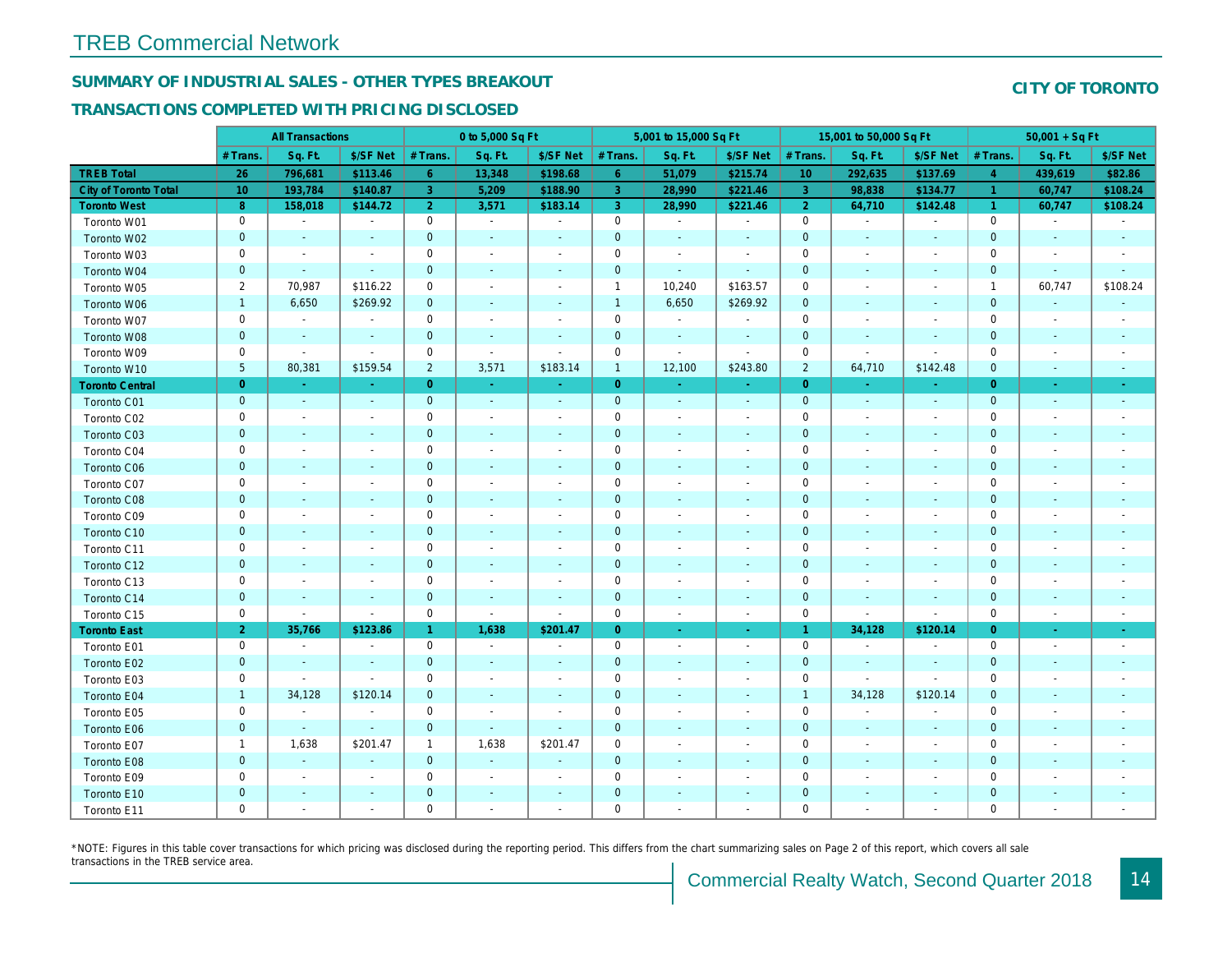## SUMMARY OF COMMERCIAL/RETAIL SALES

## TRANSACTIONS COMPLETED WITH PRICING DISCLOSED

|                        |                | <b>All Transactions</b> |                |                | 0 to 1,000 Sq Ft |                |                      | 1,001 to 2,500 Sq Ft |                       |                | 2,001 to 5,000 Sq Ft |                |
|------------------------|----------------|-------------------------|----------------|----------------|------------------|----------------|----------------------|----------------------|-----------------------|----------------|----------------------|----------------|
|                        | # Trans        | Sq. Ft.                 | \$/SF Net      | # Trans.       | Sq. Ft.          | \$/SF Net      | # Trans.             | Sq. Ft.              | \$/SF Net             | # Trans.       | Sq. Ft.              | \$/SF Ne       |
| <b>TREB Total</b>      | 88             | 533,374                 | \$207.92       | 27             | 14,676           | \$633.29       | 26                   | 46,364               | \$401.31              | 22             | 72,021               | \$517.97       |
| <b>Halton Region</b>   | $6^{\circ}$    | 143,767                 | \$103.15       | $\overline{0}$ | $\sim$           | $\omega$       | $\overline{1}$       | 2,400                | \$387.08              | $\overline{1}$ | 4,340                | \$225.8'       |
| <b>Burlington</b>      | 3              | 118,623                 | \$84.05        | $\mathbf{0}$   | $\omega$         | $\sim$         | $\mathbf{0}$         | $\omega$             | ä,                    | $\overline{0}$ | $\omega$             | $\omega$       |
| <b>Halton Hills</b>    | $\mathbf{1}$   | 4,340                   | \$225.81       | $\mathbf 0$    | $\sim$           |                | $\pmb{0}$            | $\blacksquare$       |                       | $\overline{1}$ | 4,340                | \$225.8'       |
| Milton                 | $\overline{2}$ | 20,804                  | \$186.45       | $\mathbf{0}$   | $\Delta$         |                | $\mathbf{1}$         | 2,400                | \$387.08              | $\mathbf{0}$   | $\omega$             | $\blacksquare$ |
| Oakville               | $\mathbf 0$    | $\blacksquare$          | $\sim$         | $\Omega$       | $\mathbf{r}$     |                | 0                    | $\blacksquare$       | $\sim$                | $\mathbf 0$    | $\sim$               | $\blacksquare$ |
| <b>Peel Region</b>     | 8              | 45,288                  | \$133.87       | $\mathbf{1}$   | 375              | \$1,106.67     | 5 <sub>1</sub>       | 7,337                | \$339.04              | $\mathbf{1}$   | 3,600                | \$161.1        |
| <b>Brampton</b>        | $\overline{1}$ | 1,035                   | \$444.44       | $\Omega$       | $\blacksquare$   |                | $\mathbf{1}$         | 1,035                | \$444.44              | $\mathbf 0$    | $\blacksquare$       | $\blacksquare$ |
| Caledon                | $\overline{0}$ | $\omega$                | $\blacksquare$ | $\mathbf{0}$   | $\sim$           |                | $\overline{0}$       | $\omega_{\rm c}$     | $\blacksquare$        | $\mathbf{0}$   | $\omega$             | $\omega$       |
| Mississauga            | $\overline{7}$ | 44,253                  | \$126.60       | $\mathbf{1}$   | 375              | \$1,106.67     | 4                    | 6,302                | \$321.73              | $\mathbf{1}$   | 3,600                | \$161.1        |
| Toronto                | 40             | 246,675                 | \$260.61       | 11             | 4,992            | \$656.82       | 11                   | 20,929               | \$515.46              | 14             | 45,467               | \$656.3        |
| <b>Toronto West</b>    | 14             | 65,971                  | \$202.55       | 4              | 2,364            | \$657.71       | $\overline{4}$       | 6,124                | \$407.82              | 5              | 15,665               | \$463.45       |
| <b>Toronto Central</b> | 14             | 30,422                  | \$862.19       | $\overline{4}$ | 1,384            | \$938.58       | 3                    | 5,850                | \$723.16              | $\overline{7}$ | 23,188               | \$892.70       |
| <b>Toronto East</b>    | 12             | 150,282                 | \$164.32       | 3              | 1,244            | \$341.64       | $\overline{4}$       | 8,955                | \$453.38              | $\overline{2}$ | 6,614                | \$284.25       |
| <b>York Region</b>     | 26             | 73,216                  | \$255.71       | 15             | 9,309            | \$601.59       | 5 <sup>1</sup>       | 7,693                | \$265.44              | $\overline{4}$ | 12,514               | \$269.70       |
| Aurora                 | $\mathbf 0$    | $\sim$                  | $\omega$       | $\mathbf 0$    | $\sim$           | $\sim$         | 0                    | $\blacksquare$       | $\blacksquare$        | $\mathbf 0$    | $\blacksquare$       | $\blacksquare$ |
| E. Gwillimbury         | $\mathbf{0}$   | $\sim$                  | $\sim$         | $\mathbf{0}$   | $\sim$           |                | $\mathbf 0$          | $\blacksquare$       | ä,                    | $\mathbf{0}$   | $\blacksquare$       | $\blacksquare$ |
| Georgina               | $\mathbf 0$    | $\sim$                  | $\sim$         | $\Omega$       | $\sim$           | ÷.             | $\mathbf 0$          | $\blacksquare$       | $\blacksquare$        | $\mathbf 0$    | $\blacksquare$       | $\blacksquare$ |
| King                   | 3              | 17,696                  | \$95.05        | $\mathbf{1}$   | 796              | \$316.58       | $\mathbf{1}$         | 2,200                | \$181.82              | $\mathbf{0}$   | $\blacksquare$       |                |
| Markham                | 8              | 5,155                   | \$579.05       | 6              | 2,591            | \$809.73       | $\overline{2}$       | 2,564                | \$345.94              | $\mathbf 0$    | $\blacksquare$       | $\blacksquare$ |
| Newmarket              | $\mathbf{1}$   | 1,204                   | \$232.56       | $\mathbf{0}$   | $\omega$         |                | $\mathbf{1}$         | 1,204                | \$232.56              | $\mathbf 0$    | $\blacksquare$       | $\blacksquare$ |
| Richmond Hill          | $\overline{7}$ | 9,701                   | \$391.71       | 5              | 3,987            | \$620.78       | $\mathbf 0$          | $\blacksquare$       | L.                    | 2              | 5,714                | \$231.89       |
| Vaughan                | 6              | 36,460                  | \$246.17       | 3              | 1,935            | \$400.62       | $\mathbf{1}$         | 1,725                | \$275.36              | $\overline{1}$ | 3,800                | \$276.32       |
| Whitchurch-Stouffville | $\mathbf{1}$   | 3,000                   | \$333.33       | 0              | $\omega$         | $\omega$       | $\mathbf 0$          | $\blacksquare$       | $\tilde{\phantom{a}}$ | $\mathbf{1}$   | 3,000                | \$333.33       |
| <b>Durham Region</b>   | $\overline{4}$ | 12,567                  | \$218.83       | $\Omega$       | $\omega$         | $\omega$       | 2 <sup>1</sup>       | 4,005                | \$249.69              | $\mathbf{1}$   | 3,300                | \$345.45       |
| Ajax                   | $\mathbf{1}$   | 2,300                   | \$369.57       | $\mathbf 0$    | $\sim$           | $\sim$         | $\mathbf{1}$         | 2,300                | \$369.57              | $\mathbf 0$    | $\blacksquare$       | $\sim$         |
| <b>Brock</b>           | $\mathbf{0}$   | $\omega$                | $\blacksquare$ | $\mathbf{0}$   | ÷.               | $\sim$         | $\mathbf 0$          | ä,                   | ä,                    | $\mathbf 0$    | ä,                   | $\omega$       |
| Clarington             | $\mathbf 0$    | $\sim$                  | $\sim$         | $\mathbf 0$    |                  |                | $\pmb{0}$            | $\blacksquare$       | $\sim$                | $\mathbf 0$    | $\blacksquare$       |                |
| Oshawa                 | 3              | 10,267                  | \$185.07       | $\Omega$       |                  |                | $\overline{1}$       | 1,705                | \$87.98               | $\mathbf{1}$   | 3,300                | \$345.45       |
| Pickering              | $\mathbf 0$    | $\tilde{\phantom{a}}$   | $\blacksquare$ | $\mathbf 0$    | $\blacksquare$   |                | $\pmb{0}$            | $\sim$               | $\blacksquare$        | $\mathbf 0$    | $\sim$               | $\overline{a}$ |
| Scugog                 | $\mathbf{0}$   | $\blacksquare$          | $\blacksquare$ | $\mathbf{0}$   | $\sim$           | $\blacksquare$ | $\mathbf 0$          | $\blacksquare$       | $\blacksquare$        | $\mathbf{0}$   | $\blacksquare$       | $\blacksquare$ |
| Uxbridge               | $\mathbf 0$    | $\sim$                  | $\sim$         | $\mathbf 0$    | ÷.               | $\sim$         | $\mathbf 0$          | $\blacksquare$       | $\blacksquare$        | $\mathbf 0$    | $\blacksquare$       | $\blacksquare$ |
| Whitby                 | $\overline{0}$ | $\blacksquare$          | $\blacksquare$ | $\mathbf{0}$   | $\sim$           | $\blacksquare$ | $\mathbf 0$          | $\blacksquare$       | $\blacksquare$        | $\mathbf{0}$   | $\blacksquare$       | $\sim$         |
| <b>Dufferin County</b> | $\mathbf{1}$   | 2,000                   | \$230.00       | $\overline{0}$ | ÷.               | $\sim$         | $\blacktriangleleft$ | 2,000                | \$230.00              | $\overline{0}$ | ×.                   | $\sim$         |
| Orangeville            | $\overline{1}$ | 2,000                   | \$230.00       | $\mathbf{0}$   | $\sim$           | $\sim$         | $\overline{1}$       | 2,000                | \$230.00              | $\mathbf{0}$   | $\omega$             | $\sim$         |
| <b>Simcoe County</b>   | 3              | 9,862                   | \$384.30       | $\overline{0}$ | $\sim$           | $\sim$         | $\mathbf{1}$         | 2,000                | \$450.00              | $\mathbf{1}$   | 2,800                | \$496.4        |
| Adjala-Tosorontio      | $\mathbf{0}$   |                         |                | $\mathbf{0}$   | $\sim$           | $\sim$         | $\mathbf{0}$         | $\omega$             | ÷.                    | $\mathbf{0}$   | ÷.                   |                |
| <b>Bradford West</b>   | $\overline{2}$ | 7,862                   | \$367.59       | $\mathbf 0$    | $\sim$           | $\sim$         | $\mathbf 0$          | $\blacksquare$       | $\blacksquare$        | $\mathbf{1}$   | 2,800                | \$496.43       |
| Essa                   | $\mathbf{0}$   | $\blacksquare$          | $\blacksquare$ | $\overline{0}$ |                  |                | $\mathbf 0$          | $\omega$             | $\sim$                | $\mathbf 0$    | $\omega$             |                |
| Innisfil               | $\mathbf{1}$   | 2,000                   | \$450.00       | $\Omega$       | $\blacksquare$   | $\blacksquare$ | $\mathbf{1}$         | 2,000                | \$450.00              | $\mathbf 0$    | $\blacksquare$       | $\blacksquare$ |
| <b>New Tecumseth</b>   | $\Omega$       |                         |                | $\Omega$       |                  |                | $\Omega$             |                      |                       | $\Omega$       |                      |                |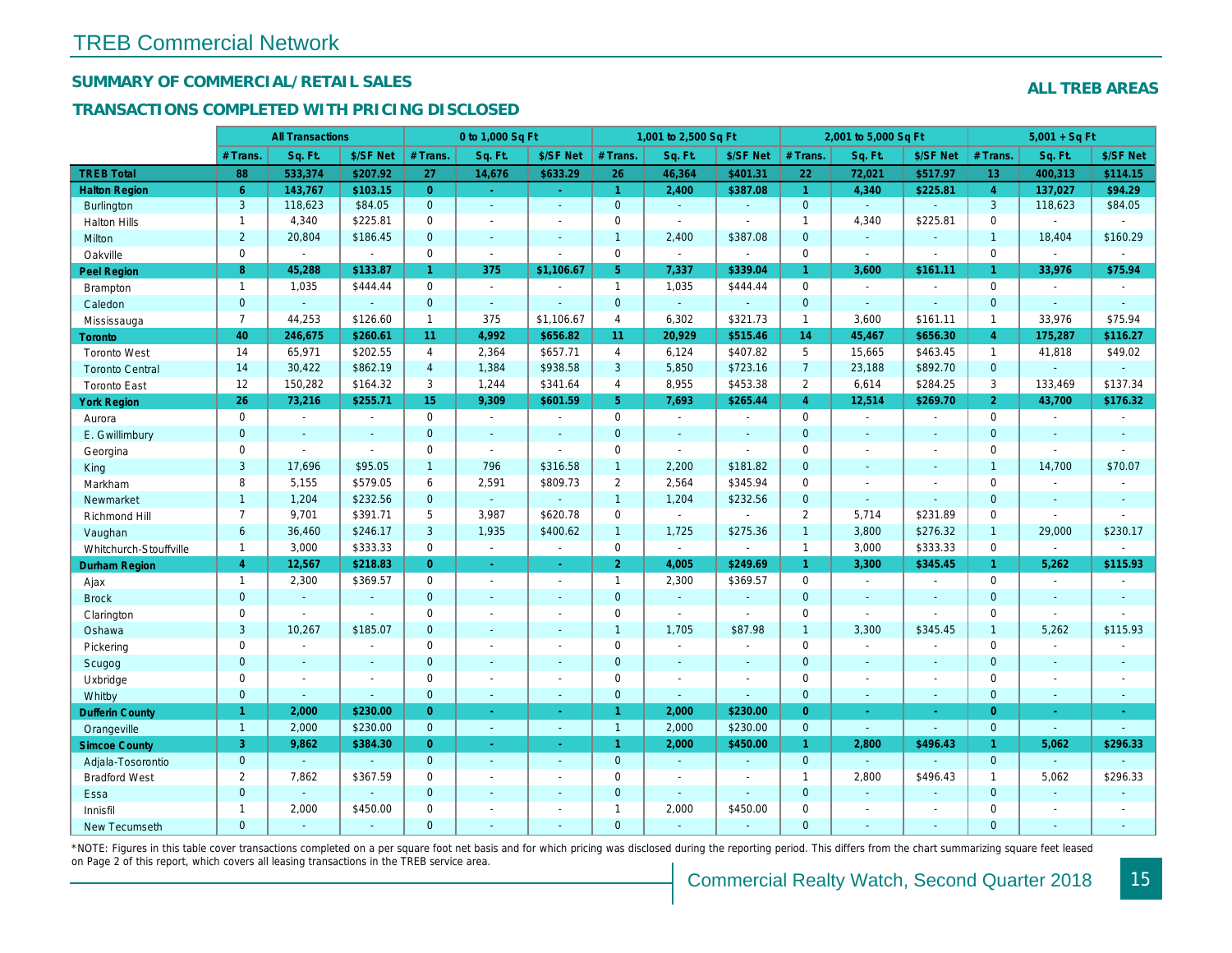## SUMMARY OF COMMERCIAL/RETAIL SALES - CONDOMINIUM BREAKOUT

### TRANSACTIONS COMPLETED WITH PRICING DISCLOSED

|                        |                | <b>All Transactions</b> |                          |                | 0 to 1,000 Sq Ft         |                |                | 1,001 to 2,500 Sq Ft  |                          |                | 2,001 to 5,000 Sq Ft |                          |
|------------------------|----------------|-------------------------|--------------------------|----------------|--------------------------|----------------|----------------|-----------------------|--------------------------|----------------|----------------------|--------------------------|
|                        | # Trans        | Sq. Ft.                 | \$/SF Net                | # Trans.       | Sq. Ft.                  | \$/SF Net      | # Trans.       | Sq. Ft.               | \$/SF Net                | # Trans.       | Sq. Ft.              | \$/SF Ne                 |
| <b>TREB Total</b>      | 23             | 40,716                  | \$334.82                 | 7 <sup>1</sup> | 4,576                    | \$680.55       | 9 <sup>°</sup> | 13,620                | \$259.80                 | $\overline{7}$ | 22,520               | \$309.95                 |
| <b>Halton Region</b>   | $\overline{0}$ | $\omega_{\rm c}$        | $\omega$                 | $\overline{0}$ | $\sim$                   | $\sim$         | $\overline{0}$ | $\omega_{\rm c}$      | $\omega_{\rm{eff}}$      | $\overline{0}$ | $\sim$               | $\omega_{\rm c}$         |
| Burlington             | $\mathbf{0}$   | $\omega$                | $\omega$                 | $\mathbf{0}$   | $\blacksquare$           | $\sim$         | $\mathbf{0}$   | $\omega$              | $\omega$                 | $\mathbf 0$    | $\omega$             | $\omega$                 |
| <b>Halton Hills</b>    | $\mathbf 0$    | $\blacksquare$          | $\blacksquare$           | $\Omega$       | $\overline{\phantom{a}}$ |                | $\pmb{0}$      | $\blacksquare$        | $\blacksquare$           | $\mathbf 0$    | ÷,                   | $\sim$                   |
| Milton                 | $\mathbf{0}$   | $\blacksquare$          | $\blacksquare$           | $\mathbf{0}$   | $\sim$                   | $\blacksquare$ | $\mathbf 0$    | $\blacksquare$        | $\blacksquare$           | $\mathbf 0$    | $\blacksquare$       | $\blacksquare$           |
| Oakville               | $\mathbf 0$    | $\blacksquare$          | $\blacksquare$           | $\mathbf 0$    | $\blacksquare$           | $\blacksquare$ | 0              | $\tilde{\phantom{a}}$ | $\sim$                   | $\mathbf 0$    | $\blacksquare$       | $\sim$                   |
| <b>Peel Region</b>     | $\overline{4}$ | 5,204                   | \$334.65                 | $\mathbf{1}$   | 375                      | \$1,106.67     | 3              | 4,829                 | \$274.69                 | $\overline{0}$ | $\omega$             | $\bullet$                |
| Brampton               | $\mathbf 0$    | $\blacksquare$          | $\overline{\phantom{a}}$ | $\mathbf 0$    | $\sim$                   |                | 0              | $\sim$                | $\overline{\phantom{a}}$ | $\mathbf 0$    | $\blacksquare$       | $\sim$                   |
| Caledon                | $\mathbf{0}$   | $\sim$                  | $\blacksquare$           | $\mathbf{0}$   | $\sim$                   |                | $\mathbf{0}$   | $\omega$              | $\sim$                   | $\mathbf 0$    | $\blacksquare$       | $\sim$                   |
| Mississauga            | $\overline{4}$ | 5.204                   | \$334.65                 | $\mathbf{1}$   | 375                      | \$1,106.67     | 3              | 4,829                 | \$274.69                 | $\mathbf 0$    | L.                   | $\blacksquare$           |
| Toronto                | 6              | 12,423                  | \$396.04                 | $\overline{2}$ | 824                      | \$1,086.17     | $\mathbf{1}$   | 1,593                 | \$263.65                 | 3              | 10,006               | \$360.28                 |
| <b>Toronto West</b>    | $\overline{2}$ | 4,593                   | \$275.42                 | $\mathbf 0$    | $\sim$                   |                | $\mathbf{1}$   | 1,593                 | \$263.65                 | $\mathbf{1}$   | 3,000                | \$281.67                 |
| <b>Toronto Central</b> | 3              | 4,959                   | \$583.79                 | $\overline{2}$ | 824                      | \$1,086.17     | $\mathbf 0$    | ä,                    | ä,                       | $\overline{1}$ | 4,135                | \$483.68                 |
| <b>Toronto East</b>    | $\mathbf{1}$   | 2,871                   | \$264.72                 | $\mathbf 0$    | $\sim$                   | $\blacksquare$ | 0              | $\blacksquare$        | $\blacksquare$           | $\mathbf{1}$   | 2,871                | \$264.72                 |
| <b>York Region</b>     | 12             | 21,384                  | \$318.99                 | $\overline{4}$ | 3,377                    | \$534.26       | $\overline{4}$ | 5,493                 | \$298.93                 | $\overline{4}$ | 12,514               | \$269.70                 |
| Aurora                 | $\mathbf 0$    | $\sim$                  | $\sim$                   | $\Omega$       | $\sim$                   | $\blacksquare$ | $\mathbf 0$    | $\sim$                | $\blacksquare$           | $\mathbf 0$    | $\blacksquare$       | $\sim$                   |
| E. Gwillimbury         | $\mathbf{0}$   | $\blacksquare$          | $\blacksquare$           | $\mathbf 0$    | $\blacksquare$           |                | $\pmb{0}$      | $\blacksquare$        | $\blacksquare$           | $\mathbf 0$    | $\blacksquare$       | $\blacksquare$           |
| Georgina               | $\mathbf 0$    | $\sim$                  | $\blacksquare$           | $\mathbf 0$    | $\sim$                   | $\sim$         | $\mathbf 0$    | $\blacksquare$        | $\blacksquare$           | $\mathbf 0$    | $\sim$               | $\blacksquare$           |
| King                   | $\mathbf{1}$   | 796                     | \$316.58                 | $\mathbf{1}$   | 796                      | \$316.58       | $\mathbf 0$    | $\blacksquare$        | $\blacksquare$           | $\overline{0}$ | $\blacksquare$       | $\sim$                   |
| Markham                | 3              | 3,459                   | \$360.51                 | $\mathbf{1}$   | 895                      | \$402.23       | $\overline{2}$ | 2,564                 | \$345.94                 | $\mathbf 0$    | $\blacksquare$       | $\blacksquare$           |
| Newmarket              | $\mathbf{1}$   | 1,204                   | \$232.56                 | $\mathbf{0}$   | $\omega$                 |                | $\overline{1}$ | 1,204                 | \$232.56                 | $\mathbf{0}$   | $\blacksquare$       | ۰                        |
| Richmond Hill          | $\overline{4}$ | 7,400                   | \$340.16                 | $\overline{2}$ | 1,686                    | \$707.12       | $\pmb{0}$      | $\blacksquare$        | $\overline{a}$           | 2              | 5,714                | \$231.89                 |
| Vaughan                | $\overline{2}$ | 5,525                   | \$276.02                 | $\mathbf 0$    | $\omega$                 | $\sim$         | $\mathbf{1}$   | 1,725                 | \$275.36                 | $\overline{1}$ | 3,800                | \$276.32                 |
| Whitchurch-Stouffville | $\mathbf{1}$   | 3,000                   | \$333.33                 | $\mathbf 0$    | $\blacksquare$           | $\sim$         | $\mathbf 0$    | $\blacksquare$        | $\blacksquare$           | $\mathbf{1}$   | 3,000                | \$333.33                 |
| <b>Durham Region</b>   | $\mathbf{1}$   | 1,705                   | \$87.98                  | $\overline{0}$ | $\omega$                 | $\sim$         | $\mathbf{1}$   | 1,705                 | \$87.98                  | $\overline{0}$ | $\omega$             | $\omega$                 |
| Ajax                   | $\mathsf 0$    | $\blacksquare$          | $\omega$                 | $\mathsf 0$    | $\sim$                   | $\sim$         | $\pmb{0}$      | $\blacksquare$        | $\sim$                   | $\mathbf 0$    | $\blacksquare$       | $\blacksquare$           |
| <b>Brock</b>           | $\mathbf{0}$   | $\sim$                  | $\blacksquare$           | $\mathbf{0}$   | $\Delta$                 | $\sim$         | $\mathbf 0$    | $\blacksquare$        | $\blacksquare$           | $\mathbf 0$    | $\blacksquare$       | $\sim$                   |
| Clarington             | $\mathbf 0$    | $\sim$                  | $\blacksquare$           | $\mathbf 0$    | $\blacksquare$           |                | $\pmb{0}$      | $\mathbf{r}$          | $\sim$                   | $\mathbf 0$    | L.                   | $\blacksquare$           |
| Oshawa                 | $\mathbf{1}$   | 1,705                   | \$87.98                  | $\mathbf{0}$   | $\blacksquare$           | $\blacksquare$ | $\mathbf{1}$   | 1,705                 | \$87.98                  | $\mathbf{0}$   | $\blacksquare$       | $\blacksquare$           |
| Pickering              | $\mathbf 0$    | $\blacksquare$          | $\blacksquare$           | $\mathbf 0$    | $\sim$                   | $\sim$         | $\pmb{0}$      | $\blacksquare$        | $\blacksquare$           | $\mathbf 0$    | L.                   | $\blacksquare$           |
| Scugog                 | $\mathbf{0}$   | $\blacksquare$          | $\blacksquare$           | $\mathbf{0}$   | $\sim$                   | $\sim$         | $\mathbf 0$    | $\omega$              | $\blacksquare$           | $\mathbf{0}$   | $\blacksquare$       | $\blacksquare$           |
| Uxbridge               | $\mathbf 0$    | $\blacksquare$          | $\blacksquare$           | $\mathbf 0$    | $\overline{\phantom{a}}$ | $\sim$         | $\pmb{0}$      | $\blacksquare$        | $\blacksquare$           | $\mathbf 0$    | $\overline{a}$       | $\overline{\phantom{a}}$ |
| Whitby                 | $\mathbf{0}$   | $\sim$                  | $\sim$                   | $\mathbf{0}$   | $\sim$                   | $\blacksquare$ | $\mathbf 0$    | $\blacksquare$        | $\blacksquare$           | $\mathbf{0}$   | $\blacksquare$       | $\sim$                   |
| <b>Dufferin County</b> | $\overline{0}$ | ÷.                      | $\sim$                   | $\overline{0}$ | a.                       | $\sim$         | $\overline{0}$ | $\blacksquare$        | $\blacksquare$           | $\overline{0}$ | ×.                   | $\sim$                   |
| Orangeville            | $\mathbf{0}$   | $\omega$                | $\omega$                 | $\mathbf 0$    | $\omega$                 | ◆              | $\mathbf{0}$   | $\omega$              | $\omega$                 | $\mathbf 0$    | $\omega$             | $\sim$                   |
| <b>Simcoe County</b>   | $\overline{0}$ | $\sim$                  | $\omega$                 | $\overline{0}$ | $\omega$                 | $\omega$       | $\overline{0}$ | Ξ                     | $\omega$                 | $\overline{0}$ | $\blacksquare$       | $\sigma_{\rm c}$         |
| Adjala-Tosorontio      | $\mathbf{0}$   | $\sim$                  | $\sim$                   | $\mathbf{0}$   | $\sim$                   | $\sim$         | $\mathbf 0$    | $\omega$              | $\blacksquare$           | $\mathbf 0$    | $\omega$             | $\sim$                   |
| <b>Bradford West</b>   | $\mathbf 0$    | $\sim$                  | $\blacksquare$           | $\mathbf 0$    | $\sim$                   | $\sim$         | $\pmb{0}$      | $\blacksquare$        | $\blacksquare$           | $\mathbf 0$    | $\blacksquare$       | $\blacksquare$           |
| Essa                   | $\mathbf{0}$   | $\sim$                  | $\sim$                   | $\mathbf{0}$   |                          | $\sim$         | $\pmb{0}$      | $\blacksquare$        | $\blacksquare$           | $\mathbf 0$    | $\blacksquare$       |                          |
| Innisfil               | $\mathbf 0$    | $\blacksquare$          | $\blacksquare$           | $\mathbf 0$    | $\sim$                   | $\sim$         | $\pmb{0}$      | $\blacksquare$        | $\blacksquare$           | $\mathbf 0$    | $\blacksquare$       | $\blacksquare$           |
| <b>New Tecumseth</b>   | $\Omega$       |                         |                          | $\Omega$       |                          |                | $\Omega$       |                       |                          | $\overline{0}$ |                      |                          |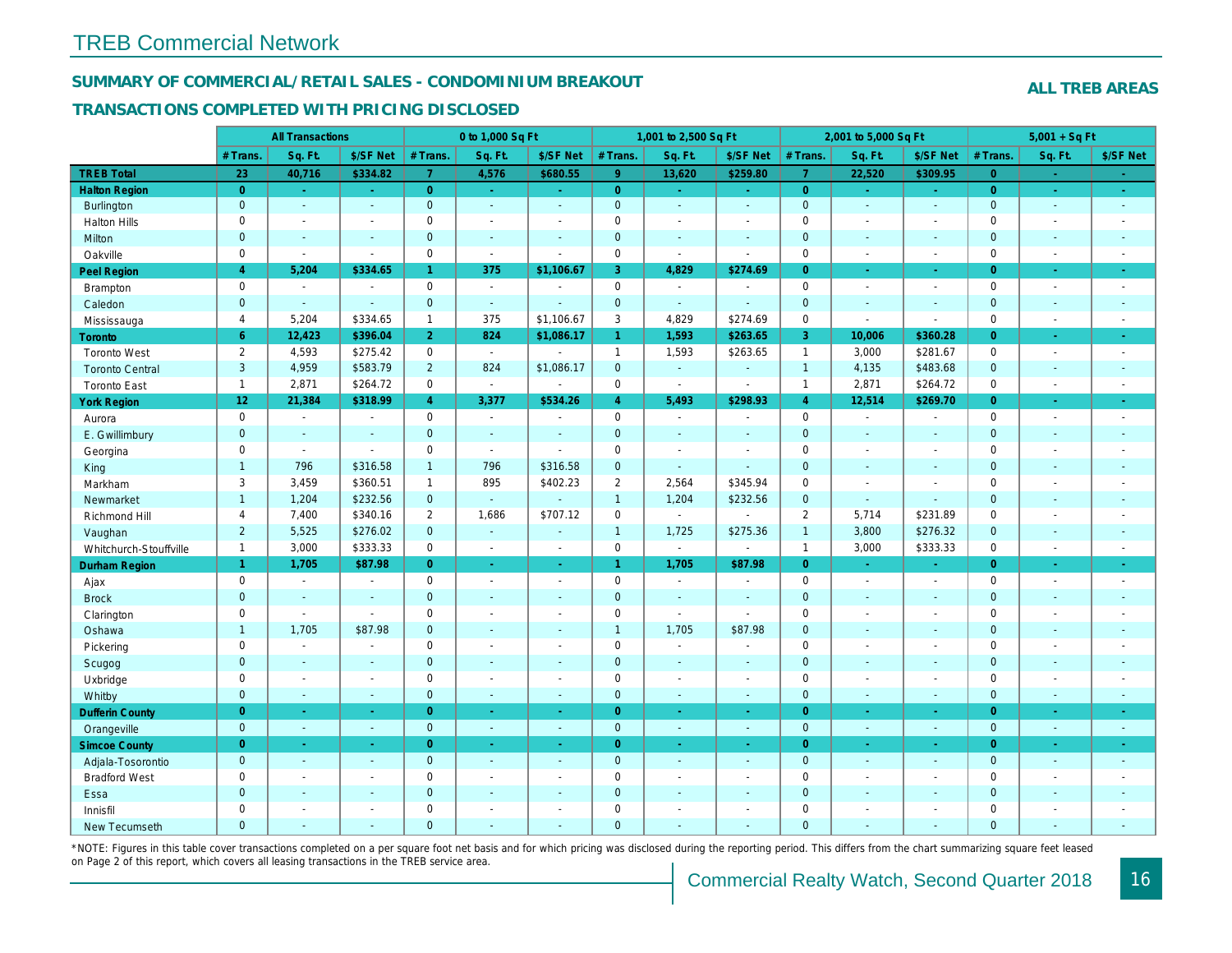## SUMMARY OF COMMERCIAL/RETAIL SALES - OTHER TYPES BREAKOUT

### TRANSACTIONS COMPLETED WITH PRICING DISCLOSED

|                        |                | <b>All Transactions</b> |                          | 0 to 1,000 Sq Ft |                |                          |                 | 1,001 to 2,500 Sq Ft |                          |                      | 2,001 to 5,000 Sq Ft |                          |
|------------------------|----------------|-------------------------|--------------------------|------------------|----------------|--------------------------|-----------------|----------------------|--------------------------|----------------------|----------------------|--------------------------|
|                        | # Trans.       | Sq. Ft.                 | \$/SF Net                | # Trans.         | Sq. Ft.        | \$/SF Net                | # Trans.        | Sq. Ft.              | \$/SF Net                | # Trans.             | Sq. Ft.              | \$/SF Ne                 |
| <b>TREB Total</b>      | 65             | 492,658                 | \$197.43                 | 20               | 10,100         | \$611.87                 | 17              | 32,744               | \$460.18                 | 15                   | 49,501               | \$612.6                  |
| <b>Halton Region</b>   | 6 <sup>°</sup> | 143,767                 | \$103.15                 | $\overline{0}$   | $\sim$         | $\omega$                 | $\overline{1}$  | 2,400                | \$387.08                 | $\blacktriangleleft$ | 4,340                | \$225.8                  |
| <b>Burlington</b>      | 3              | 118,623                 | \$84.05                  | $\overline{0}$   | $\omega$       | $\blacksquare$           | $\mathbf{0}$    | $\omega$             | ä,                       | $\mathbf{0}$         | $\omega$             | $\omega$                 |
| <b>Halton Hills</b>    | $\mathbf{1}$   | 4,340                   | \$225.81                 | 0                | $\blacksquare$ | $\overline{a}$           | $\mathsf 0$     | $\blacksquare$       |                          | $\mathbf{1}$         | 4,340                | \$225.8'                 |
| Milton                 | $\overline{2}$ | 20,804                  | \$186.45                 | $\overline{0}$   | $\omega$       | $\blacksquare$           | $\mathbf{1}$    | 2,400                | \$387.08                 | $\mathbf{0}$         | $\omega$             | $\blacksquare$           |
| Oakville               | 0              | $\blacksquare$          | $\blacksquare$           | $\mathbf 0$      | $\sim$         | $\blacksquare$           | $\mathbf 0$     | $\blacksquare$       | ä,                       | $\mathbf 0$          | $\sim$               | $\blacksquare$           |
| <b>Peel Region</b>     | $\overline{4}$ | 40,084                  | \$107.80                 | $\overline{0}$   | $\blacksquare$ | $\omega$                 | $\overline{2}$  | 2,508                | \$462.94                 | 1 <sup>1</sup>       | 3,600                | \$161.1                  |
| <b>Brampton</b>        | $\overline{1}$ | 1,035                   | \$444.44                 | $\mathbf 0$      | $\sim$         | $\sim$                   | $\mathbf{1}$    | 1,035                | \$444.44                 | $\mathbf 0$          | $\sim$               | $\overline{\phantom{a}}$ |
| Caledon                | $\overline{0}$ | $\omega$                | $\sim$                   | $\mathbf{0}$     | $\omega$       | $\blacksquare$           | $\mathbf{0}$    | $\omega_{\rm c}$     | $\blacksquare$           | $\mathbf{0}$         | $\omega$             | $\blacksquare$           |
| Mississauga            | 3              | 39,049                  | \$98.88                  | $\mathbf 0$      | $\blacksquare$ | $\blacksquare$           | $\mathbf{1}$    | 1,473                | \$475.93                 | $\mathbf{1}$         | 3,600                | \$161.1                  |
| Toronto                | 34             | 234,252                 | \$253.43                 | 9                | 4,168          | \$571.94                 | 10 <sup>1</sup> | 19,336               | \$536.20                 | 11                   | 35,461               | \$739.8                  |
| <b>Toronto West</b>    | 12             | 61,378                  | \$197.10                 | $\overline{4}$   | 2,364          | \$657.71                 | 3               | 4,531                | \$458.50                 | $\overline{4}$       | 12,665               | \$506.5                  |
| <b>Toronto Central</b> | 11             | 25,463                  | \$916.41                 | $\overline{2}$   | 560            | \$721.43                 | $\mathbf{3}$    | 5,850                | \$723.16                 | $6\phantom{1}$       | 19,053               | \$981.47                 |
| <b>Toronto East</b>    | 11             | 147,411                 | \$162.37                 | 3                | 1,244          | \$341.64                 | $\overline{4}$  | 8,955                | \$453.38                 | $\mathbf{1}$         | 3,743                | \$299.23                 |
| <b>York Region</b>     | 14             | 51,832                  | \$229.61                 | 11               | 5,932          | \$639.93                 | $\mathbf{1}$    | 2,200                | \$181.82                 | $\overline{0}$       | ÷.                   | $\omega$                 |
| Aurora                 | 0              | $\sim$                  | $\blacksquare$           | $\Omega$         | $\sim$         | $\sim$                   | $\mathbf 0$     | $\sim$               | $\sim$                   | $\Omega$             | $\blacksquare$       | $\sim$                   |
| E. Gwillimbury         | $\mathbf{0}$   | $\sim$                  | $\sim$                   | $\mathbf{0}$     | $\blacksquare$ | $\blacksquare$           | $\mathbf{0}$    | ä,                   | $\sim$                   | $\mathbf{0}$         | $\sim$               | $\blacksquare$           |
| Georgina               | $\mathbf{0}$   | $\sim$                  | $\sim$                   | $\mathbf 0$      | $\sim$         | $\sim$                   | $\mathbf 0$     | $\blacksquare$       | $\blacksquare$           | $\mathbf 0$          | $\blacksquare$       | $\blacksquare$           |
| King                   | $\overline{2}$ | 16,900                  | \$84.62                  | $\mathbf 0$      | $\sim$         |                          | $\mathbf{1}$    | 2,200                | \$181.82                 | $\mathbf{0}$         | $\sim$               | $\blacksquare$           |
| Markham                | 5              | 1,696                   | \$1,024.76               | 5                | 1,696          | \$1,024.76               | $\mathsf 0$     | $\blacksquare$       | $\blacksquare$           | $\mathbf 0$          | $\blacksquare$       | $\blacksquare$           |
| Newmarket              | $\mathbf 0$    | $\blacksquare$          | $\blacksquare$           | $\mathbf 0$      | $\mathbb{Z}$   |                          | $\mathbf 0$     | $\blacksquare$       | $\sim$                   | $\mathbf 0$          | $\sim$               | $\blacksquare$           |
| Richmond Hill          | 3              | 2,301                   | \$557.51                 | 3                | 2,301          | \$557.51                 | $\mathbf 0$     | $\blacksquare$       | $\blacksquare$           | $\mathbf 0$          | $\blacksquare$       | $\blacksquare$           |
| Vaughan                | $\overline{4}$ | 30,935                  | \$240.83                 | 3                | 1,935          | \$400.62                 | $\mathbf 0$     | $\blacksquare$       | $\blacksquare$           | $\mathbf{0}$         | $\Delta$             | $\blacksquare$           |
| Whitchurch-Stouffville | 0              | $\sim$                  | $\blacksquare$           | $\mathbf 0$      | $\blacksquare$ | $\blacksquare$           | $\mathbf 0$     | $\sim$               | $\overline{\phantom{a}}$ | $\mathbf 0$          | $\blacksquare$       | $\blacksquare$           |
| <b>Durham Region</b>   | 3              | 10,862                  | \$239.38                 | $\overline{0}$   | $\bullet$      | $\omega$                 | $\mathbf{1}$    | 2,300                | \$369.57                 | $\mathbf{1}$         | 3,300                | \$345.4                  |
| Ajax                   | $\mathbf{1}$   | 2,300                   | \$369.57                 | $\mathbf 0$      | $\blacksquare$ | $\overline{\phantom{a}}$ | $\mathbf{1}$    | 2,300                | \$369.57                 | $\mathbf 0$          | $\blacksquare$       | $\blacksquare$           |
| <b>Brock</b>           | $\overline{0}$ | $\sim$                  | $\sim$                   | $\mathbf{0}$     | $\omega$       | $\blacksquare$           | $\mathbf{0}$    | $\Box$               | $\blacksquare$           | $\mathbf{0}$         | $\omega$             | $\blacksquare$           |
| Clarington             | 0              | $\blacksquare$          | $\sim$                   | 0                | $\sim$         | $\overline{a}$           | $\mathbf 0$     | $\blacksquare$       | $\blacksquare$           | $\mathbf 0$          | $\sim$               | ä,                       |
| Oshawa                 | $\overline{2}$ | 8,562                   | \$204.40                 | $\mathbf{0}$     | ÷.             | $\sim$                   | $\mathbf{0}$    | $\blacksquare$       | $\blacksquare$           | $\mathbf{1}$         | 3,300                | \$345.45                 |
| Pickering              | 0              | $\blacksquare$          | $\overline{\phantom{a}}$ | 0                | $\blacksquare$ | $\blacksquare$           | $\mathbf 0$     | ä,                   | $\blacksquare$           | $\mathbf 0$          | $\blacksquare$       | $\blacksquare$           |
| Scugog                 | $\mathbf{0}$   | $\sim$                  | $\sim$                   | $\mathbf 0$      | $\mathbf{r}$   | $\blacksquare$           | $\mathbf 0$     | $\blacksquare$       | $\blacksquare$           | $\mathbf{0}$         | $\omega$             | $\blacksquare$           |
| Uxbridge               | 0              | $\sim$                  | $\blacksquare$           | 0                | $\blacksquare$ | ÷                        | $\mathsf 0$     | $\blacksquare$       | $\blacksquare$           | $\mathbf 0$          | $\blacksquare$       | $\sim$                   |
| Whitby                 | $\mathbf{0}$   | $\sim$                  | $\sim$                   | $\mathbf 0$      | $\blacksquare$ | $\blacksquare$           | $\mathbf{0}$    | $\blacksquare$       | ä,                       | $\mathbf 0$          | $\omega$             | $\blacksquare$           |
| <b>Dufferin County</b> | $\mathbf{1}$   | 2,000                   | \$230.00                 | $\overline{0}$   | $\omega$       | $\sim$                   | $\mathbf{1}$    | 2,000                | \$230.00                 | $\overline{0}$       | $\sim$               | $\sim$                   |
| Orangeville            | $\overline{1}$ | 2,000                   | \$230.00                 | $\overline{0}$   | $\sim$         | $\sim$                   | $\mathbf{1}$    | 2,000                | \$230.00                 | $\mathbf{0}$         | $\omega$             | $\blacksquare$           |
| <b>Simcoe County</b>   | 3              | 9,862                   | \$384.30                 | $\overline{0}$   | $\blacksquare$ | Ξ                        | $\mathbf{1}$    | 2,000                | \$450.00                 | $\mathbf{1}$         | 2,800                | \$496.43                 |
| Adjala-Tosorontio      | $\mathbf{0}$   | $\mathbf{r}$            | $\sim$                   | $\mathbf{0}$     | $\mathbf{r}$   | $\sim$                   | $\pmb{0}$       | $\sim$               | ÷.                       | $\overline{0}$       | $\sim$               | $\blacksquare$           |
| <b>Bradford West</b>   | $\overline{2}$ | 7,862                   | \$367.59                 | $\mathbf 0$      | $\sim$         | $\overline{\phantom{a}}$ | $\mathbf 0$     | $\blacksquare$       | $\blacksquare$           | $\overline{1}$       | 2,800                | \$496.43                 |
| Essa                   | $\mathbf{0}$   | $\sim$                  | $\sim$                   | $\Omega$         | ÷.             | $\sim$                   | $\pmb{0}$       | ä,                   | ä,                       | $\mathbf 0$          | $\omega$             | $\blacksquare$           |
| Innisfil               | $\mathbf{1}$   | 2,000                   | \$450.00                 | $\mathbf 0$      | $\blacksquare$ | $\blacksquare$           | $\mathbf{1}$    | 2,000                | \$450.00                 | $\mathbf 0$          | $\blacksquare$       | $\blacksquare$           |
| <b>New Tecumseth</b>   | $\Omega$       | $\sim$                  | $\overline{a}$           | $\Omega$         | $\overline{a}$ | ÷.                       | $\mathbf{0}$    | $\blacksquare$       | $\sim$                   | $\Omega$             | $\omega$             | $\blacksquare$           |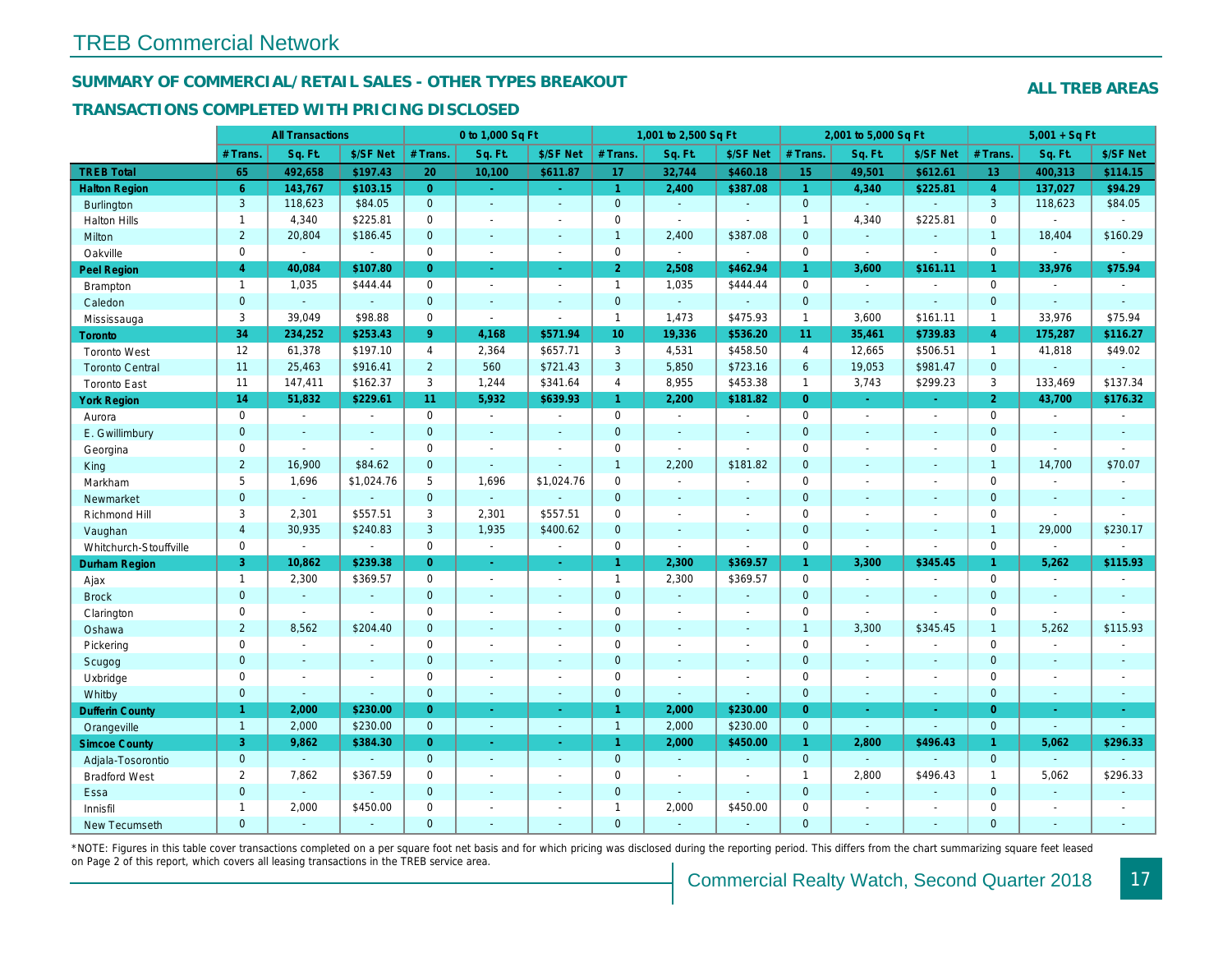## SUMMARY OF COMMERCIAL/RETAIL SALES

## TRANSACTIONS COMPLETED WITH PRICING DISCLOSED

|                              |                 | <b>All Transactions</b> |                          |                | 0 to 1,000 Sq Ft         |                          |                | 1,001 to 2,500 Sq Ft     |                |                | 2,001 to 5,000 Sq Ft     |                          |
|------------------------------|-----------------|-------------------------|--------------------------|----------------|--------------------------|--------------------------|----------------|--------------------------|----------------|----------------|--------------------------|--------------------------|
|                              | # Trans         | Sq. Ft.                 | \$/SF Net                | # Trans.       | Sq. Ft.                  | \$/SF Net                | # Trans.       | Sq. Ft.                  | \$/SF Net      | # Trans.       | Sq. Ft.                  | \$/SF Ne                 |
| <b>TREB Total</b>            | 88              | 533,374                 | \$207.92                 | 27             | 14,676                   | \$633.29                 | 26             | 46,364                   | \$401.31       | 22             | 72,021                   | \$517.97                 |
| <b>City of Toronto Total</b> | 40              | 246,675                 | \$260.61                 | 11             | 4,992                    | \$656.82                 | 11             | 20,929                   | \$515.46       | 14             | 45,467                   | \$656.3                  |
| <b>Toronto West</b>          | 14              | 65,971                  | \$202.55                 | $\overline{4}$ | 2,364                    | \$657.71                 | $\overline{4}$ | 6,124                    | \$407.82       | 5 <sup>5</sup> | 15,665                   | \$463.4                  |
| Toronto W01                  | 2               | 5,713                   | \$592.51                 | $\mathbf 0$    | $\sim$                   | $\blacksquare$           | $\mathbf 0$    | $\blacksquare$           | $\blacksquare$ | $\overline{2}$ | 5,713                    | \$592.5'                 |
| Toronto W02                  | $\mathbf 0$     | $\sim$                  | $\sim$                   | $\mathbf 0$    | $\sim$                   | $\blacksquare$           | $\mathbf 0$    | $\sim$                   | $\omega$       | $\mathbf 0$    | $\sim$                   | $\blacksquare$           |
| Toronto W03                  | $\overline{2}$  | 2,386                   | \$375.07                 | $\mathbf 1$    | 386                      | \$647.25                 | $\mathbf{1}$   | 2,000                    | \$322.50       | 0              | $\sim$                   | $\blacksquare$           |
| Toronto W04                  | 3               | 5,101                   | \$649.37                 | $\mathbf{0}$   | $\omega$                 | $\omega$                 | $\overline{2}$ | 2,531                    | \$565.96       | $\overline{1}$ | 2,570                    | \$731.52                 |
| Toronto W05                  | 3               | 8,975                   | \$269.08                 | $\mathbf 0$    | $\sim$                   | $\blacksquare$           | $\mathbf{1}$   | 1,593                    | \$263.65       | $\overline{2}$ | 7,382                    | \$270.25                 |
| Toronto W06                  | $\overline{2}$  | 1,559                   | \$785.76                 | $\overline{2}$ | 1,559                    | \$785.76                 | $\mathbf 0$    | $\blacksquare$           | $\blacksquare$ | $\mathbf 0$    | $\blacksquare$           |                          |
| Toronto W07                  | 0               | $\blacksquare$          | $\blacksquare$           | 0              | $\blacksquare$           | $\sim$                   | $\mathbf 0$    | $\overline{\phantom{a}}$ | $\blacksquare$ | 0              | $\overline{\phantom{a}}$ | $\overline{\phantom{a}}$ |
| <b>Toronto W08</b>           | $\mathbf{0}$    | $\sim$                  | $\sim$                   | $\mathbf{0}$   | $\sim$                   | $\blacksquare$           | $\mathbf 0$    | $\blacksquare$           | $\sim$         | $\mathbf{0}$   | $\blacksquare$           | $\blacksquare$           |
| Toronto W09                  | 0               | $\sim$                  | $\blacksquare$           | $\mathbf 0$    | $\blacksquare$           | $\sim$                   | $\mathbf 0$    | $\sim$                   | $\blacksquare$ | $\mathbf 0$    | $\sim$                   | $\overline{\phantom{a}}$ |
| Toronto W10                  | $\overline{2}$  | 42,237                  | \$50.43                  | $\mathbf{1}$   | 419                      | \$190.93                 | $\mathbf 0$    | $\blacksquare$           | ٠              | $\mathbf{0}$   | $\blacksquare$           | $\blacksquare$           |
| <b>Toronto Central</b>       | 14              | 30,422                  | \$862.19                 | $\overline{4}$ | 1,384                    | \$938.58                 | 3              | 5,850                    | \$723.16       | $\overline{7}$ | 23,188                   | \$892.7                  |
| Toronto C01                  | $5\phantom{.0}$ | 12,907                  | \$1,081.58               | $\mathbf{0}$   | $\sim$                   | $\sim$                   | $\overline{2}$ | 3,450                    | \$901.45       | 3              | 9,457                    | \$1,147.3                |
| Toronto C02                  | $\mathbf{1}$    | 3,096                   | \$855.94                 | $\mathbf 0$    | $\blacksquare$           | $\overline{\phantom{a}}$ | $\mathbf 0$    | $\blacksquare$           | $\blacksquare$ | $\overline{1}$ | 3,096                    | \$855.94                 |
| Toronto C03                  | $\mathbf{0}$    | $\blacksquare$          | $\omega$                 | $\mathbf{0}$   | ä,                       | ٠                        | $\mathbf 0$    | $\sim$                   | $\blacksquare$ | $\mathbf 0$    | $\omega$                 |                          |
| Toronto C04                  | $\overline{2}$  | 5,100                   | \$709.90                 | 0              | $\blacksquare$           | $\overline{a}$           | $\mathbf{1}$   | 2,400                    | \$466.88       | $\overline{1}$ | 2,700                    | \$925.93                 |
| <b>Toronto C06</b>           | $\overline{2}$  | 7,935                   | \$592.31                 | $\mathbf 0$    | $\omega$                 | $\blacksquare$           | $\mathbf 0$    | $\blacksquare$           | $\blacksquare$ | $\overline{2}$ | 7,935                    | \$592.3'                 |
| Toronto C07                  | $\mathbf{1}$    | 321                     | \$1,074.77               | $\mathbf{1}$   | 321                      | \$1,074.77               | $\mathbf 0$    | $\sim$                   | $\sim$         | $\mathbf 0$    | $\blacksquare$           | $\blacksquare$           |
| Toronto C08                  | $\mathbf{0}$    | $\omega$                | $\sim$                   | $\overline{0}$ | $\blacksquare$           | $\blacksquare$           | $\mathbf{0}$   | ٠                        | $\blacksquare$ | $\mathbf{0}$   | $\blacksquare$           | $\blacksquare$           |
| Toronto C09                  | 0               | $\blacksquare$          | $\overline{\phantom{a}}$ | $\mathbf 0$    | $\blacksquare$           | $\blacksquare$           | $\mathbf 0$    | $\overline{\phantom{a}}$ | $\blacksquare$ | 0              | $\blacksquare$           | $\blacksquare$           |
| Toronto C10                  | $\mathbf{0}$    | $\sim$                  | $\sim$                   | $\mathbf 0$    | $\sim$                   | $\blacksquare$           | $\mathbf 0$    | $\blacksquare$           | $\blacksquare$ | $\mathbf 0$    | $\blacksquare$           | $\blacksquare$           |
| Toronto C11                  | 0               | $\sim$                  | $\sim$                   | $\mathbf 0$    | $\sim$                   | $\blacksquare$           | $\mathbf 0$    | $\sim$                   | $\blacksquare$ | $\mathbf 0$    | $\blacksquare$           | $\overline{\phantom{a}}$ |
| Toronto C12                  | $\mathbf 0$     | $\sim$                  | $\sim$                   | $\overline{0}$ | $\mathbf{r}$             | $\omega$                 | $\mathbf{0}$   | $\sim$                   | $\omega$       | $\mathbf{0}$   | $\sim$                   | $\sim$                   |
| Toronto C13                  | 0               | $\sim$                  | $\blacksquare$           | $\mathbf 0$    | $\sim$                   | $\blacksquare$           | $\mathbf 0$    | $\sim$                   | $\sim$         | 0              | $\blacksquare$           |                          |
| Toronto C14                  | 3               | 1,063                   | \$897.46                 | 3              | 1,063                    | \$897.46                 | $\mathbf 0$    | $\blacksquare$           | $\blacksquare$ | $\mathbf 0$    | $\blacksquare$           | $\sim$                   |
| Toronto C15                  | 0               | $\blacksquare$          | $\blacksquare$           | $\mathbf 0$    | $\sim$                   | $\sim$                   | 0              | $\blacksquare$           | $\omega$       | $\mathbf 0$    | $\sim$                   | $\sim$                   |
| <b>Toronto East</b>          | 12 <sub>2</sub> | 150,282                 | \$164.32                 | 3              | 1,244                    | \$341.64                 | $\overline{4}$ | 8,955                    | \$453.38       | $\overline{2}$ | 6,614                    | \$284.25                 |
| Toronto E01                  | $\mathbf{1}$    | 2,400                   | \$708.33                 | $\mathbf 0$    | $\omega$                 | $\blacksquare$           | $\mathbf{1}$   | 2,400                    | \$708.33       | $\mathbf 0$    | $\blacksquare$           | $\sim$                   |
| Toronto E02                  | $\mathbf 0$     | $\sim$                  | $\sim$                   | $\mathbf{0}$   | $\sim$                   | $\blacksquare$           | $\mathbf 0$    | $\sim$                   | $\sim$         | $\mathbf 0$    | $\sim$                   | $\sim$                   |
| Toronto E03                  | $\overline{2}$  | 4,215                   | \$294.19                 | 0              | $\sim$                   | $\overline{\phantom{a}}$ | $\overline{2}$ | 4,215                    | \$294.19       | $\mathbf 0$    | $\blacksquare$           | $\blacksquare$           |
| Toronto E04                  | $\overline{2}$  | 5,211                   | \$360.78                 | $\mathbf{0}$   | $\blacksquare$           | $\blacksquare$           | $\overline{1}$ | 2,340                    | \$478.63       | $\overline{1}$ | 2,871                    | \$264.72                 |
| Toronto E05                  | 0               | $\sim$                  | $\sim$                   | $\mathbf 0$    | $\overline{\phantom{a}}$ | $\blacksquare$           | $\mathbf 0$    | $\blacksquare$           | $\blacksquare$ | $\mathbf 0$    | $\blacksquare$           | $\blacksquare$           |
| Toronto E06                  | $\mathbf{0}$    |                         | $\sim$                   | $\mathbf 0$    | $\blacksquare$           | $\blacksquare$           | $\mathbf 0$    | $\blacksquare$           | ä,             | $\mathbf 0$    | $\sim$                   | $\blacksquare$           |
| Toronto E07                  | 4               | 97,086                  | \$152.49                 | $\overline{2}$ | 483                      | \$383.02                 | 0              | $\blacksquare$           | $\blacksquare$ | $\mathbf{1}$   | 3,743                    | \$299.23                 |
| Toronto E08                  | $\mathbf{1}$    | 10,556                  | \$154.41                 | $\mathbf 0$    | $\sim$                   | $\blacksquare$           | $\mathbf{0}$   |                          | $\omega$       | $\mathbf{0}$   | $\omega$                 |                          |
| Toronto E09                  | 0               | $\blacksquare$          | $\mathbf{r}$             | $\mathbf 0$    | $\blacksquare$           | $\blacksquare$           | $\mathbf 0$    | $\sim$                   | $\blacksquare$ | $\mathbf 0$    | $\blacksquare$           | $\blacksquare$           |
| Toronto E10                  | $\mathbf{1}$    | 30,053                  | \$106.48                 | $\mathbf 0$    | $\blacksquare$           | $\blacksquare$           | $\mathbf 0$    |                          |                | $\mathbf 0$    | $\overline{\phantom{a}}$ |                          |
| Toronto E11                  | $\mathbf{1}$    | 761                     | \$315.37                 | $\mathbf{1}$   | 761                      | \$315.37                 | $\mathbf 0$    | $\blacksquare$           | $\blacksquare$ | $\mathbf 0$    | $\blacksquare$           | $\blacksquare$           |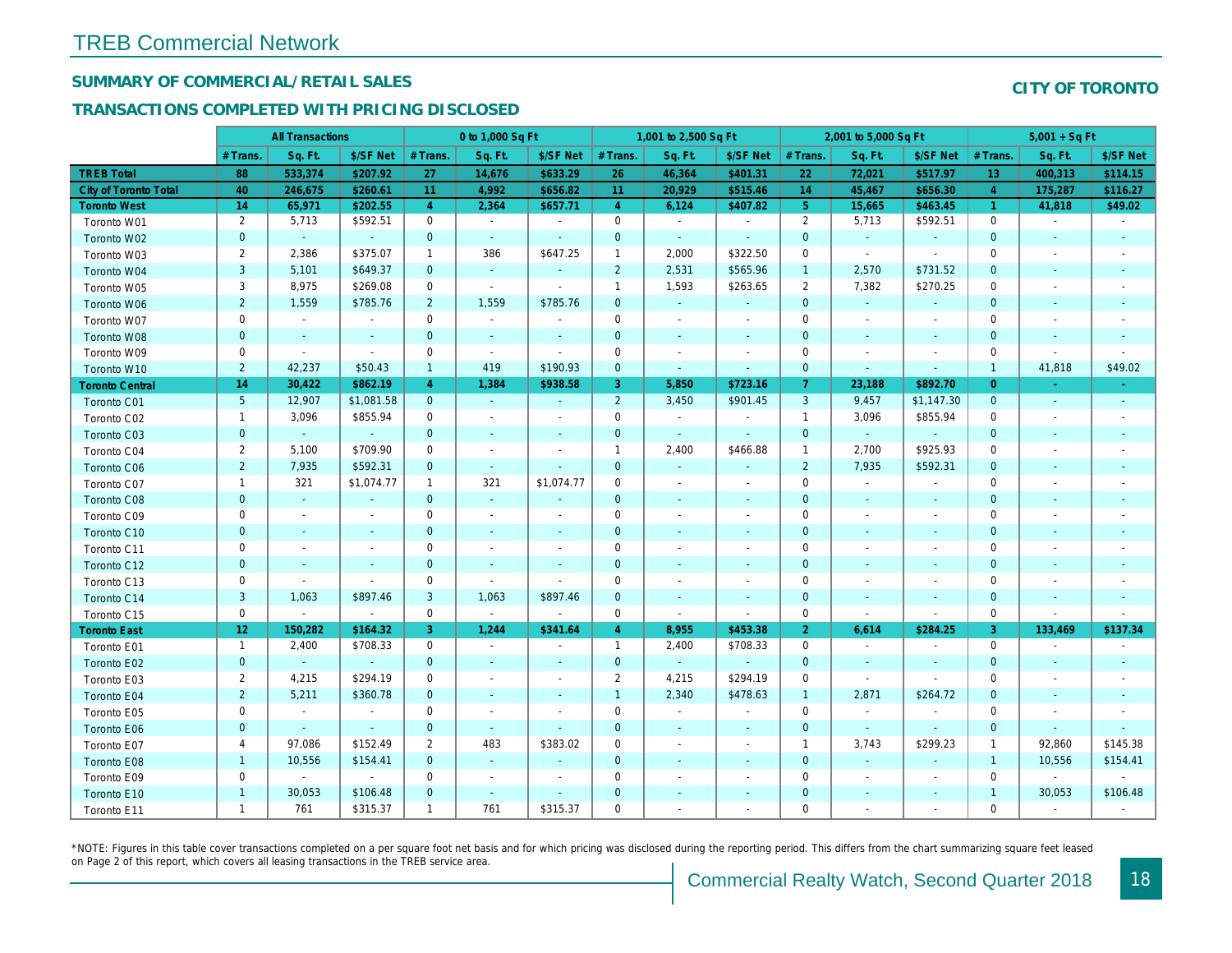### SUMMARY OF COMMERCIAL/RETAIL SALES - CONDOMINIUM BREAKOUT

### TRANSACTIONS COMPLETED WITH PRICING DISCLOSED

|                        |                | <b>All Transactions</b>  |                          |                | 0 to 1,000 Sq Ft |                          |                      | 1,001 to 2,500 Sq Ft     |                          |                | 2,001 to 5,000 Sq Ft     |                          |
|------------------------|----------------|--------------------------|--------------------------|----------------|------------------|--------------------------|----------------------|--------------------------|--------------------------|----------------|--------------------------|--------------------------|
|                        | # Trans.       | Sq. Ft.                  | \$/SF Net                | # Trans.       | Sq. Ft.          | \$/SF Net                | # Trans.             | Sq. Ft.                  | \$/SF Net                | # Trans.       | Sq. Ft.                  | \$/SF Ne                 |
| <b>TREB Total</b>      | 23             | 40,716                   | \$334.82                 | $\mathbf{7}$   | 4,576            | \$680.55                 | $9^{\circ}$          | 13,620                   | \$259.80                 | $\overline{7}$ | 22,520                   | \$309.9                  |
| City of Toronto Total  | $6^{\circ}$    | 12,423                   | \$396.04                 | $\overline{2}$ | 824              | \$1,086.17               | $\overline{1}$       | 1,593                    | \$263.65                 | $\overline{3}$ | 10,006                   | \$360.28                 |
| <b>Toronto West</b>    | $\overline{2}$ | 4,593                    | \$275.42                 | $\overline{0}$ | $\sim$           | $\blacksquare$           | $\blacktriangleleft$ | 1,593                    | \$263.65                 | $\overline{1}$ | 3,000                    | \$281.67                 |
| Toronto W01            | 0              | $\sim$                   | $\sim$                   | $\mathbf 0$    | $\sim$           | $\sim$                   | $\mathbf 0$          | $\blacksquare$           | $\blacksquare$           | $\mathbf 0$    | $\blacksquare$           | $\sim$                   |
| Toronto W02            | $\mathbf{0}$   | $\sim$                   | $\sim$                   | $\mathbf 0$    | $\sim$           | $\blacksquare$           | $\mathbf 0$          | $\sim$                   | $\blacksquare$           | $\mathbf{0}$   | $\blacksquare$           | $\sim$                   |
| Toronto W03            | 0              | $\overline{\phantom{a}}$ | $\overline{\phantom{a}}$ | $\mathbf 0$    | $\sim$           | $\blacksquare$           | $\mathbf 0$          | $\overline{a}$           | $\blacksquare$           | $\mathbf 0$    | $\blacksquare$           | $\blacksquare$           |
| Toronto W04            | $\mathbf 0$    | $\blacksquare$           | $\sim$                   | $\mathbf 0$    | $\blacksquare$   | $\blacksquare$           | $\mathbf 0$          | $\blacksquare$           | $\blacksquare$           | $\mathbf{0}$   | $\blacksquare$           | $\blacksquare$           |
| Toronto W05            | $\overline{2}$ | 4,593                    | \$275.42                 | $\mathbf 0$    | $\blacksquare$   | $\overline{\phantom{a}}$ | $\mathbf{1}$         | 1,593                    | \$263.65                 | $\mathbf{1}$   | 3,000                    | \$281.67                 |
| Toronto W06            | $\mathbf{0}$   | $\sim$                   | $\blacksquare$           | $\mathbf{0}$   | $\blacksquare$   | $\blacksquare$           | $\mathbf 0$          | $\omega$                 | $\blacksquare$           | $\mathbf{0}$   | $\omega$                 | $\blacksquare$           |
| Toronto W07            | 0              | $\blacksquare$           | $\overline{\phantom{a}}$ | $\mathbf 0$    | $\sim$           | $\blacksquare$           | $\mathsf 0$          | $\blacksquare$           | $\blacksquare$           | $\mathbf 0$    | $\overline{\phantom{a}}$ | $\blacksquare$           |
| Toronto W08            | $\mathbf 0$    | $\blacksquare$           | $\blacksquare$           | $\mathbf 0$    | $\blacksquare$   | $\blacksquare$           | $\mathbf 0$          | $\sim$                   | $\sim$                   | $\mathbf{0}$   | $\blacksquare$           | $\blacksquare$           |
| Toronto W09            | 0              | $\overline{\phantom{a}}$ | $\overline{\phantom{a}}$ | $\mathsf 0$    | $\blacksquare$   |                          | $\mathsf 0$          | $\ddot{\phantom{0}}$     | $\overline{a}$           | $\mathbf 0$    | $\ddot{\phantom{0}}$     | $\overline{\phantom{a}}$ |
| Toronto W10            | $\mathbf 0$    | $\blacksquare$           | $\blacksquare$           | $\mathbf 0$    | $\blacksquare$   | $\blacksquare$           | $\mathbf 0$          | $\blacksquare$           | $\sim$                   | $\mathbf 0$    | $\blacksquare$           | $\blacksquare$           |
| <b>Toronto Central</b> | 3              | 4,959                    | \$583.79                 | $\overline{2}$ | 824              | \$1,086.17               | $\overline{0}$       | $\blacksquare$           | $\blacksquare$           | $\mathbf{1}$   | 4,135                    | \$483.68                 |
| Toronto C01            | $\mathbf{0}$   | $\omega$                 | $\sim$                   | $\mathbf{0}$   | $\omega$         | $\omega$                 | $\mathbf{0}$         | $\omega$                 | $\sim$                   | $\mathbf 0$    | $\omega$                 | $\omega$                 |
| Toronto C02            | 0              | $\blacksquare$           | $\sim$                   | $\mathsf 0$    | $\sim$           | $\blacksquare$           | $\mathsf{O}\xspace$  | $\overline{\phantom{a}}$ | $\blacksquare$           | $\mathbf 0$    | $\overline{\phantom{a}}$ | $\blacksquare$           |
| Toronto C03            | $\pmb{0}$      | $\blacksquare$           | $\blacksquare$           | $\mathbf 0$    | $\blacksquare$   | $\blacksquare$           | $\pmb{0}$            | $\blacksquare$           | $\blacksquare$           | $\mathbf{0}$   | $\sim$                   | $\sim$                   |
| Toronto C04            | 0              | $\blacksquare$           | $\blacksquare$           | $\mathbf 0$    | $\blacksquare$   | $\blacksquare$           | $\mathbf 0$          | $\blacksquare$           | $\overline{a}$           | $\mathbf 0$    | $\blacksquare$           | $\blacksquare$           |
| Toronto C06            | $\mathbf{1}$   | 4,135                    | \$483.68                 | $\mathbf 0$    | $\blacksquare$   | $\overline{\phantom{a}}$ | $\mathbf 0$          | $\blacksquare$           | $\blacksquare$           | $\mathbf{1}$   | 4,135                    | \$483.68                 |
| Toronto C07            | 0              | $\blacksquare$           | $\sim$                   | $\mathbf 0$    | $\blacksquare$   | $\overline{\phantom{a}}$ | $\mathsf 0$          | $\blacksquare$           | $\blacksquare$           | $\mathbf 0$    | $\blacksquare$           | $\mathbf{r}$             |
| Toronto C08            | $\mathbf{0}$   | $\sim$                   | $\sim$                   | $\mathbf{0}$   | $\mathbf{r}$     | $\blacksquare$           | $\mathbf 0$          | $\blacksquare$           | $\blacksquare$           | $\mathbf{0}$   | $\sim$                   | $\sim$                   |
| Toronto C09            | 0              | $\blacksquare$           | $\overline{\phantom{a}}$ | $\mathbf 0$    | $\sim$           | $\blacksquare$           | $\mathbf 0$          | $\overline{\phantom{a}}$ | $\blacksquare$           | 0              | $\sim$                   | $\blacksquare$           |
| Toronto C10            | $\mathbf 0$    | $\sim$                   | $\sim$                   | $\mathbf 0$    | $\sim$           | $\sim$                   | $\mathbf 0$          | $\blacksquare$           | $\sim$                   | $\mathbf 0$    | $\blacksquare$           | $\sim$                   |
| Toronto C11            | 0              | $\overline{\phantom{a}}$ | $\overline{\phantom{a}}$ | $\mathbf 0$    | $\blacksquare$   | $\overline{\phantom{a}}$ | $\mathbf 0$          | $\blacksquare$           | $\overline{a}$           | 0              | $\overline{\phantom{a}}$ | $\overline{\phantom{a}}$ |
| Toronto C12            | $\mathbf{0}$   | $\sim$                   | $\sim$                   | $\mathbf 0$    | $\sim$           | $\sim$                   | $\mathbf{0}$         | $\blacksquare$           | $\blacksquare$           | $\mathbf{0}$   | $\sim$                   | $\blacksquare$           |
| Toronto C13            | 0              | $\sim$                   | $\overline{\phantom{a}}$ | $\mathbf 0$    | $\sim$           | $\sim$                   | $\mathbf 0$          | $\blacksquare$           | $\blacksquare$           | $\mathbf 0$    | $\blacksquare$           | $\blacksquare$           |
| Toronto C14            | $\overline{2}$ | 824                      | \$1,086.17               | $\overline{2}$ | 824              | \$1,086.17               | $\mathbf{0}$         | $\blacksquare$           | $\sim$                   | $\mathbf{0}$   | $\blacksquare$           | $\sim$                   |
| Toronto C15            | 0              | $\blacksquare$           | $\overline{\phantom{a}}$ | $\mathbf 0$    | $\blacksquare$   | $\blacksquare$           | 0                    | $\blacksquare$           | $\sim$                   | $\mathbf 0$    | $\blacksquare$           | $\blacksquare$           |
| <b>Toronto East</b>    | $\mathbf{1}$   | 2,871                    | \$264.72                 | $\overline{0}$ | $\omega$         | $\blacksquare$           | $\overline{0}$       | $\blacksquare$           | $\bullet$ .              | $\overline{1}$ | 2,871                    | \$264.72                 |
| Toronto E01            | 0              | $\sim$                   | $\overline{\phantom{a}}$ | $\mathbf 0$    | $\sim$           | $\overline{\phantom{a}}$ | $\mathbf 0$          | $\sim$                   | $\sim$                   | $\mathbf 0$    | $\blacksquare$           | $\sim$                   |
| Toronto E02            | $\mathbf{0}$   | $\sim$                   | $\sim$                   | $\mathbf 0$    | $\sim$           | $\blacksquare$           | $\mathbf 0$          | $\blacksquare$           | $\blacksquare$           | $\mathbf 0$    | $\blacksquare$           | $\sim$                   |
| Toronto E03            | 0              | $\blacksquare$           | $\sim$                   | $\mathbf 0$    | $\blacksquare$   | $\blacksquare$           | $\mathbf 0$          | $\blacksquare$           | $\blacksquare$           | $\mathbf 0$    | $\blacksquare$           | $\blacksquare$           |
| Toronto E04            | $\mathbf{1}$   | 2,871                    | \$264.72                 | $\mathbf 0$    | $\blacksquare$   | $\blacksquare$           | $\mathbf 0$          | $\blacksquare$           | $\blacksquare$           | $\overline{1}$ | 2,871                    | \$264.72                 |
| Toronto E05            | 0              | $\blacksquare$           | $\overline{\phantom{a}}$ | $\mathbf 0$    | $\blacksquare$   | $\overline{\phantom{a}}$ | $\mathbf 0$          | $\overline{\phantom{a}}$ | $\blacksquare$           | $\mathbf 0$    | $\blacksquare$           | $\blacksquare$           |
| Toronto E06            | $\mathbf{0}$   | $\blacksquare$           |                          | $\mathbf{0}$   | $\blacksquare$   |                          | $\mathbf 0$          | $\overline{\phantom{a}}$ | $\overline{\phantom{a}}$ | $\mathbf 0$    | $\blacksquare$           | $\blacksquare$           |
| Toronto E07            | 0              | $\sim$                   | $\sim$                   | $\mathsf 0$    | $\sim$           | $\blacksquare$           | $\mathsf 0$          | $\blacksquare$           | $\blacksquare$           | $\mathbf 0$    | $\blacksquare$           | $\blacksquare$           |
| Toronto E08            | $\mathbf 0$    | $\blacksquare$           | $\sim$                   | $\mathbf 0$    | $\sim$           | $\blacksquare$           | $\mathbf 0$          | $\blacksquare$           | $\blacksquare$           | $\mathbf 0$    | $\blacksquare$           | $\blacksquare$           |
| Toronto E09            | 0              | $\blacksquare$           | $\overline{\phantom{a}}$ | $\mathbf 0$    | $\blacksquare$   | $\blacksquare$           | $\mathbf 0$          | $\blacksquare$           | $\blacksquare$           | $\mathbf 0$    | $\blacksquare$           | $\blacksquare$           |
| Toronto E10            | $\mathbf 0$    | $\sim$                   |                          | $\mathbf 0$    | $\blacksquare$   | $\overline{\phantom{a}}$ | $\mathbf 0$          | $\overline{\phantom{a}}$ | $\blacksquare$           | $\mathbf 0$    | $\blacksquare$           | ٠                        |
| Toronto E11            | 0              | $\blacksquare$           | $\overline{\phantom{a}}$ | $\mathbf 0$    | $\blacksquare$   | $\blacksquare$           | $\mathbf 0$          | $\blacksquare$           | $\blacksquare$           | $\mathbf 0$    | $\blacksquare$           | $\blacksquare$           |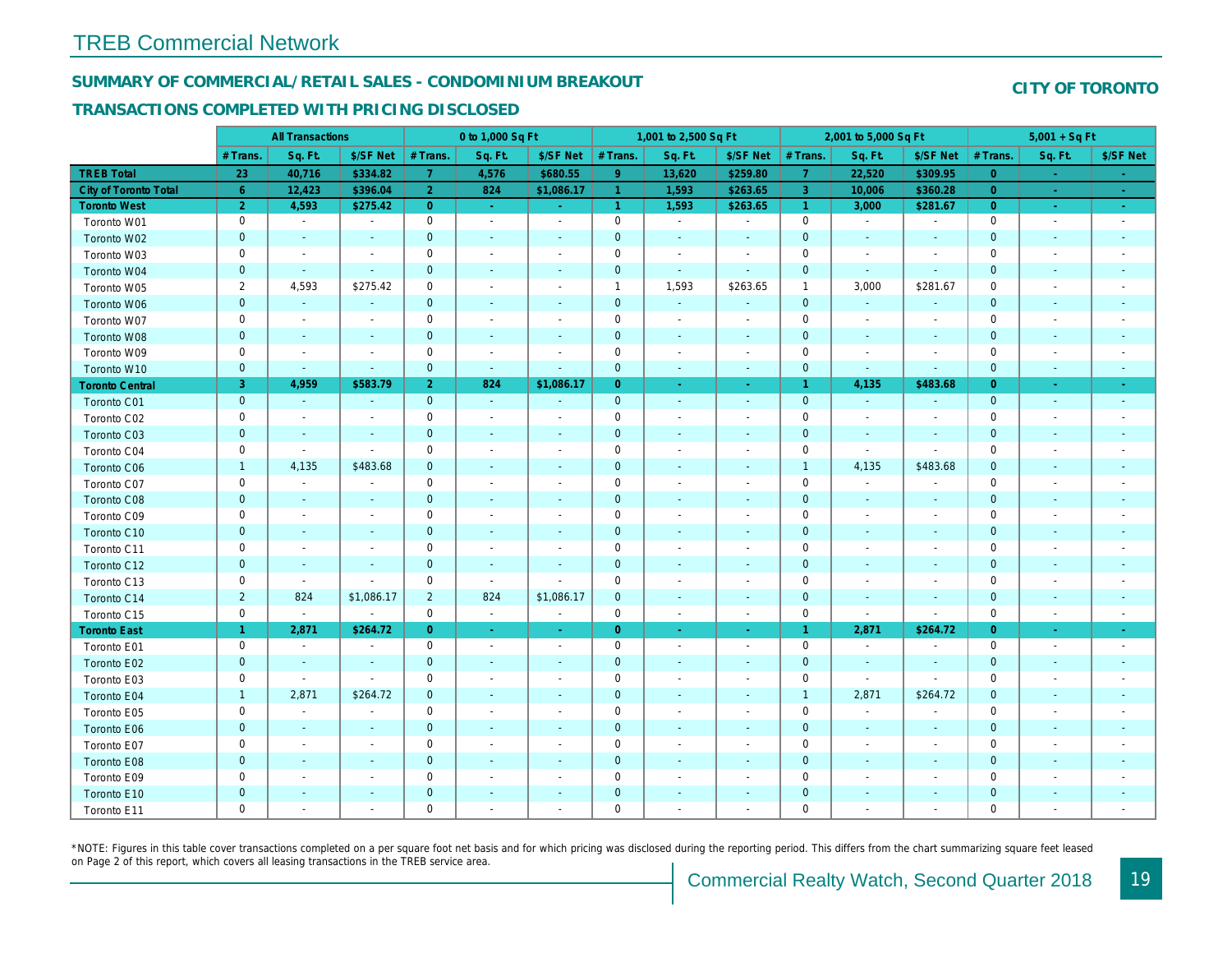## SUMMARY OF COMMERCIAL/RETAIL SALES- OTHER TYPES BREAKOUT

### TRANSACTIONS COMPLETED WITH PRICING DISCLOSED

|                        |                 | <b>All Transactions</b> |                          |                | 0 to 1,000 Sq Ft         |                          |                 | 1,001 to 2,500 Sq Ft     |                          |                | 2,001 to 5,000 Sq Ft     |                          |
|------------------------|-----------------|-------------------------|--------------------------|----------------|--------------------------|--------------------------|-----------------|--------------------------|--------------------------|----------------|--------------------------|--------------------------|
|                        | # Trans         | Sq. Ft.                 | \$/SF Net                | # Trans.       | Sq. Ft.                  | \$/SF Net                | # Trans.        | Sq. Ft.                  | \$/SF Net                | # Trans.       | Sq. Ft.                  | \$/SF Ne                 |
| <b>TREB Total</b>      | 65              | 492,658                 | \$197.43                 | 20             | 10,100                   | \$611.87                 | 17              | 32,744                   | \$460.18                 | 15             | 49,501                   | \$612.6                  |
| City of Toronto Total  | 34              | 234,252                 | \$253.43                 | 9              | 4,168                    | \$571.94                 | 10 <sub>1</sub> | 19,336                   | \$536.20                 | 11             | 35,461                   | \$739.8                  |
| <b>Toronto West</b>    | 12 <sub>2</sub> | 61,378                  | \$197.10                 | $\overline{4}$ | 2,364                    | \$657.71                 | 3               | 4,531                    | \$458.50                 | $\overline{4}$ | 12,665                   | \$506.5                  |
| Toronto W01            | $\overline{2}$  | 5,713                   | \$592.51                 | $\mathbf 0$    | $\sim$                   | $\blacksquare$           | $\mathbf 0$     | $\sim$                   | $\sim$                   | $\overline{2}$ | 5,713                    | \$592.5                  |
| Toronto W02            | $\mathbf{0}$    | $\sim$                  | $\sim$                   | $\mathbf{0}$   | $\sim$                   | $\blacksquare$           | $\mathbf 0$     | $\sim$                   | $\blacksquare$           | $\mathbf{0}$   | $\sim$                   | $\sim$                   |
| Toronto W03            | $\overline{2}$  | 2,386                   | \$375.07                 | $\mathbf{1}$   | 386                      | \$647.25                 | $\mathbf{1}$    | 2,000                    | \$322.50                 | $\mathbf 0$    | $\blacksquare$           | $\blacksquare$           |
| Toronto W04            | 3               | 5,101                   | \$649.37                 | $\mathbf{0}$   | $\mathcal{L}$            | $\blacksquare$           | $\overline{2}$  | 2,531                    | \$565.96                 | $\overline{1}$ | 2,570                    | \$731.52                 |
| Toronto W05            | $\mathbf{1}$    | 4,382                   | \$262.44                 | $\mathbf 0$    | $\sim$                   | $\blacksquare$           | $\mathbf 0$     | $\sim$                   | $\blacksquare$           | $\mathbf{1}$   | 4,382                    | \$262.44                 |
| Toronto W06            | $\overline{2}$  | 1,559                   | \$785.76                 | $\overline{2}$ | 1,559                    | \$785.76                 | $\mathbf 0$     | $\sim$                   | ٠                        | $\mathbf 0$    | $\sim$                   | $\blacksquare$           |
| Toronto W07            | $\mathbf 0$     | $\sim$                  | $\blacksquare$           | $\mathbf 0$    | $\sim$                   | $\blacksquare$           | $\mathbf 0$     | $\blacksquare$           | $\blacksquare$           | 0              | $\blacksquare$           | $\blacksquare$           |
| Toronto W08            | $\pmb{0}$       | $\blacksquare$          | $\sim$                   | $\mathbf 0$    | $\blacksquare$           | $\blacksquare$           | $\mathbf 0$     | $\blacksquare$           | $\blacksquare$           | $\mathbf 0$    | $\blacksquare$           |                          |
| Toronto W09            | 0               | $\blacksquare$          | $\blacksquare$           | 0              | $\sim$                   | $\blacksquare$           | $\mathbf 0$     | $\overline{\phantom{a}}$ | $\blacksquare$           | 0              | $\blacksquare$           | $\overline{\phantom{a}}$ |
| Toronto W10            | $\overline{2}$  | 42,237                  | \$50.43                  | $\mathbf{1}$   | 419                      | \$190.93                 | $\mathbf{0}$    | $\blacksquare$           | $\omega$                 | $\mathbf 0$    | $\sim$                   | $\blacksquare$           |
| <b>Toronto Central</b> | 11              | 25,463                  | \$916.41                 | $\overline{2}$ | 560                      | \$721.43                 | 3               | 5,850                    | \$723.16                 | $6^{\circ}$    | 19,053                   | \$981.47                 |
| Toronto C01            | $\overline{5}$  | 12,907                  | \$1,081.58               | $\mathbf{0}$   | $\sim$                   | $\omega$                 | $\overline{2}$  | 3,450                    | \$901.45                 | $\mathbf{3}$   | 9,457                    | \$1,147.3                |
| Toronto C02            | $\mathbf{1}$    | 3,096                   | \$855.94                 | 0              | $\blacksquare$           | $\blacksquare$           | $\mathbf 0$     | $\blacksquare$           | $\blacksquare$           | $\overline{1}$ | 3,096                    | \$855.94                 |
| Toronto C03            | $\mathbf 0$     |                         | $\sim$                   | $\mathbf{0}$   | ٠                        | $\sim$                   | $\mathbf 0$     | $\sim$                   | $\sim$                   | $\mathbf{0}$   | $\sim$                   |                          |
| Toronto C04            | 2               | 5,100                   | \$709.90                 | $\mathbf 0$    | $\blacksquare$           | $\blacksquare$           | $\mathbf{1}$    | 2,400                    | \$466.88                 | $\overline{1}$ | 2,700                    | \$925.93                 |
| Toronto C06            | $\mathbf{1}$    | 3,800                   | \$710.53                 | $\mathbf{0}$   | $\sim$                   | $\blacksquare$           | $\mathbf 0$     | $\blacksquare$           | ٠                        | $\mathbf{1}$   | 3,800                    | \$710.53                 |
| Toronto C07            | $\mathbf{1}$    | 321                     | \$1,074.77               | $\mathbf{1}$   | 321                      | \$1,074.77               | $\mathbf 0$     | $\overline{\phantom{a}}$ | $\overline{\phantom{a}}$ | $\mathbf 0$    | $\blacksquare$           | $\blacksquare$           |
| Toronto C08            | $\mathbf 0$     | $\blacksquare$          | $\blacksquare$           | $\mathbf 0$    | $\blacksquare$           | $\blacksquare$           | $\mathbf 0$     | ٠                        | $\blacksquare$           | $\mathbf 0$    | $\blacksquare$           | $\blacksquare$           |
| Toronto C09            | 0               | $\blacksquare$          | $\overline{\phantom{a}}$ | $\mathbf 0$    | $\sim$                   | $\blacksquare$           | $\mathbf 0$     | $\sim$                   | $\blacksquare$           | $\mathbf 0$    | $\sim$                   | $\overline{\phantom{a}}$ |
| Toronto C10            | $\mathbf{0}$    | $\sim$                  | $\sim$                   | $\overline{0}$ | $\blacksquare$           | $\blacksquare$           | $\mathbf{0}$    | $\blacksquare$           | $\blacksquare$           | $\mathbf{0}$   | $\blacksquare$           | $\blacksquare$           |
| Toronto C11            | 0               | $\blacksquare$          |                          | $\mathbf 0$    | $\blacksquare$           | $\overline{\phantom{a}}$ | $\mathbf 0$     | $\overline{a}$           | $\overline{a}$           | $\mathbf 0$    | $\overline{\phantom{a}}$ |                          |
| Toronto C12            | $\mathbf 0$     | $\blacksquare$          | $\sim$                   | $\mathbf 0$    | $\overline{\phantom{a}}$ | $\blacksquare$           | $\mathbf 0$     | ٠                        | ٠                        | $\mathbf{0}$   | $\blacksquare$           | $\blacksquare$           |
| Toronto C13            | 0               | $\blacksquare$          | $\blacksquare$           | $\mathbf 0$    | $\sim$                   | $\blacksquare$           | $\mathbf 0$     | $\overline{\phantom{a}}$ | $\overline{a}$           | $\mathbf 0$    | $\overline{\phantom{a}}$ |                          |
| Toronto C14            | $\mathbf{1}$    | 239                     | \$246.86                 | $\mathbf{1}$   | 239                      | \$246.86                 | $\mathbf 0$     | $\omega$                 | $\omega$                 | $\mathbf{0}$   | $\blacksquare$           | $\blacksquare$           |
| Toronto C15            | $\mathbf 0$     | $\blacksquare$          | $\blacksquare$           | $\mathbf 0$    | $\mathbf{r}$             | $\sim$                   | $\mathsf 0$     | $\sim$                   | $\blacksquare$           | $\mathbf 0$    | $\sim$                   | $\blacksquare$           |
| <b>Toronto East</b>    | 11              | 147,411                 | \$162.37                 | 3              | 1,244                    | \$341.64                 | $\overline{4}$  | 8,955                    | \$453.38                 | $\mathbf{1}$   | 3,743                    | \$299.23                 |
| Toronto E01            | $\mathbf 1$     | 2,400                   | \$708.33                 | 0              | $\sim$                   | $\overline{\phantom{a}}$ | $\mathbf{1}$    | 2,400                    | \$708.33                 | 0              | $\blacksquare$           | $\sim$                   |
| Toronto E02            | $\mathbf{0}$    | $\omega$                | $\sim$                   | $\mathbf{0}$   | $\sim$                   | $\blacksquare$           | $\mathbf{0}$    | $\omega$                 | $\sim$                   | $\mathbf{0}$   | $\blacksquare$           | $\sim$                   |
| Toronto E03            | 2               | 4,215                   | \$294.19                 | $\mathbf 0$    | $\sim$                   | $\blacksquare$           | $\overline{2}$  | 4,215                    | \$294.19                 | $\mathbf 0$    | $\blacksquare$           | $\blacksquare$           |
| Toronto E04            | $\mathbf{1}$    | 2,340                   | \$478.63                 | $\mathbf{0}$   | $\sim$                   | $\sim$                   | $\mathbf{1}$    | 2,340                    | \$478.63                 | $\mathbf{0}$   | $\sim$                   | $\sim$                   |
| Toronto E05            | 0               | $\blacksquare$          | $\sim$                   | 0              | $\sim$                   | $\blacksquare$           | $\mathbf 0$     | $\blacksquare$           | $\blacksquare$           | 0              | $\blacksquare$           | $\blacksquare$           |
| Toronto E06            | $\mathbf{0}$    | $\sim$                  | $\sim$                   | $\mathbf{0}$   | $\sim$                   | $\blacksquare$           | $\mathbf 0$     | $\sim$                   | $\sim$                   | $\mathbf 0$    | $\sim$                   | $\blacksquare$           |
| Toronto E07            | 4               | 97,086                  | \$152.49                 | 2              | 483                      | \$383.02                 | 0               | $\blacksquare$           | $\blacksquare$           | $\overline{1}$ | 3,743                    | \$299.23                 |
| Toronto E08            | $\mathbf{1}$    | 10,556                  | \$154.41                 | $\mathbf{0}$   | $\sim$                   | $\blacksquare$           | $\mathbf 0$     | $\sim$                   | $\sim$                   | $\mathbf{0}$   | $\omega$                 | $\blacksquare$           |
| Toronto E09            | 0               | $\blacksquare$          | $\blacksquare$           | 0              | $\blacksquare$           | $\overline{\phantom{a}}$ | $\mathbf 0$     | $\blacksquare$           | $\overline{\phantom{a}}$ | 0              | $\blacksquare$           | $\blacksquare$           |
| Toronto E10            | $\mathbf{1}$    | 30,053                  | \$106.48                 | $\mathbf 0$    | $\blacksquare$           | $\blacksquare$           | $\mathbf 0$     | $\sim$                   | $\sim$                   | $\mathbf 0$    | $\sim$                   | $\sim$                   |
| Toronto E11            | $\mathbf{1}$    | 761                     | \$315.37                 | $\mathbf{1}$   | 761                      | \$315.37                 | $\mathbf 0$     | $\blacksquare$           | $\overline{\phantom{a}}$ | 0              | $\blacksquare$           | $\blacksquare$           |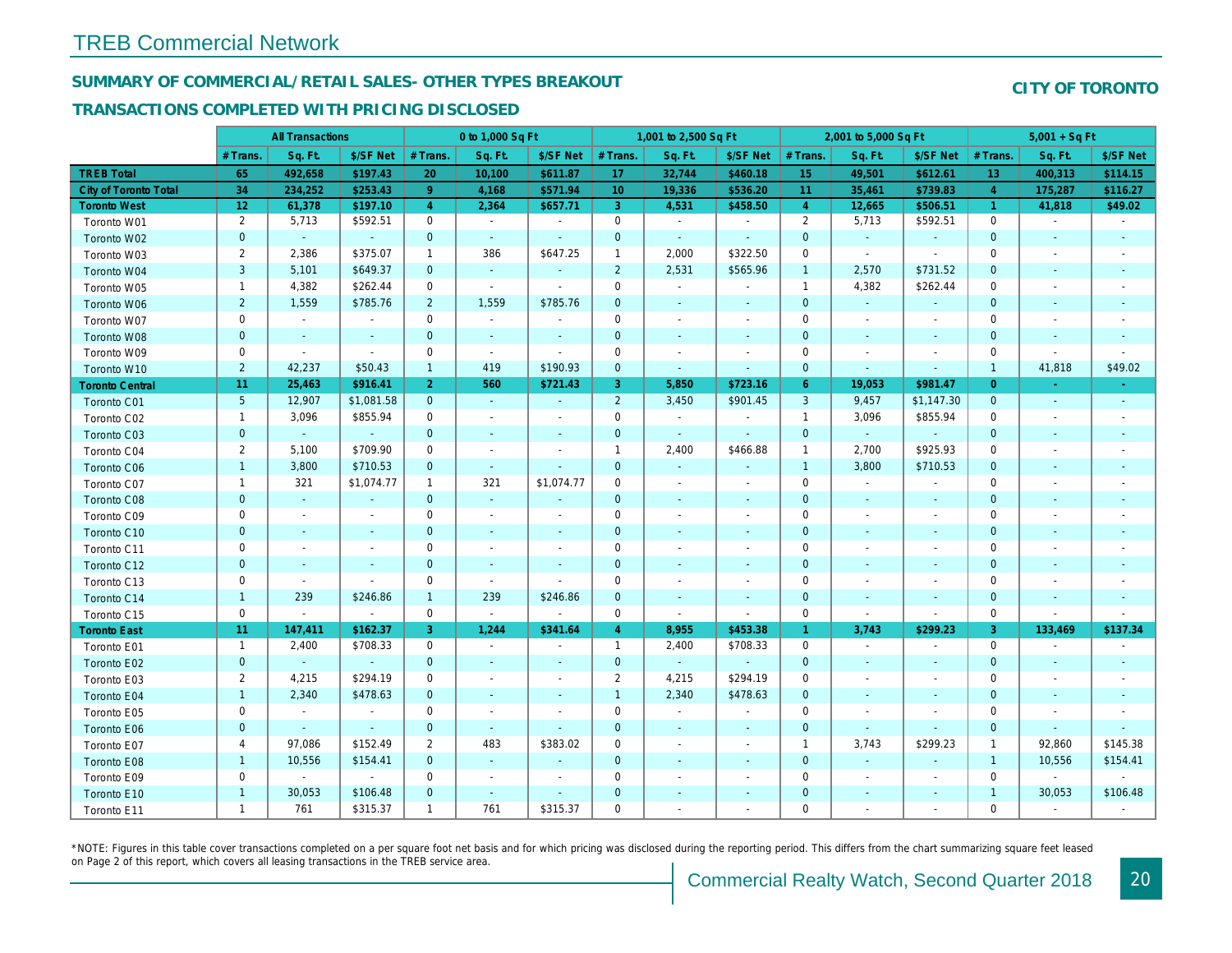### SUMMARY OF OFFICE SALES

#### TRANSACTIONS COMPLETED WITH PRICING DISCLOSED

|                        |                  | <b>All Transactions</b> |                |                 | 0 to 1,000 Sq Ft |                          |                | 1,001 to 2,500 Sq Ft     |                          |                | 2,001 to 5,000 Sq Ft |                  |
|------------------------|------------------|-------------------------|----------------|-----------------|------------------|--------------------------|----------------|--------------------------|--------------------------|----------------|----------------------|------------------|
|                        | # Trans.         | Sq. Ft.                 | \$/SF Net      | # Trans.        | Sq. Ft.          | \$/SF Net                | # Trans.       | Sq. Ft.                  | \$/SF Net                | # Trans.       | Sq. Ft.              | \$/SF Ne         |
| <b>TREB Total</b>      | 54               | 322,194                 | \$233.03       | 20              | 15,391           | \$411.26                 | 20             | 34,008                   | \$324.74                 | 6 <sup>°</sup> | 23,818               | \$320.98         |
| <b>Halton Region</b>   | $\boldsymbol{8}$ | 13,076                  | \$386.22       | 2 <sup>1</sup>  | 1,477            | \$376.62                 | 6 <sup>1</sup> | 11,599                   | \$387.45                 | $\overline{0}$ | $\omega$             | $\omega_{\rm c}$ |
| Burlington             | $\overline{2}$   | 2,553                   | \$406.97       | $\mathbf{0}$    | $\sim$           | ÷.                       | $\overline{2}$ | 2,553                    | \$406.97                 | $\mathbf 0$    | $\omega$             | $\sim$           |
| <b>Halton Hills</b>    | $\mathbf 0$      | $\Delta$                | $\blacksquare$ | $\mathbf 0$     | $\sim$           |                          | $\mathbf 0$    | $\blacksquare$           | $\sim$                   | $\mathbf 0$    | $\blacksquare$       | $\sim$           |
| <b>Milton</b>          | $\mathbf{1}$     | 767                     | \$397.65       | $\mathbf{1}$    | 767              | \$397.65                 | $\mathbf 0$    | $\omega$                 | $\sim$                   | $\mathbf{0}$   | $\blacksquare$       | $\blacksquare$   |
| Oakville               | 5                | 9,756                   | \$379.90       | $\mathbf{1}$    | 710              | \$353.90                 | $\overline{4}$ | 9,046                    | \$381.94                 | $\mathbf 0$    | $\sim$               | $\blacksquare$   |
| Peel Region            | 12 <sub>2</sub>  | 76,970                  | \$313.64       | 2 <sup>1</sup>  | 1,004            | \$367.53                 | 5 <sup>5</sup> | 7,648                    | \$327.67                 | $\mathbf{1}$   | 4,900                | \$173.47         |
| <b>Brampton</b>        | 3                | 2,217                   | \$493.46       | $\overline{2}$  | 1,004            | \$367.53                 | $\mathbf{1}$   | 1,213                    | \$597.69                 | $\mathbf 0$    | $\blacksquare$       | $\sim$           |
| Caledon                | $\mathbf{0}$     | $\Delta$                | $\blacksquare$ | $\mathbf{0}$    | $\omega$         |                          | $\mathbf{0}$   | $\omega$                 | $\sim$                   | $\mathbf{0}$   | $\omega$             | $\blacksquare$   |
| Mississauga            | 9                | 74,753                  | \$308.31       | $\mathbf 0$     | $\blacksquare$   | $\sim$                   | $\overline{4}$ | 6,435                    | \$276.77                 | $\mathbf{1}$   | 4,900                | \$173.47         |
| Toronto                | 18               | 200,185                 | \$188.92       | 10 <sup>°</sup> | 8,159            | \$475.97                 | 3              | 5,210                    | \$244.85                 | $\overline{2}$ | 9,300                | \$456.99         |
| <b>Toronto West</b>    | $\overline{2}$   | 6,237                   | \$335.10       | $\mathbf 0$     | $\sim$           |                          | $\mathbf{1}$   | 1,937                    | \$227.16                 | $\mathbf{1}$   | 4,300                | \$383.72         |
| <b>Toronto Central</b> | 15               | 193,403                 | \$183.14       | 9               | 7,614            | \$469.33                 | $\overline{2}$ | 3,273                    | \$255.32                 | $\overline{1}$ | 5,000                | \$520.00         |
| <b>Toronto East</b>    | $\mathbf{1}$     | 545                     | \$568.62       | $\mathbf{1}$    | 545              | \$568.62                 | 0              | $\blacksquare$           | $\sim$                   | $\mathbf 0$    | $\blacksquare$       | $\blacksquare$   |
| <b>York Region</b>     | 13 <sup>°</sup>  | 20,840                  | \$288.94       | 5 <sup>5</sup>  | 3,771            | \$337.74                 | 5 <sup>5</sup> | 7,451                    | \$295.67                 | $\mathbf{3}$   | 9,618                | \$264.6'         |
| Aurora                 | $\mathbf 0$      | $\sim$                  | $\omega$       | $\mathbf 0$     | $\sim$           | $\omega$                 | 0              | $\bullet$                | $\blacksquare$           | $\mathbf 0$    | $\blacksquare$       | $\sim$           |
| E. Gwillimbury         | $\overline{0}$   | $\sim$                  | $\sim$         | $\overline{0}$  | $\sim$           | $\sim$                   | $\mathbf{0}$   | $\mathbf{r}$             | $\blacksquare$           | $\mathbf{0}$   | $\overline{a}$       | $\sim$           |
| Georgina               | $\mathbf 0$      | $\sim$                  | $\blacksquare$ | $\mathbf 0$     | $\mathbf{r}$     | $\overline{\phantom{a}}$ | $\pmb{0}$      | $\blacksquare$           | $\sim$                   | $\mathbf 0$    | $\sim$               | $\sim$           |
| King                   | $\mathbf{0}$     | $\omega$                | $\Delta$       | $\mathbf{0}$    | $\omega$         | ÷.                       | $\mathbf 0$    | ä,                       | ä,                       | $\mathbf{0}$   | $\blacksquare$       | $\omega$         |
| Markham                | 4                | 6,281                   | \$301.70       | $\mathbf{1}$    | 762              | \$501.31                 | $\overline{2}$ | 2,640                    | \$317.42                 | $\mathbf{1}$   | 2,879                | \$234.46         |
| Newmarket              | $\overline{2}$   | 3,651                   | \$213.64       | $\Omega$        | $\omega$         |                          | $\overline{2}$ | 3,651                    | \$213.64                 | $\mathbf{0}$   | $\omega$             |                  |
| Richmond Hill          | 3                | 7,593                   | \$285.63       | $\mathbf{1}$    | 854              | \$349.88                 | $\pmb{0}$      | $\overline{\phantom{a}}$ | $\blacksquare$           | 2              | 6,739                | \$277.49         |
| Vaughan                | $\overline{4}$   | 3,315                   | \$355.29       | 3               | 2,155            | \$275.08                 | $\mathbf{1}$   | 1,160                    | \$504.31                 | $\mathbf{0}$   | $\omega$             | $\blacksquare$   |
| Whitchurch-Stouffville | $\mathbf 0$      | $\blacksquare$          | $\blacksquare$ | $\mathbf 0$     | $\omega$         | $\sim$                   | 0              | $\blacksquare$           | $\sim$                   | $\mathbf 0$    | $\sim$               | $\blacksquare$   |
| Durham Region          | $\overline{2}$   | 10,143                  | \$177.46       | $\overline{0}$  | $\sim$           | $\omega$                 | $\mathbf{1}$   | 2,100                    | \$269.05                 | $\overline{0}$ | $\blacksquare$       | $\sigma_{\rm c}$ |
| Ajax                   | $\mathsf 0$      | $\blacksquare$          | $\blacksquare$ | $\mathbf 0$     | $\blacksquare$   | $\blacksquare$           | $\pmb{0}$      | $\blacksquare$           | $\overline{\phantom{a}}$ | $\mathbf 0$    | $\blacksquare$       | $\blacksquare$   |
| <b>Brock</b>           | $\mathbf{0}$     | $\blacksquare$          | $\blacksquare$ | $\mathbf{0}$    | $\omega$         | $\blacksquare$           | $\mathbf 0$    | $\blacksquare$           | $\blacksquare$           | $\mathbf 0$    | $\blacksquare$       | $\blacksquare$   |
| Clarington             | $\mathbf 0$      | $\sim$                  | $\sim$         | $\mathbf 0$     | ÷.               | ÷.                       | $\pmb{0}$      | $\blacksquare$           | $\blacksquare$           | $\mathbf 0$    | $\blacksquare$       | $\blacksquare$   |
| Oshawa                 | $\overline{0}$   | $\sim$                  | $\sim$         | $\mathbf{0}$    | $\sim$           | $\sim$                   | $\mathbf{0}$   | $\blacksquare$           | $\blacksquare$           | $\mathbf{0}$   | $\blacksquare$       | $\blacksquare$   |
| Pickering              | $\mathbf 0$      | $\blacksquare$          | $\blacksquare$ | $\mathbf 0$     | $\overline{a}$   | $\overline{\phantom{a}}$ | $\mathbf 0$    | $\blacksquare$           | $\blacksquare$           | $\mathbf 0$    | $\blacksquare$       | $\blacksquare$   |
| Scugog                 | $\mathbf{1}$     | 8,043                   | \$153.55       | $\mathbf{0}$    | $\sim$           | $\sim$                   | $\mathbf 0$    | $\blacksquare$           | $\blacksquare$           | $\mathbf 0$    | $\blacksquare$       | $\blacksquare$   |
| Uxbridge               | $\mathbf 0$      | $\blacksquare$          | $\blacksquare$ | $\mathbf 0$     | $\sim$           | $\sim$                   | 0              | $\blacksquare$           | $\overline{a}$           | $\mathbf 0$    | $\overline{a}$       | $\blacksquare$   |
| Whitby                 | $\mathbf{1}$     | 2,100                   | \$269.05       | $\overline{0}$  | $\sim$           | $\sim$                   | $\overline{1}$ | 2,100                    | \$269.05                 | $\mathbf{0}$   | $\blacksquare$       | $\sim$           |
| <b>Dufferin County</b> | $\overline{0}$   | $\sim$                  | $\sim$         | $\overline{0}$  | a.               | $\sim$                   | $\overline{0}$ | $\blacksquare$           | ٠                        | $\overline{0}$ | $\blacksquare$       | $\sim$           |
| Orangeville            | $\mathbf{0}$     | $\omega$                | $\omega$       | $\mathbf{0}$    | $\omega$         | $\Delta$                 | $\mathbf{0}$   | $\sim$                   | ÷.                       | $\mathbf{0}$   | $\omega$             | $\sim$           |
| <b>Simcoe County</b>   | $\mathbf{1}$     | 980                     | \$252.55       | $\mathbf{1}$    | 980              | \$252.55                 | $\overline{0}$ | ÷.                       | ÷.                       | $\overline{0}$ | $\blacksquare$       | $\omega_{\rm c}$ |
| Adjala-Tosorontio      | $\overline{0}$   | $\Delta$                | $\sim$         | $\mathbf{0}$    | $\Delta$         |                          | $\mathbf 0$    | $\Delta$                 | $\blacksquare$           | $\mathbf{0}$   | $\blacksquare$       | $\sim$           |
| <b>Bradford West</b>   | $\mathbf 0$      | $\sim$                  | $\blacksquare$ | $\mathbf 0$     | $\sim$           | $\blacksquare$           | $\mathbf 0$    | $\blacksquare$           | $\blacksquare$           | $\mathbf 0$    | $\blacksquare$       | $\blacksquare$   |
| Essa                   | $\mathbf{1}$     | 980                     | \$252.55       | $\mathbf{1}$    | 980              | \$252.55                 | $\mathbf 0$    | $\blacksquare$           | $\blacksquare$           | $\mathbf 0$    | $\blacksquare$       |                  |
| Innisfil               | $\mathbf 0$      | $\blacksquare$          | $\blacksquare$ | $\Omega$        | $\sim$           |                          | $\mathbf 0$    | $\blacksquare$           | $\blacksquare$           | $\mathbf 0$    | $\blacksquare$       | $\blacksquare$   |
| <b>New Tecumseth</b>   | $\Omega$         | $\sim$                  |                | $\Omega$        |                  |                          | $\Omega$       |                          |                          | $\Omega$       |                      |                  |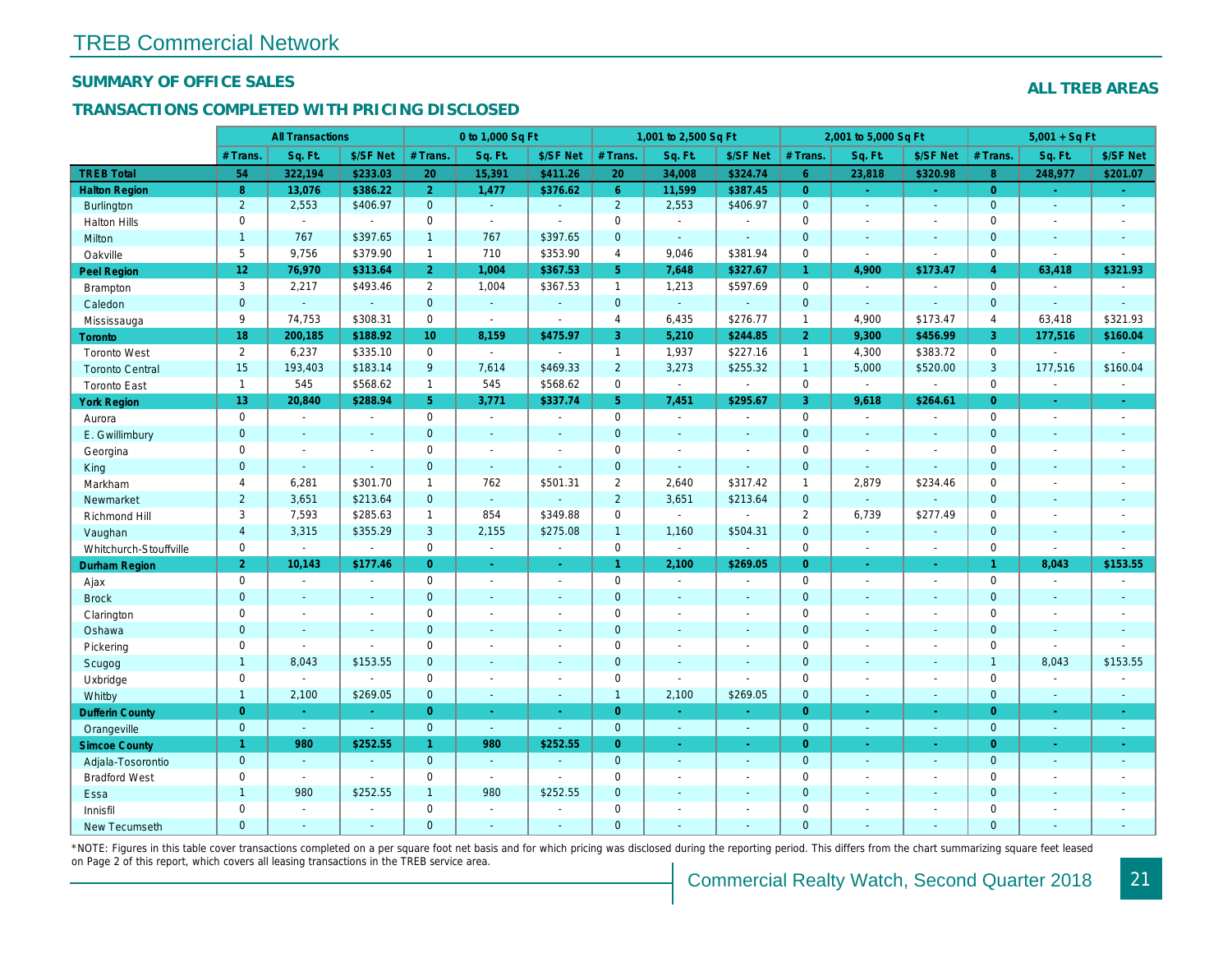#### SUMMARY OF OFFICE SALES

## TRANSACTIONS COMPLETED WITH PRICING DISCLOSED

|                              |                | <b>All Transactions</b>  |                          |                 | 0 to 1,000 Sq Ft |                          |                      | 1,001 to 2,500 Sq Ft     |                          |                | 2,001 to 5,000 Sq Ft     |                          |
|------------------------------|----------------|--------------------------|--------------------------|-----------------|------------------|--------------------------|----------------------|--------------------------|--------------------------|----------------|--------------------------|--------------------------|
|                              | # Trans        | Sq. Ft.                  | \$/SF                    | # Trans.        | Sq. Ft.          | \$/SF                    | # Trans.             | Sq. Ft.                  | \$/SF                    | # Trans.       | Sq. Ft.                  | \$/SF                    |
| <b>TREB Total</b>            | 54             | 322,194                  | \$233.03                 | 20              | 15,391           | \$411.26                 | 20                   | 34,008                   | \$324.74                 | $6^{\circ}$    | 23,818                   | \$320.98                 |
| <b>City of Toronto Total</b> | 18             | 200,185                  | \$188.92                 | 10 <sup>°</sup> | 8,159            | \$475.97                 | 3                    | 5,210                    | \$244.85                 | $\overline{2}$ | 9,300                    | \$456.9                  |
| <b>Toronto West</b>          | $\overline{2}$ | 6,237                    | \$335.10                 | $\overline{0}$  | $\sim$           | $\sim$                   | $\blacktriangleleft$ | 1,937                    | \$227.16                 | $\mathbf{1}$   | 4,300                    | \$383.72                 |
| Toronto W01                  | $\pmb{0}$      | $\sim$                   | $\sim$                   | $\mathbf 0$     | $\blacksquare$   | $\blacksquare$           | $\mathbf 0$          | $\blacksquare$           | $\blacksquare$           | 0              | $\blacksquare$           | $\blacksquare$           |
| Toronto W02                  | $\mathbf{1}$   | 4,300                    | \$383.72                 | $\mathbf 0$     | $\sim$           | $\overline{\phantom{a}}$ | $\pmb{0}$            | $\blacksquare$           |                          | $\mathbf{1}$   | 4,300                    | \$383.72                 |
| Toronto W03                  | $\mathbf 0$    | $\sim$                   | $\overline{\phantom{a}}$ | $\mathbf 0$     | $\sim$           | $\blacksquare$           | 0                    | $\blacksquare$           | $\sim$                   | $\mathbf 0$    | $\blacksquare$           | $\sim$                   |
| Toronto W04                  | $\mathbf 0$    | $\blacksquare$           | $\blacksquare$           | $\mathbf{0}$    | $\blacksquare$   | $\blacksquare$           | $\pmb{0}$            | $\sim$                   | $\overline{\phantom{a}}$ | $\mathbf 0$    | $\blacksquare$           | $\blacksquare$           |
| Toronto W05                  | $\mathbf{1}$   | 1,937                    | \$227.16                 | $\mathbf 0$     | $\blacksquare$   | $\blacksquare$           | $\overline{1}$       | 1,937                    | \$227.16                 | $\mathbf 0$    | $\blacksquare$           | $\blacksquare$           |
| Toronto W06                  | $\mathbf 0$    | $\sim$                   | $\blacksquare$           | $\mathbf 0$     | $\blacksquare$   | $\blacksquare$           | $\mathbf 0$          | $\blacksquare$           |                          | $\mathbf 0$    | $\blacksquare$           | $\overline{\phantom{a}}$ |
| Toronto W07                  | $\mathbf 0$    | $\sim$                   | $\sim$                   | $\mathbf 0$     | $\blacksquare$   | $\sim$                   | $\mathbf 0$          | $\blacksquare$           | $\overline{\phantom{a}}$ | $\pmb{0}$      | $\blacksquare$           | $\sim$                   |
| Toronto W08                  | $\pmb{0}$      | $\sim$                   | $\sim$                   | $\mathbf 0$     | $\blacksquare$   | $\blacksquare$           | $\pmb{0}$            | $\blacksquare$           | $\overline{\phantom{a}}$ | $\mathbf 0$    | $\sim$                   | $\overline{\phantom{a}}$ |
| Toronto W09                  | $\mathbf 0$    | $\blacksquare$           | $\blacksquare$           | $\mathbf 0$     | $\blacksquare$   | $\blacksquare$           | 0                    | $\blacksquare$           | $\overline{\phantom{a}}$ | $\mathbf 0$    | $\blacksquare$           | $\overline{\phantom{a}}$ |
| Toronto W10                  | $\mathbf 0$    | $\blacksquare$           | $\blacksquare$           | $\mathbf 0$     | $\blacksquare$   | $\blacksquare$           | $\mathbf 0$          | $\blacksquare$           | $\overline{\phantom{a}}$ | $\mathbf 0$    | $\blacksquare$           | $\sim$                   |
| <b>Toronto Central</b>       | 15             | 193,403                  | \$183.14                 | 9               | 7,614            | \$469.33                 | $\overline{2}$       | 3,273                    | \$255.32                 | $\overline{1}$ | 5,000                    | \$520.00                 |
| Toronto C01                  | $\mathbf{1}$   | 5,000                    | \$520.00                 | $\mathbf{0}$    | $\omega$         | $\sim$                   | $\mathbf 0$          | $\blacksquare$           | $\blacksquare$           | $\mathbf{1}$   | 5,000                    | \$520.00                 |
| Toronto C02                  | $\mathbf{1}$   | 14,674                   | \$306.66                 | $\mathbf 0$     | $\sim$           | $\blacksquare$           | 0                    | $\blacksquare$           | $\blacksquare$           | $\mathbf 0$    | $\sim$                   | $\blacksquare$           |
| Toronto C03                  | $\mathbf 0$    | $\bullet$                | $\blacksquare$           | $\mathbf 0$     | $\blacksquare$   | ٠                        | 0                    | $\blacksquare$           |                          | $\mathbf 0$    | $\overline{\phantom{a}}$ | $\sim$                   |
| Toronto C04                  | $\pmb{0}$      | $\blacksquare$           | $\blacksquare$           | $\mathbf 0$     | $\blacksquare$   |                          | $\mathbf 0$          | $\blacksquare$           |                          | $\mathbf 0$    |                          | $\overline{\phantom{a}}$ |
| Toronto C06                  | $\pmb{0}$      | $\omega$                 | $\sim$                   | $\mathbf{0}$    | $\omega$         | $\blacksquare$           | $\pmb{0}$            | $\blacksquare$           | $\blacksquare$           | $\mathbf 0$    | $\blacksquare$           | $\sim$                   |
| Toronto C07                  | $\overline{2}$ | 6,755                    | \$327.17                 | $\mathbf{1}$    | 865              | \$346.82                 | 0                    | $\blacksquare$           | $\blacksquare$           | $\mathbf 0$    |                          | $\blacksquare$           |
| <b>Toronto C08</b>           | $\mathbf{1}$   | 540                      | \$491.67                 | $\overline{1}$  | 540              | \$491.67                 | $\mathbf{0}$         | $\overline{\phantom{a}}$ |                          | $\mathbf 0$    | $\blacksquare$           | $\blacksquare$           |
| Toronto C09                  | $\pmb{0}$      | $\blacksquare$           | $\blacksquare$           | $\mathbf 0$     | $\sim$           |                          | $\pmb{0}$            | $\blacksquare$           |                          | $\mathbf 0$    |                          |                          |
| Toronto C10                  | $\mathbf 0$    | $\blacksquare$           | $\sim$                   | $\mathbf{0}$    | $\blacksquare$   | $\blacksquare$           | $\pmb{0}$            | $\sim$                   | $\overline{\phantom{a}}$ | $\mathbf 0$    | $\blacksquare$           | $\blacksquare$           |
| Toronto C11                  | $\pmb{0}$      | $\blacksquare$           | $\blacksquare$           | $\mathbf 0$     | $\sim$           | $\blacksquare$           | 0                    | $\blacksquare$           | $\blacksquare$           | $\mathbf 0$    | $\overline{\phantom{a}}$ | $\overline{\phantom{a}}$ |
| Toronto C12                  | $\overline{2}$ | 3,006                    | \$210.80                 | $\overline{1}$  | 836              | \$212.92                 | $\overline{1}$       | 2,170                    | \$209.98                 | $\mathbf 0$    | $\blacksquare$           | $\sim$                   |
| Toronto C13                  | $\overline{2}$ | 158,055                  | \$141.60                 | $\mathbf 0$     | $\blacksquare$   |                          | $\overline{1}$       | 1,103                    | \$344.51                 | $\mathbf 0$    | $\overline{\phantom{a}}$ | $\blacksquare$           |
| Toronto C14                  | $\,6\,$        | 5,373                    | \$526.71                 | 6               | 5,373            | \$526.71                 | $\mathbf{0}$         | $\sim$                   | $\sim$                   | $\mathbf 0$    | $\sim$                   | $\sim$                   |
| Toronto C15                  | $\mathbf 0$    | $\blacksquare$           | $\blacksquare$           | $\mathbf 0$     | $\sim$           | $\blacksquare$           | $\mathbf 0$          | $\blacksquare$           | $\overline{\phantom{a}}$ | $\pmb{0}$      | $\overline{\phantom{a}}$ | $\blacksquare$           |
| <b>Toronto East</b>          | $\mathbf{1}$   | 545                      | \$568.62                 | $\mathbf{1}$    | 545              | \$568.62                 | $\overline{0}$       | $\sim$                   | $\sim$                   | $\overline{0}$ | $\blacksquare$           | $\sim$                   |
| Toronto E01                  | $\mathbf{1}$   | 545                      | \$568.62                 | $\mathbf{1}$    | 545              | \$568.62                 | $\mathbf 0$          | $\blacksquare$           | $\sim$                   | $\mathbf 0$    | $\sim$                   | $\sim$                   |
| Toronto E02                  | $\mathbf 0$    | $\sim$                   | $\sim$                   | $\mathbf{0}$    | $\sim$           | $\sim$                   | $\pmb{0}$            | $\blacksquare$           | $\sim$                   | $\mathbf 0$    | $\sim$                   | $\sim$                   |
| Toronto E03                  | $\pmb{0}$      | $\overline{\phantom{a}}$ | $\overline{\phantom{a}}$ | 0               | $\blacksquare$   | $\blacksquare$           | 0                    | $\overline{\phantom{a}}$ | $\blacksquare$           | $\mathbf 0$    | $\blacksquare$           | $\overline{\phantom{a}}$ |
| Toronto E04                  | $\mathbf 0$    | $\sim$                   | $\sim$                   | $\mathbf{0}$    | $\sim$           | $\blacksquare$           | $\mathbf 0$          | $\omega$                 | $\sim$                   | $\mathbf 0$    | $\sim$                   | $\blacksquare$           |
| Toronto E05                  | $\mathbf 0$    | $\blacksquare$           | $\blacksquare$           | $\mathbf 0$     | $\blacksquare$   | $\blacksquare$           | $\mathbf 0$          | $\blacksquare$           | $\blacksquare$           | $\mathbf 0$    | $\overline{\phantom{a}}$ | $\overline{\phantom{a}}$ |
| Toronto E06                  | $\pmb{0}$      | $\blacksquare$           | ٠                        | $\mathbf{0}$    | $\sim$           |                          | $\mathbf 0$          | $\blacksquare$           |                          | $\mathbf 0$    |                          |                          |
| Toronto E07                  | $\pmb{0}$      | $\overline{\phantom{a}}$ | $\overline{\phantom{a}}$ | $\mathbf 0$     | $\blacksquare$   | $\blacksquare$           | 0                    | $\blacksquare$           | $\blacksquare$           | $\pmb{0}$      | $\blacksquare$           | $\overline{\phantom{a}}$ |
| Toronto E08                  | $\pmb{0}$      | $\sim$                   | $\sim$                   | $\mathbf{0}$    | ä,               | $\blacksquare$           | $\pmb{0}$            | $\blacksquare$           | $\sim$                   | $\mathbf 0$    |                          |                          |
| Toronto E09                  | $\mathbf 0$    | $\blacksquare$           | $\blacksquare$           | $\mathbf 0$     | $\sim$           | $\blacksquare$           | $\pmb{0}$            | $\blacksquare$           | $\blacksquare$           | $\mathbf 0$    | $\blacksquare$           | $\blacksquare$           |
| Toronto E10                  | $\pmb{0}$      |                          | $\sim$                   | $\mathbf 0$     |                  | $\blacksquare$           | $\mathbf 0$          | $\overline{\phantom{a}}$ |                          | $\pmb{0}$      |                          |                          |
| Toronto E11                  | $\mathbf 0$    | $\blacksquare$           | $\blacksquare$           | $\mathbf 0$     | $\blacksquare$   | $\blacksquare$           | 0                    | $\blacksquare$           | $\overline{\phantom{a}}$ | $\mathbf 0$    | $\blacksquare$           | $\blacksquare$           |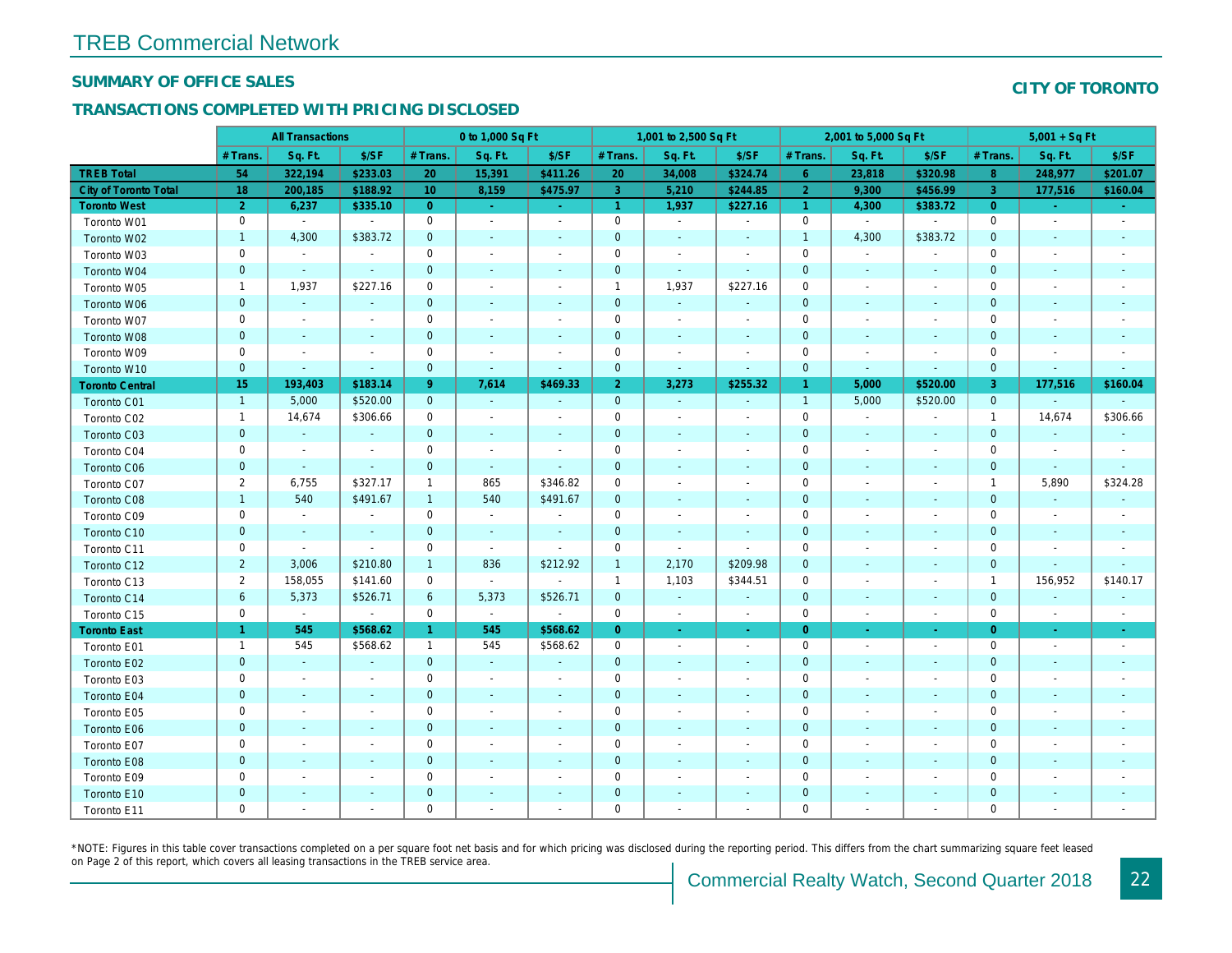### SUMMARY OF LAND SALES

## TRANSACTIONS COMPLETED WITH PRICING DISCLOSED

|                                  |                | <b>All Transactions</b> |              |                      | 0 to 3 Acres |              |                |
|----------------------------------|----------------|-------------------------|--------------|----------------------|--------------|--------------|----------------|
|                                  | # Trans.       | Acres                   | \$/Acre      | # Trans.             | <b>Acres</b> | \$/Acre      | # Trans.       |
| <b>TREB Total</b>                | 32             | 597.05                  | \$206,632    | 14                   | 17.32        | \$1,343,880  | 18             |
| <b>Halton Region</b>             | $\overline{2}$ | 11.60                   | \$2.558.190  | $\overline{0}$       | 0.00         | \$0          | $\overline{2}$ |
| <b>Burlington</b>                | $\overline{1}$ | 6.60                    | \$4,259,091  | $\mathbf{0}$         | 0.00         | \$0          | $\overline{1}$ |
| <b>Halton Hills</b>              | $\mathsf 0$    | 0.00                    | \$0          | $\mathbf 0$          | 0.00         | \$0          | $\mathbf 0$    |
| Milton                           | $\mathbf 0$    | 0.00                    | \$0          | $\mathbf 0$          | 0.00         | \$0          | $\mathbf{0}$   |
| Oakville                         | $\mathbf{1}$   | 5.00                    | \$313,000    | $\mathbf 0$          | 0.00         | \$0          | $\overline{1}$ |
| <b>Peel Region</b>               | 8              | 187.22                  | \$196,071    | 3                    | 1.54         | \$2,617,982  | 5 <sup>5</sup> |
| <b>Brampton</b>                  | 3              | 6.62                    | \$842,183    | $\overline{2}$       | 1.40         | \$1,982,564  | $\overline{1}$ |
| Caledon                          | $\overline{2}$ | 154.25                  | \$11,021     | $\mathbf 0$          | 0.00         | \$0          | $\overline{2}$ |
| Mississauga                      | 3              | 26.35                   | \$1,117,093  | $\mathbf{1}$         | 0.14         | \$9,075,000  | $\overline{2}$ |
| Toronto                          | 2              | 3.07                    | \$3,446,319  | $\overline{2}$       | 3.07         | \$3,446,319  | $\overline{0}$ |
| <b>Toronto West</b>              | $\mathsf 0$    | 0.00                    | \$0          | $\mathbf 0$          | 0.00         | \$0          | $\mathbf 0$    |
| <b>Toronto Central</b>           | $\overline{1}$ | 0.19                    | \$23,405,373 | $\mathbf{1}$         | 0.19         | \$23,405,373 | $\mathbf{0}$   |
| <b>Toronto East</b>              | $\mathbf{1}$   | 2.88                    | \$2,113,889  | $\mathbf{1}$         | 2.88         | \$2,113,889  | $\mathbf 0$    |
| <b>York Region</b>               | 5 <sup>5</sup> | 90.87                   | \$381,389    | $\overline{2}$       | 3.74         | \$1,181,497  | $\overline{3}$ |
| Aurora                           | $\mathbf 0$    | 0.00                    | \$0          | $\mathbf 0$          | 0.00         | \$0          | $\mathbf 0$    |
| E. Gwillimbury                   | $\mathbf 0$    | 0.00                    | \$0          | $\mathbf{0}$         | 0.00         | \$0          | $\overline{0}$ |
| Georgina                         | $\mathsf 0$    | 0.00                    | \$0          | $\mathbf 0$          | 0.00         | \$0          | $\mathbf 0$    |
| King                             | $\overline{1}$ | 66.85                   | \$67,150     | $\mathbf{0}$         | 0.00         | \$0          | $\overline{1}$ |
| Markham                          | $\mathbf 0$    | 0.00                    | \$0          | $\mathbf 0$          | 0.00         | \$0          | $\mathbf 0$    |
| Newmarket                        | $\mathbf 0$    | 0.00                    | \$0          | $\mathbf{0}$         | 0.00         | \$0          | $\mathbf 0$    |
| Richmond Hill                    | $\mathbf{1}$   | 6.28                    | \$1,425,000  | $\mathbf 0$          | 0.00         | \$0          | $\overline{1}$ |
| Vaughan                          | $\overline{1}$ | 1.73                    | \$2,196,532  | $\mathbf{1}$         | 1.73         | \$2,196,532  | $\mathbf{0}$   |
| Whitchurch-Stouffville           | $\overline{2}$ | 16.01                   | \$1,087,995  | $\mathbf{1}$         | 2.01         | \$307,861    | $\overline{1}$ |
| <b>Durham Region</b>             | 10             | 104.79                  | \$65,311     | $6^{\circ}$          | 6.57         | \$558,160    | $\overline{4}$ |
| Ajax                             | $\mathbf 0$    | 0.00                    | \$0          | $\mathbf 0$          | 0.00         | \$0          | $\mathbf 0$    |
| <b>Brock</b>                     | $\overline{1}$ | 0.39                    | \$321,050    | $\mathbf{1}$         | 0.39         | \$321,050    | $\overline{0}$ |
| Clarington                       | $\overline{2}$ | 36.21                   | \$26,981     | $\mathsf 0$          | 0.00         | \$0          | $\overline{2}$ |
| Oshawa                           | $\overline{2}$ | 0.51                    | \$1,624,237  | $\overline{2}$       | 0.51         | \$1,624,237  | $\mathbf{0}$   |
| Pickering                        | $\mathbf 0$    | 0.00                    | \$0          | $\mathbf 0$          | 0.00         | \$0          | $\mathbf 0$    |
| Scugog                           | $\overline{2}$ | 54.57                   | \$17,426     | $\mathbf{1}$         | 2.17         | \$299,539    | $\overline{1}$ |
| Uxbridge                         | $\mathbf 0$    | 0.00                    | \$0          | $\mathbf 0$          | 0.00         | \$0          | $\mathbf 0$    |
| Whitby                           | 3              | 13.11                   | \$302,441    | $\overline{2}$       | 3.50         | \$590,000    | $\overline{1}$ |
| <b>Dufferin County</b>           | $\overline{0}$ | 0.00                    | \$0          | $\overline{0}$       | 0.00         | \$0          | $\Omega$       |
| Orangeville                      | $\mathbf 0$    | 0.00                    | \$0          | $\mathbf{0}$         | 0.00         | \$0          | $\mathbf{0}$   |
| <b>Simcoe County</b>             | 5 <sup>5</sup> | 199.50                  | \$24,551     | $\blacktriangleleft$ | 2.40         | \$239,583    | $\overline{4}$ |
| Adjala-Tosorontio                | $\overline{4}$ | 182.20                  | \$20,993     | $\overline{1}$       | 2.40         | \$239,583    | $\mathbf{3}$   |
| <b>Bradford West Gwillimbury</b> | $\mathbf{1}$   | 17.30                   | \$62,023     | $\mathbf 0$          | 0.00         | \$0          | $\overline{1}$ |
| Essa                             | $\mathbf{0}$   | 0.00                    | \$0          | $\mathbf{0}$         | 0.00         | \$0          | $\mathbf{0}$   |
| Innisfil                         | $\mathsf 0$    | 0.00                    | \$0          | $\mathbf 0$          | 0.00         | \$0          | $\mathbf 0$    |
| New Tecumseth                    | $\mathbf{0}$   | 0.00                    | \$0          | $\overline{0}$       | 0.00         | \$0          | $\mathbf{0}$   |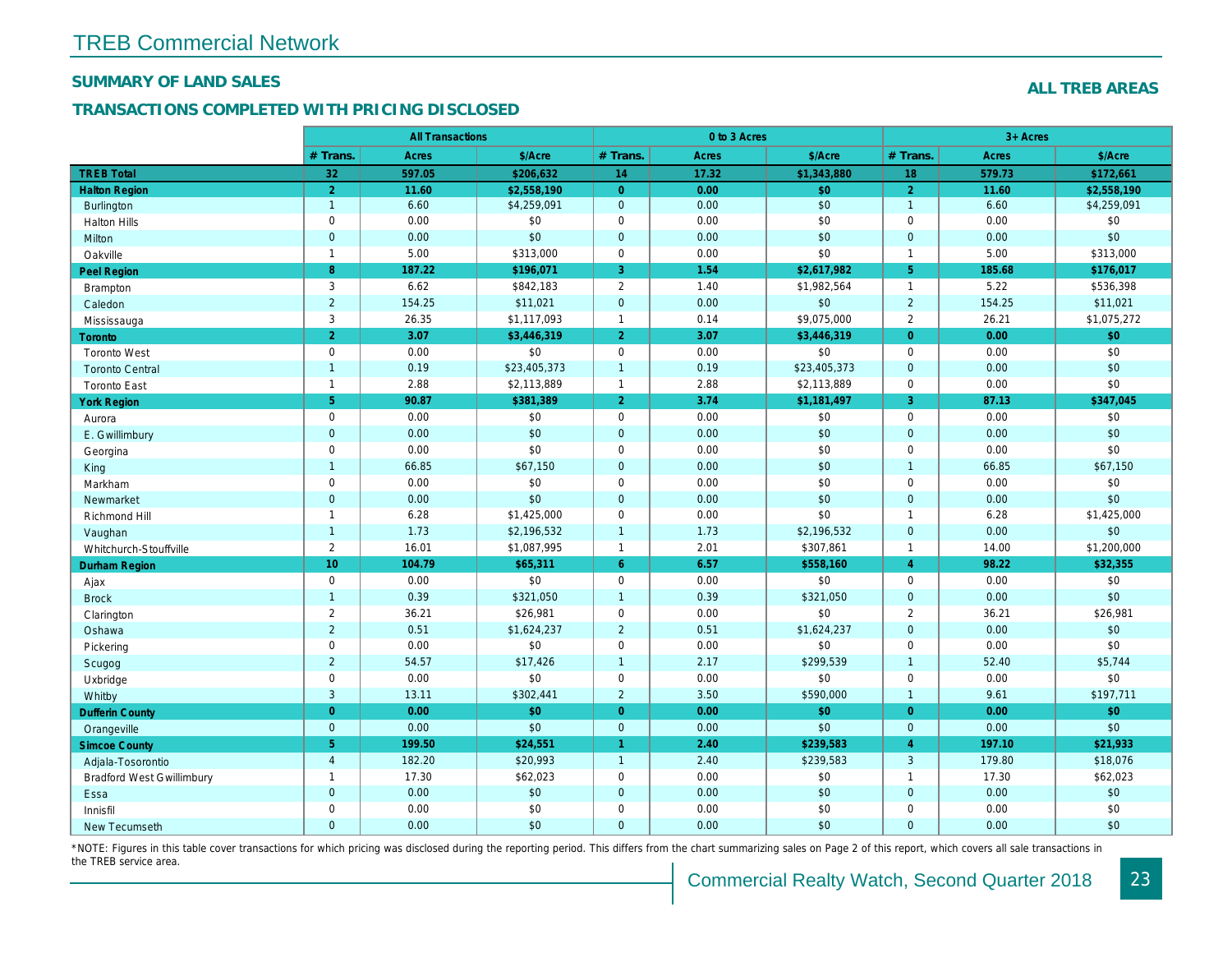#### SUMMARY OF LAND SALES

## TRANSACTIONS COMPLETED WITH PRICING DISCLOSED

|                              |                | <b>All Transactions</b> |              |                      | 0 to 3 Acres |              |                |  |
|------------------------------|----------------|-------------------------|--------------|----------------------|--------------|--------------|----------------|--|
|                              | # Trans.       | Acres                   | \$/Acre      | # Trans.             | Acres        | \$/Acre      | # Trans.       |  |
| <b>TREB Total</b>            | 32             | 597.05                  | \$206,632    | 14                   | 17.32        | \$1,343,880  | 18             |  |
| <b>City of Toronto Total</b> | $\overline{2}$ | 3.07                    | \$3,446,319  | $\overline{2}$       | 3.07         | \$3,446,319  | $\overline{0}$ |  |
| <b>Toronto West</b>          | $\overline{0}$ | 0.00                    | \$0          | $\overline{0}$       | 0.00         | \$0          | $\overline{0}$ |  |
| Toronto W01                  | $\mathbf 0$    | 0.00                    | \$0          | $\mathbf 0$          | 0.00         | \$0          | 0              |  |
| Toronto W02                  | $\mathbf 0$    | 0.00                    | \$0          | $\mathbf 0$          | 0.00         | \$0          | $\mathbf{0}$   |  |
| Toronto W03                  | $\mathbf 0$    | 0.00                    | \$0          | $\mathbf 0$          | 0.00         | \$0          | $\mathbf 0$    |  |
| Toronto W04                  | $\overline{0}$ | 0.00                    | \$0          | $\mathbf{0}$         | 0.00         | \$0          | $\mathbf{0}$   |  |
| Toronto W05                  | $\mathbf 0$    | 0.00                    | \$0          | $\mathbf 0$          | 0.00         | \$0          | $\mathbf 0$    |  |
| Toronto W06                  | $\mathbf 0$    | 0.00                    | \$0          | $\mathbf 0$          | 0.00         | \$0          | $\mathbf{0}$   |  |
| Toronto W07                  | $\mathbf 0$    | 0.00                    | \$0          | $\mathbf 0$          | 0.00         | \$0          | $\mathbf 0$    |  |
| <b>Toronto W08</b>           | $\overline{0}$ | 0.00                    | \$0          | $\mathbf{0}$         | 0.00         | \$0          | $\mathbf{0}$   |  |
| Toronto W09                  | $\mathbf 0$    | 0.00                    | \$0          | $\mathbf 0$          | 0.00         | \$0          | 0              |  |
| Toronto W10                  | $\mathbf 0$    | 0.00                    | \$0          | $\mathbf 0$          | 0.00         | \$0          | $\overline{0}$ |  |
| <b>Toronto Central</b>       | $\overline{1}$ | 0.19                    | \$23,405,373 | $\blacktriangleleft$ | 0.19         | \$23,405,373 | $\overline{0}$ |  |
| <b>Toronto C01</b>           | $\mathbf 0$    | 0.00                    | \$0          | $\mathbf{0}$         | 0.00         | \$0          | $\mathbf{0}$   |  |
| Toronto C02                  | $\overline{1}$ | 0.19                    | \$23,405,373 | $\mathbf{1}$         | 0.19         | \$23,405,373 | $\mathbf 0$    |  |
| Toronto C03                  | $\overline{0}$ | 0.00                    | \$0          | $\mathbf 0$          | 0.00         | \$0          | $\mathbf{0}$   |  |
| Toronto C04                  | $\mathbf 0$    | 0.00                    | \$0          | $\mathbf 0$          | 0.00         | \$0          | 0              |  |
| Toronto C06                  | $\mathbf 0$    | 0.00                    | \$0          | $\pmb{0}$            | 0.00         | \$0          | $\mathbf{0}$   |  |
| Toronto C07                  | $\mathbf 0$    | 0.00                    | \$0          | $\mathbf 0$          | 0.00         | \$0          | $\mathbf{0}$   |  |
| Toronto C08                  | $\overline{0}$ | 0.00                    | \$0          | $\mathbf 0$          | 0.00         | \$0          | $\mathbf{0}$   |  |
| Toronto C09                  | $\mathbf 0$    | 0.00                    | \$0          | $\mathbf 0$          | 0.00         | \$0          | 0              |  |
| Toronto C10                  | $\mathbf 0$    | 0.00                    | \$0          | $\mathbf 0$          | 0.00         | \$0          | $\mathbf 0$    |  |
| Toronto C11                  | $\mathbf 0$    | 0.00                    | \$0          | $\mathbf 0$          | 0.00         | \$0          | 0              |  |
| Toronto C12                  | $\overline{0}$ | 0.00                    | \$0          | $\mathbf{0}$         | 0.00         | \$0          | $\mathbf{0}$   |  |
| Toronto C13                  | $\mathbf 0$    | 0.00                    | \$0          | $\mathbf 0$          | 0.00         | \$0          | $\mathbf 0$    |  |
| Toronto C14                  | $\overline{0}$ | 0.00                    | \$0          | $\mathbf 0$          | 0.00         | \$0          | $\mathbf 0$    |  |
| Toronto C15                  | $\mathbf 0$    | 0.00                    | \$0          | $\mathbf 0$          | 0.00         | \$0          | $\mathbf 0$    |  |
| <b>Toronto East</b>          | $\overline{1}$ | 2.88                    | \$2,113,889  | $\blacktriangleleft$ | 2.88         | \$2,113,889  | $\overline{0}$ |  |
| Toronto E01                  | $\mathbf 0$    | 0.00                    | \$0          | 0                    | 0.00         | \$0          | 0              |  |
| Toronto E02                  | $\mathbf 0$    | 0.00                    | \$0          | $\mathbf 0$          | 0.00         | \$0          | $\mathbf 0$    |  |
| Toronto E03                  | $\mathbf 0$    | 0.00                    | \$0          | 0                    | 0.00         | \$0          | $\mathbf 0$    |  |
| Toronto E04                  | $\overline{0}$ | 0.00                    | \$0          | $\mathbf{0}$         | 0.00         | \$0          | $\mathbf{0}$   |  |
| Toronto E05                  | $\mathbf 0$    | 0.00                    | \$0          | 0                    | 0.00         | \$0          | 0              |  |
| Toronto E06                  | $\overline{0}$ | 0.00                    | \$0          | $\mathbf 0$          | 0.00         | \$0          | $\mathbf{0}$   |  |
| Toronto E07                  | $\overline{1}$ | 2.88                    | \$2,113,889  | $\mathbf{1}$         | 2.88         | \$2,113,889  | 0              |  |
| Toronto E08                  | $\mathbf 0$    | 0.00                    | \$0          | $\mathbf 0$          | 0.00         | \$0          | $\mathbf{0}$   |  |
| Toronto E09                  | $\mathbf 0$    | 0.00                    | \$0          | $\mathbf 0$          | 0.00         | \$0          | 0              |  |
| Toronto E10                  | $\mathbf 0$    | 0.00                    | \$0          | $\mathbf 0$          | 0.00         | \$0          | $\mathbf{0}$   |  |
| Toronto E11                  | $\mathbf 0$    | 0.00                    | \$0          | $\mathbf 0$          | 0.00         | \$0          | $\mathbf 0$    |  |